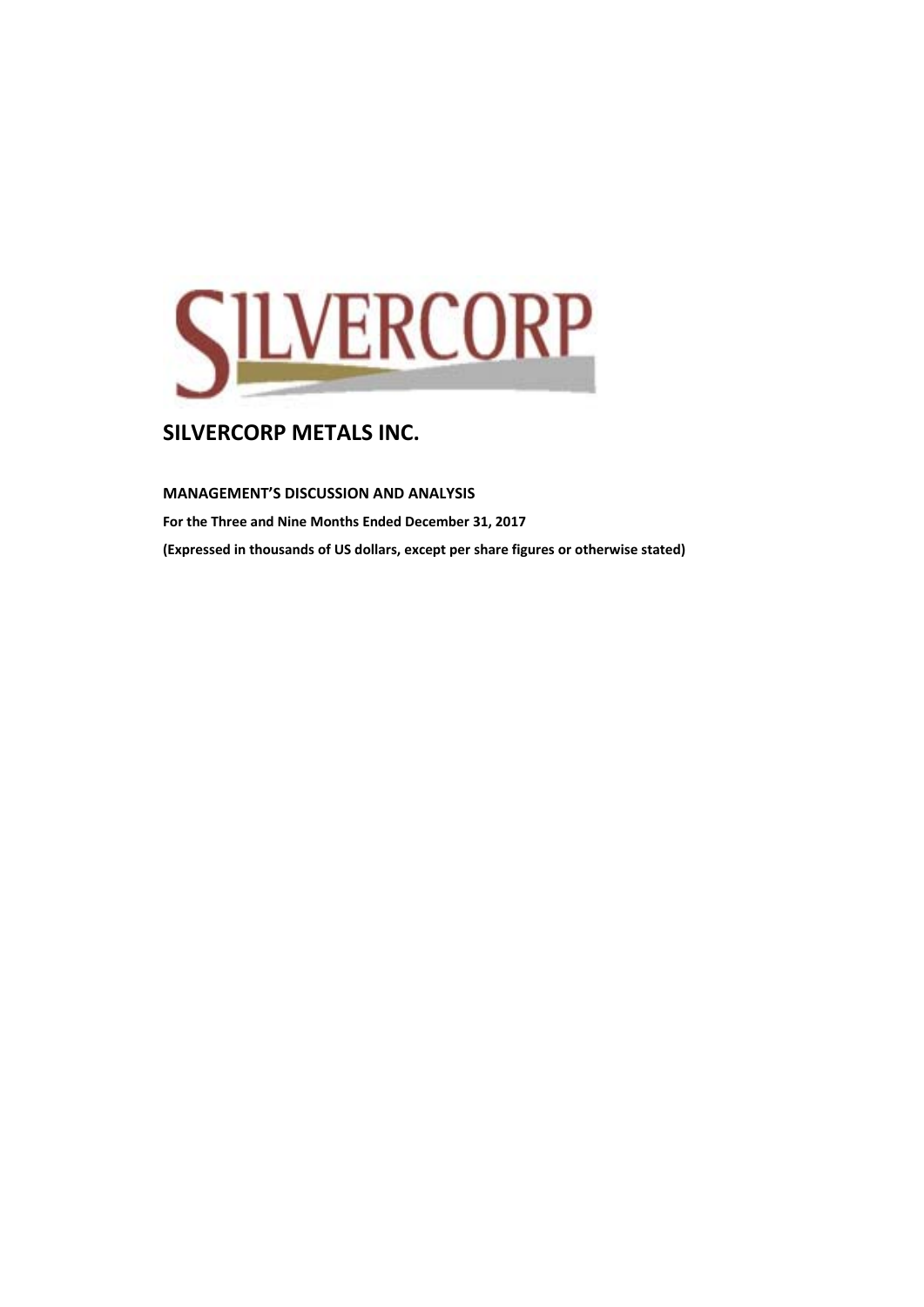## **Table of Contents**

| 1.  |  |
|-----|--|
| 2.  |  |
| З.  |  |
| 4.  |  |
| 5.  |  |
| 6.  |  |
| 7.  |  |
| 8.  |  |
| 9.  |  |
|     |  |
| 11. |  |
|     |  |
| 13. |  |
| 14. |  |
| 15. |  |
| 16. |  |
| 17. |  |
|     |  |
|     |  |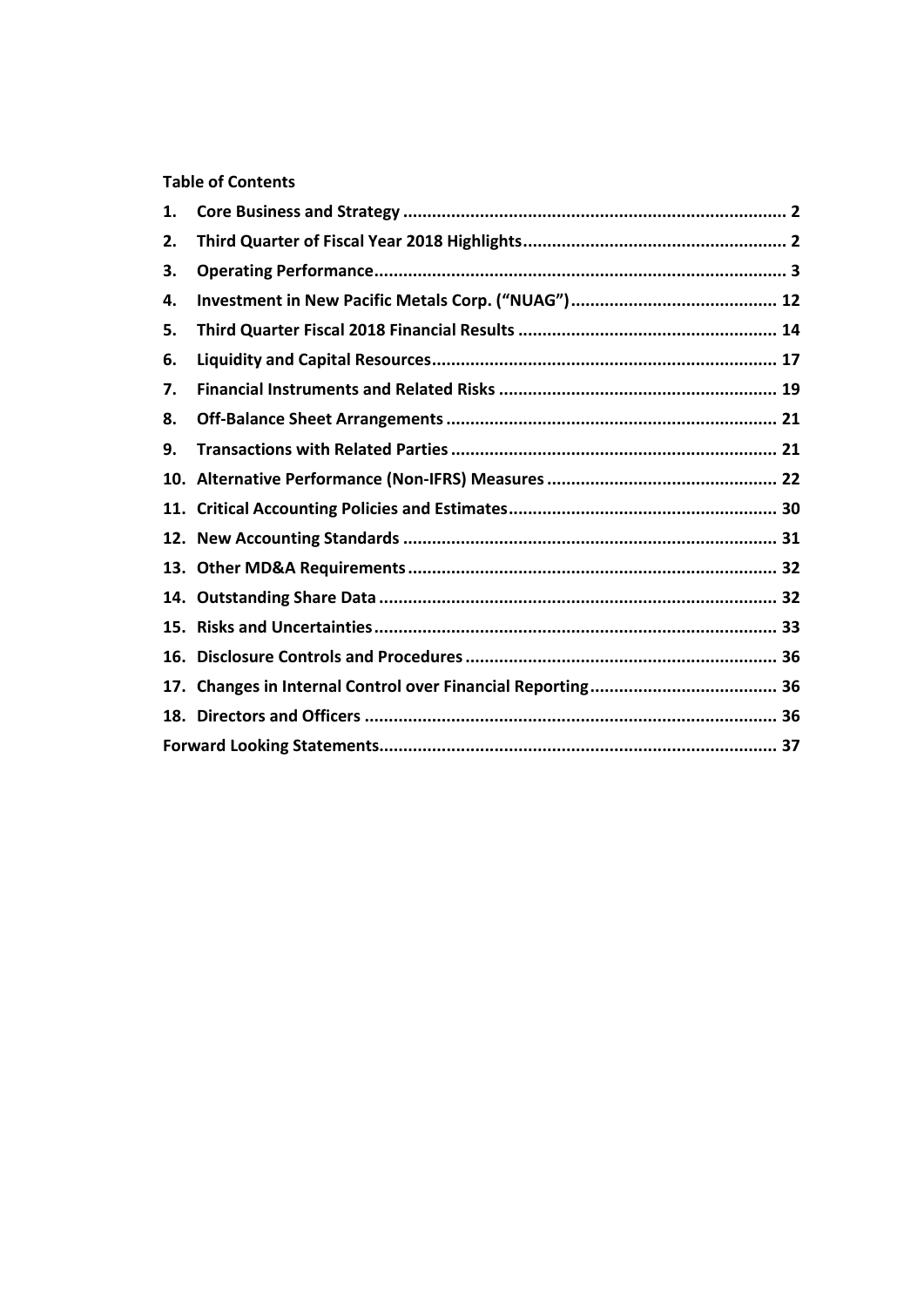#### **Management's Discussion and Analysis For the Three and Nine Months Ended December 31, 2017 (Expressed in thousands of U.S. dollars, unless otherwise stated)**

Management's Discussion and Analysis ("MD&A") is intended to help the reader understand the significant factors that have affected Silvercorp Metals Inc. and its subsidiaries' ("Silvercorp" or the "Company") performance and such factors that may affect its future performance. This MD&A should be read in conjunction with the Company's unaudited condensed consolidated financial statements for the three and nine months ended December 31, 2017 and the related notes contained therein. In addition, the following should be read in conjunction with the audited consolidated financial statements of the Company for the year ended March 31, 2017, the related MD&A, the Annual Information Form (available on SEDAR at www.sedar.com), and the annual report on Form 40-F. The Company reports its financial position, results of operations and cash flow in accordance with International *Financial Reporting Standards as issued by the International Accounting Standards Board ("IFRS"). Silvercorp's significant* accounting policies are set out in Note 2 of the unaudited condensed consolidated financial statements for the three and nine months ended December 31, 2017, as well as Note 2 to the audited consolidated financial statements for the year ended March 31. 2017. This MD&A refers to various non-IFRS measures, such as total and cash cost per ounce of silver, net of by-product credits, all-in & all-in sustaining cost per ounce of silver, net of by-product credits, cash flow from operations per share, adiusted net income and adjusted earning per share, and production costs per tonne. Non-IFRS measures do not have standardized meanings under IFRS. Accordingly, non-IFRS measures should not be considered in isolation or as a substitute for measures of performance prepared in accordance with IFRS. To facilitate a better understanding of these measures as calculated by the Company, we have provided detailed descriptions and reconciliations, in section 10 of this MD&A. Figures may not add due to rounding.

This MD&A is prepared as of February 7, 2018 and expressed in thousands of U.S. dollars, except share, per share, unit cost, and production data, unless otherwise stated.

### **1. Core Business and Strategy**

Silvercorp Metals Inc. is engaged in the acquisition, exploration, development and mining of high‐grade silver-related mineral properties in China. Silvercorp is a leading primary silver producer in China through the operation of several silver‐lead‐zinc mines at the Ying Mining District in Henan Province, China and its GC silver‐lead‐zinc mine in Guangdong Province, China. The Company's shares are traded on Toronto Stock Exchange and commencing May 15, 2017, on NYSE American Stock Exchange.

#### **2. Third Quarter of Fiscal Year 2018 Highlights**

- Net income attributable to equity shareholders of \$12.7 million, or \$0.08 per share<sup>1</sup>, compared to net income attributable to equity shareholders of \$13.1 million, or \$0.08 per share in the prior year quarter;
- Gross margin of 52% compared with 55% in the prior year quarter;
- Sales of \$44.4 million, down \$3.4 million or 7%, compared to \$47.8 million in the prior year quarter;
- Inventories of silver-lead concentrate of 6,234 tonnes, valued at approximately \$16.0 million, an increase of \$4.5 million or 39%, compared to 4,666 tonnes valued at approximately \$11.5 million in the prior year quarter;
- Silver, lead, and zinc metals sold amounted to approximately 1.5 million ounces silver, 15.8 million pounds lead, and 6.4 million pounds zinc, compared to 1.7 million ounces silver, 19.5 million pounds lead, and 5.7 million pounds zinc in the prior year quarter;
- Head grades were 315 grams per tonne (" $g/t$ ") for silver, 4.5% for lead, and 1.0% for zinc at the Ying Mining District, compared to 303 g/t for silver, 4.8% for lead and 0.8% for zinc in the prior year quarter;
- Total and cash mining costs per tonne ore<sup>2</sup> of \$74.16 and \$56.11, respectively, compared to \$67.12 and \$47.52 in the prior year quarter;
- Cash cost per ounce of silver<sup>2</sup>, net of by-product credits, of negative \$5.92, compared to negative \$5.48 in the prior year quarter;
- All-in sustaining cost per ounce of silver<sup>2</sup>, net of by-product credits, of \$3.16, compared to \$1.87 in the prior year quarter;

 <sup>1</sup> *Earnings per share refers to basic earnings per share*

<sup>2</sup> *Non IFRS measure, please refer to section 10 for reconciliation*

**Management's Discussion and Analysis Page 2**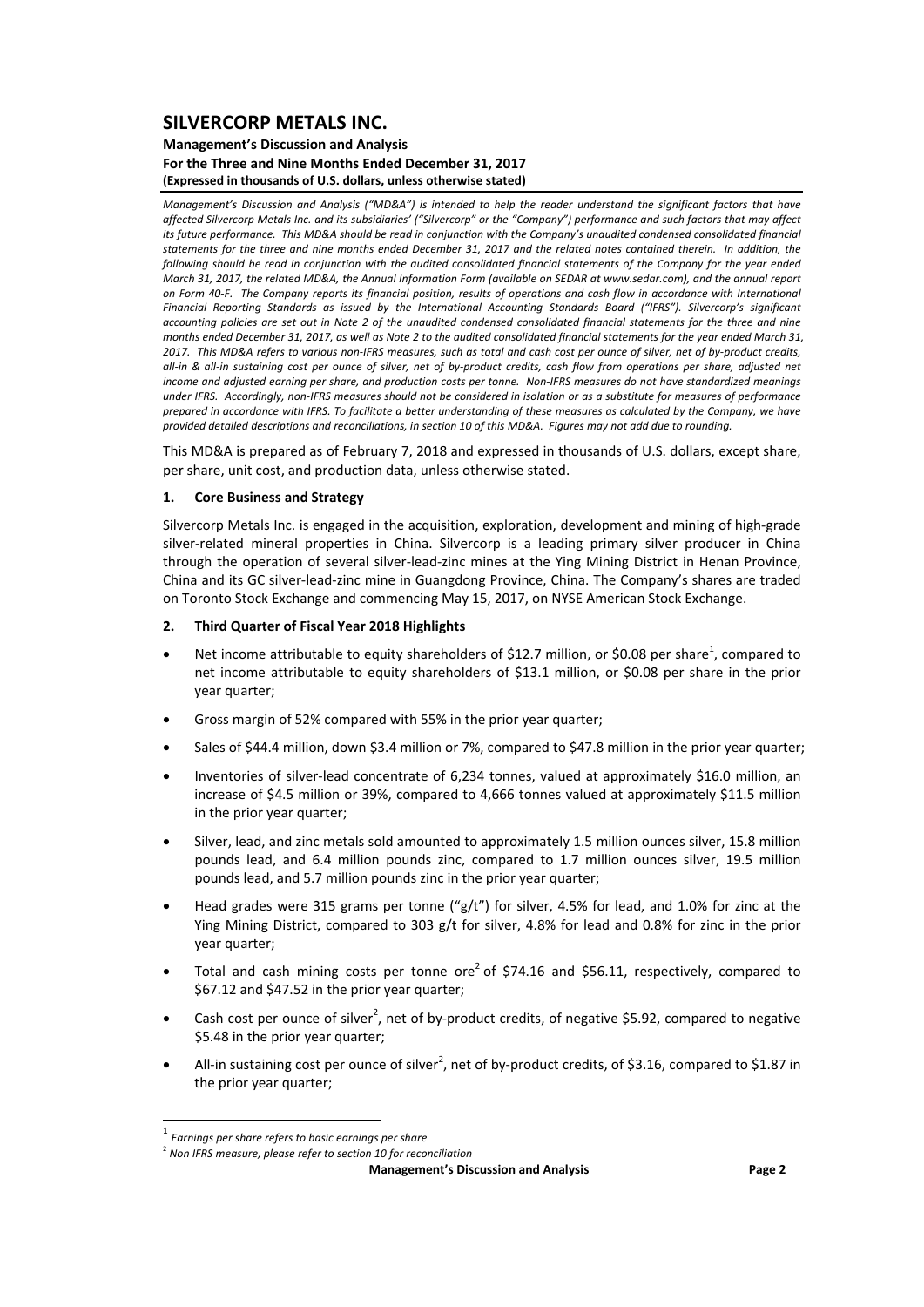**Management's Discussion and Analysis For the Three and Nine Months Ended December 31, 2017 (Expressed in thousands of U.S. dollars, unless otherwise stated)**

- Spent \$1.8 million to buyback 788,000 common shares of the Company;
- Paid \$1.7 million dividend to equity shareholders of the Company;
- Invested \$3.8 million to participate in a private placement of New Pacific Metals Corp; and,
- Ended the quarter with \$113.3 million in cash and cash equivalents and short‐term investments, an increase of \$16.8 million or 17% compared to \$96.5 million as at March 31, 2017.

#### 3. **Operating Performance**

The following table summarizes consolidated and each mining district's operational information for the three months ended December 31, 2017:

|                                                                                         |                                   | Three months ended December 31, 2017 |              |
|-----------------------------------------------------------------------------------------|-----------------------------------|--------------------------------------|--------------|
|                                                                                         | Ying Mining District <sup>1</sup> | GC <sup>2</sup>                      | <b>Total</b> |
| <b>Production Data</b>                                                                  |                                   |                                      |              |
| <b>Mine Data</b>                                                                        |                                   |                                      |              |
| Ore Mined (tonne)                                                                       | 166,619                           | 85,665                               | 252,284      |
| Ore Milled (tonne)                                                                      | 167,543                           | 88,494                               | 256,037      |
| Mining cost per tonne of ore mined (\$)<br>$\overline{1}$                               | 90.12                             | 43.10                                | 74.16        |
| Cash mining cost per tonne of ore mined (\$)                                            | 66.71                             | 35.48                                | 56.11        |
| Non cash mining cost per tonne of ore mined (\$)                                        | 23.41                             | 7.62                                 | 18.05        |
|                                                                                         |                                   |                                      |              |
| Unit shipping costs(\$)                                                                 | 4.05                              |                                      | 2.69         |
| Milling cost per tonne of ore milled (\$)<br>$\ddot{}$                                  | 11.87                             | 16.45                                | 13.45        |
| Cash milling cost per tonne of ore milled (\$)                                          | 9.84                              | 14.09                                | 11.31        |
| Non cash milling cost per tonne of ore milled (\$)                                      | 2.03                              | 2.36                                 | 2.14         |
| <b>Average Production Cost</b><br>$\ddot{}$                                             |                                   |                                      |              |
| Silver (\$ per ounce)                                                                   | 5.64                              | 5.91                                 | 5.86         |
| Gold (\$ per ounce)                                                                     | 380                               |                                      | 406          |
| Lead (\$ per pound)                                                                     | 0.44                              | 0.58                                 | 0.47         |
| Zinc (\$ per pound)                                                                     | 0.49                              | 0.64                                 | 0.52         |
| Other (\$ per pound)                                                                    | 0.45                              |                                      | 0.01         |
| Total production cost per ounce of Silver, net of by-product credits (\$)<br>$\ddot{}$  | (1.87)                            | (10.95)                              | (3.04)       |
| Total cash cost per ounce of Silver, net of by-product credits (\$)<br>$\overline{1}$   | (4.53)                            | (15.34)                              | (5.92)       |
| All-in sustaining cost per ounce of Silver, net of by-product credits (\$)<br>$\ddot{}$ | 2.13                              | (4.52)                               | 3.16         |
| All-in cost per ounce of Silver, net of by-product credits (\$)<br>$\ddot{}$            | 2.97                              | (7.23)                               | 3.50         |
| <b>Recovery Rates</b>                                                                   |                                   |                                      |              |
| Silver (%)                                                                              | 95.8                              | 73.6                                 | 92.7         |
| Lead (%)                                                                                | 96.4                              | 83.9                                 | 94.6         |
| Zinc (%)                                                                                | 57.3                              | 81.3                                 | 71.7         |
| <b>Head Grades</b>                                                                      |                                   |                                      |              |
| Silver (gram/tonne)                                                                     | 315                               | 97                                   | 240          |
| Lead (%)                                                                                | 4.5                               | $1.4$                                | 3.4          |
| Zinc (%)                                                                                | $1.0\,$                           | 2.8                                  | 1.6          |
| Concentrate in stock                                                                    |                                   |                                      |              |
| Lead concentrate (tonne)                                                                | 6,200                             | 34                                   | 6,234        |
| Zinc concentate (tonne)                                                                 | 230                               | 60                                   | 290          |
| Sales Data                                                                              |                                   |                                      |              |
| <b>Metal Sales</b>                                                                      |                                   |                                      |              |
| Silver (in thousands of ounces)                                                         | 1,322                             | 196                                  | 1,518        |
| Gold (in thousands of ounces)                                                           | 0.7                               |                                      | 0.7          |
| Lead (in thousands of pounds)                                                           | 13,487                            | 2,263                                | 15,750       |
| Zinc (in thousands of pounds)                                                           | 2,006                             | 4,399                                | 6,405        |
| <b>Metal Sales</b>                                                                      |                                   |                                      |              |
| Silver (in thousands of \$)                                                             | 17,718                            | 2,088                                | 19,806       |
| Gold (in thousands of \$)                                                               | 632                               |                                      | 632          |
| Lead (in thousands of \$)                                                               | 14,045                            | 2,378                                | 16,423       |
| Zinc (in thousands of \$)                                                               | 2,337                             | 5,048                                | 7,385        |
| Other (in thousands of \$)                                                              | 100                               | 6                                    | 106          |
|                                                                                         | 34,832                            | 9,520                                | 44,352       |
| Average Selling Price, Net of Value Added Tax and Smelter Charges                       |                                   |                                      |              |
| Silver (\$ per ounce)                                                                   | 13.40                             | 10.65                                | 13.05        |
| Gold (\$ per ounce)                                                                     | 903                               |                                      | 903          |
| Lead (\$ per pound)                                                                     | 1.04                              | 1.05                                 | 1.04         |
| Zinc (\$ per pound)                                                                     | 1.17                              | 1.15                                 | 1.15         |
|                                                                                         |                                   |                                      |              |

1 Ying Mining District includes mines: SGX, TLP, HPG,LM, BCG and HZG.

2 GC Silver recovery rate consists of 52.5% from lead concentrates and 21.1% from zinc concentrates.

2 GC Silver sold in zinc concentrates is subjected to higher smelter and refining charges which lower the net silver selling price.

+ Non-IFRS measures, see section 10 for reconciliation

**Management's Discussion and Analysis Page 3**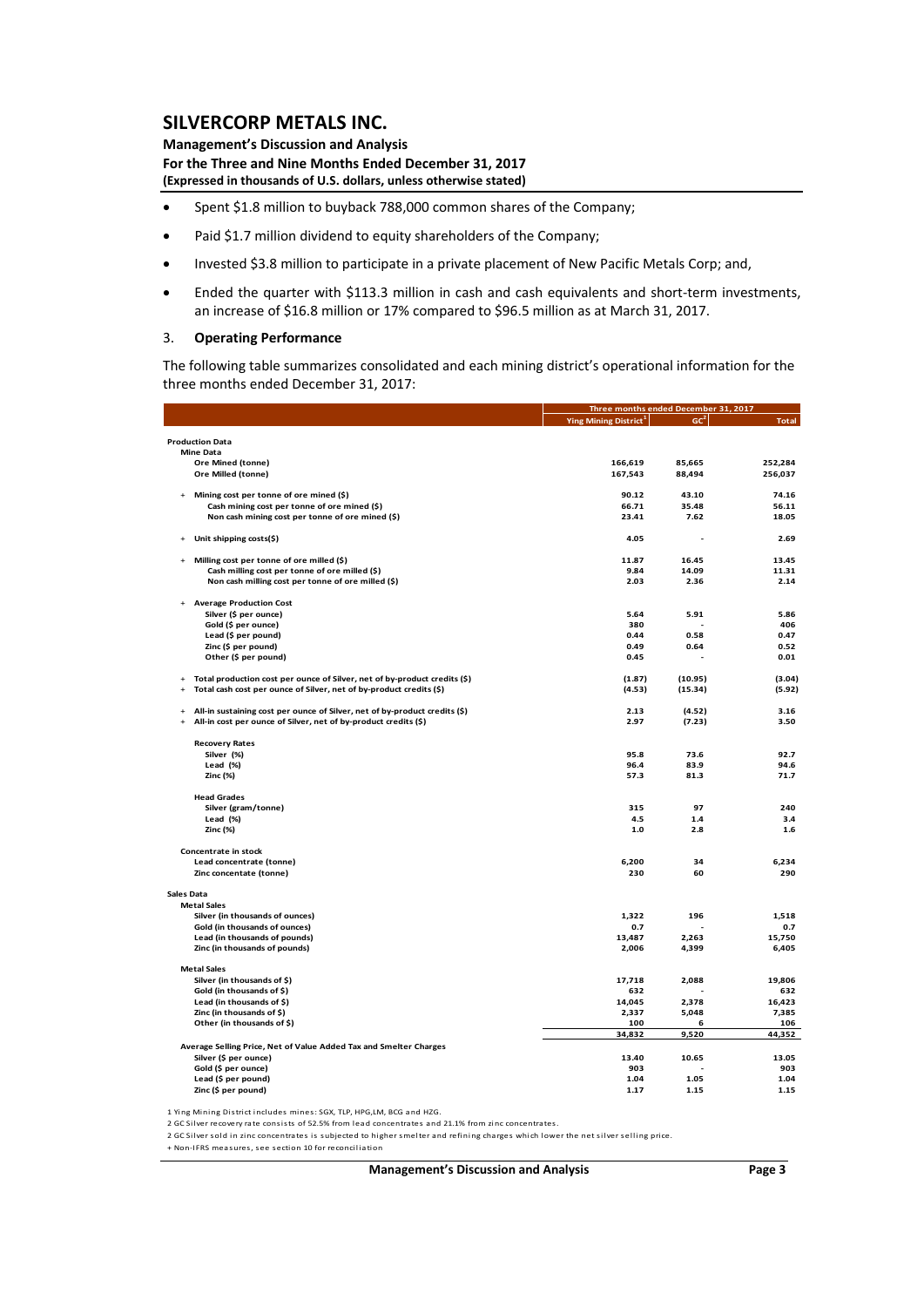### **Management's Discussion and Analysis**

#### **For the Three and Nine Months Ended December 31, 2017 (Expressed in thousands of U.S. dollars, unless otherwise stated)**

The following table summarizes consolidated and each mining district's operational information for the three months ended December 31, 2016:

|                                                                                   |                       | Three months ended December 31, 2016 |              |  |  |
|-----------------------------------------------------------------------------------|-----------------------|--------------------------------------|--------------|--|--|
|                                                                                   | <b>Ying Mining</b>    |                                      |              |  |  |
|                                                                                   | District <sup>1</sup> | GC                                   | <b>Total</b> |  |  |
|                                                                                   |                       |                                      |              |  |  |
| <b>Production Data</b><br><b>Mine Data</b>                                        |                       |                                      |              |  |  |
| Ore Mined (tonne)                                                                 | 171,303               | 81,481                               | 252,784      |  |  |
| Ore Milled (tonne)                                                                | 182,259               | 81,080                               | 263,339      |  |  |
|                                                                                   |                       |                                      |              |  |  |
| + Mining cost per tonne of ore mined (\$)                                         | 80.53                 | 38.90                                | 67.12        |  |  |
| Cash mining cost per tonne of ore mined (\$)                                      | 55.21                 | 31.34                                | 47.52        |  |  |
| Non cash mining cost per tonne of ore mined (\$)                                  | 25.32                 | 7.56                                 | 19.60        |  |  |
|                                                                                   |                       |                                      |              |  |  |
| + Unit shipping costs(\$)                                                         | 3.92                  |                                      | 2.67         |  |  |
| Milling cost per tonne of ore milled (\$)<br>$+$                                  | 11.03                 | 15.50                                | 12.40        |  |  |
| Cash milling cost per tonne of ore milled (\$)                                    | 9.09                  | 13.09                                | 10.32        |  |  |
| Non cash milling cost per tonne of ore milled (\$)                                | 1.94                  | 2.41                                 | 2.08         |  |  |
|                                                                                   |                       |                                      |              |  |  |
| + Average Production Cost                                                         |                       |                                      |              |  |  |
| Silver (\$ per ounce)                                                             | 5.41                  | 5.68                                 | 5.67         |  |  |
| Gold (\$ per ounce)                                                               | 401                   | J.                                   | 434          |  |  |
| Lead (\$ per pound)                                                               | 0.37                  | 0.55                                 | 0.40         |  |  |
| <b>Zinc</b> (\$ per pound)                                                        | 0.32                  | 0.49                                 | 0.35         |  |  |
| Other (\$ per pound)                                                              |                       | 3.99                                 | 2.88         |  |  |
| + Total production cost per ounce of Silver, net of by-product credits (\$)       | (1.81)                | (8.45)                               | (2.50)       |  |  |
| Total cash cost per ounce of Silver, net of by-product credits (\$)<br>$\ddot{}$  | (4.60)                | (13.11)                              | (5.48)       |  |  |
|                                                                                   |                       |                                      |              |  |  |
| All-in sustaining cost per ounce of Silver, net of by-product credits (\$)<br>$+$ | 1.34                  | (6.12)                               | 1.87         |  |  |
| All-in cost per ounce of Silver, net of by-product credits (\$)<br>$+$            | 1.46                  | (4.77)                               | 2.12         |  |  |
|                                                                                   |                       |                                      |              |  |  |
| <b>Recovery Rates</b>                                                             |                       |                                      |              |  |  |
| Silver (%)                                                                        | 95.1                  | 75.4                                 | 92.8         |  |  |
| Lead $(%)$                                                                        | 96.7                  | 85.5                                 | 95.4         |  |  |
| Zinc $(%)$                                                                        | 47.5                  | 86.5                                 | 70.9         |  |  |
| <b>Head Grades</b>                                                                |                       |                                      |              |  |  |
| Silver (gram/tonne)                                                               | 303                   | 89                                   | 237          |  |  |
| Lead $(%)$                                                                        | 4.8                   | 1.4                                  | 3.7          |  |  |
| Zinc $(%)$                                                                        | 0.8                   | 2.8                                  | 1.5          |  |  |
|                                                                                   |                       |                                      |              |  |  |
| Concentrate in stock                                                              |                       |                                      |              |  |  |
| Lead concentrate (tonne)<br>Zinc concentate (tonne)                               | 4,656<br>670          | 10<br>29                             | 4,666<br>699 |  |  |
|                                                                                   |                       |                                      |              |  |  |
| <b>Sales Data</b>                                                                 |                       |                                      |              |  |  |
| <b>Metal Sales</b>                                                                |                       |                                      |              |  |  |
| Silver (in thousands of ounces)                                                   | 1,555                 | 179                                  | 1.734        |  |  |
| Gold (in thousands of ounces)                                                     | 0.7                   |                                      | 0.7          |  |  |
| Lead (in thousands of pounds)                                                     | 17,269                | 2,214                                | 19,483       |  |  |
| Zinc (in thousands of pounds)                                                     | 1,210                 | 4,478                                | 5,688        |  |  |
| Other (in thousands of pound)                                                     |                       | 28                                   | 28           |  |  |
| <b>Metal Sales</b>                                                                |                       |                                      |              |  |  |
| <b>Silver</b> (in thousands of $\zeta$ )                                          | 21,664                | 1,746                                | 23,410       |  |  |
| Gold (in thousands of $\zeta$ )                                                   | 723                   |                                      | 723          |  |  |
| <b>Lead</b> (in thousands of $\zeta$ )                                            | 16,658                | 2,085                                | 18,743       |  |  |
| <b>Zinc</b> (in thousands of $\zeta$ )                                            | 995                   | 3,775                                | 4,770        |  |  |
| Other (in thousands of $\zeta$ )                                                  |                       | 192                                  | 192          |  |  |
|                                                                                   | 40,040                | 7,798                                | 47,838       |  |  |
| Average Selling Price, Net of Value Added Tax and Smelter Charges                 |                       |                                      |              |  |  |
| Silver (\$ per ounce)                                                             | 13.93                 | 9.75                                 | 13.50        |  |  |
| Gold (\$ per ounce)                                                               | 1,033                 |                                      | 1,033        |  |  |
| Lead (\$ per pound)                                                               | 0.96<br>0.82          | 0.94<br>0.84                         | 0.96<br>0.84 |  |  |
| <b>Zinc</b> ( $\$$ per pound)                                                     |                       |                                      |              |  |  |

<sup>1</sup> Ying Mining District includes mines: SGX, TLP, HPG,LM, BCG and HZG.<br><sup>2</sup> GC Silver recovery rate consists of 51.0% from lead concentrates and 24.4% from zinc concentrates.

2 GC Silver sold in zinc concentrates is subjected to higher smelter and refining charges which lower the net silver selling price.

+ Non-IFRS measures, see section 10 for reconciliation

**Management's Discussion and Analysis Page 4**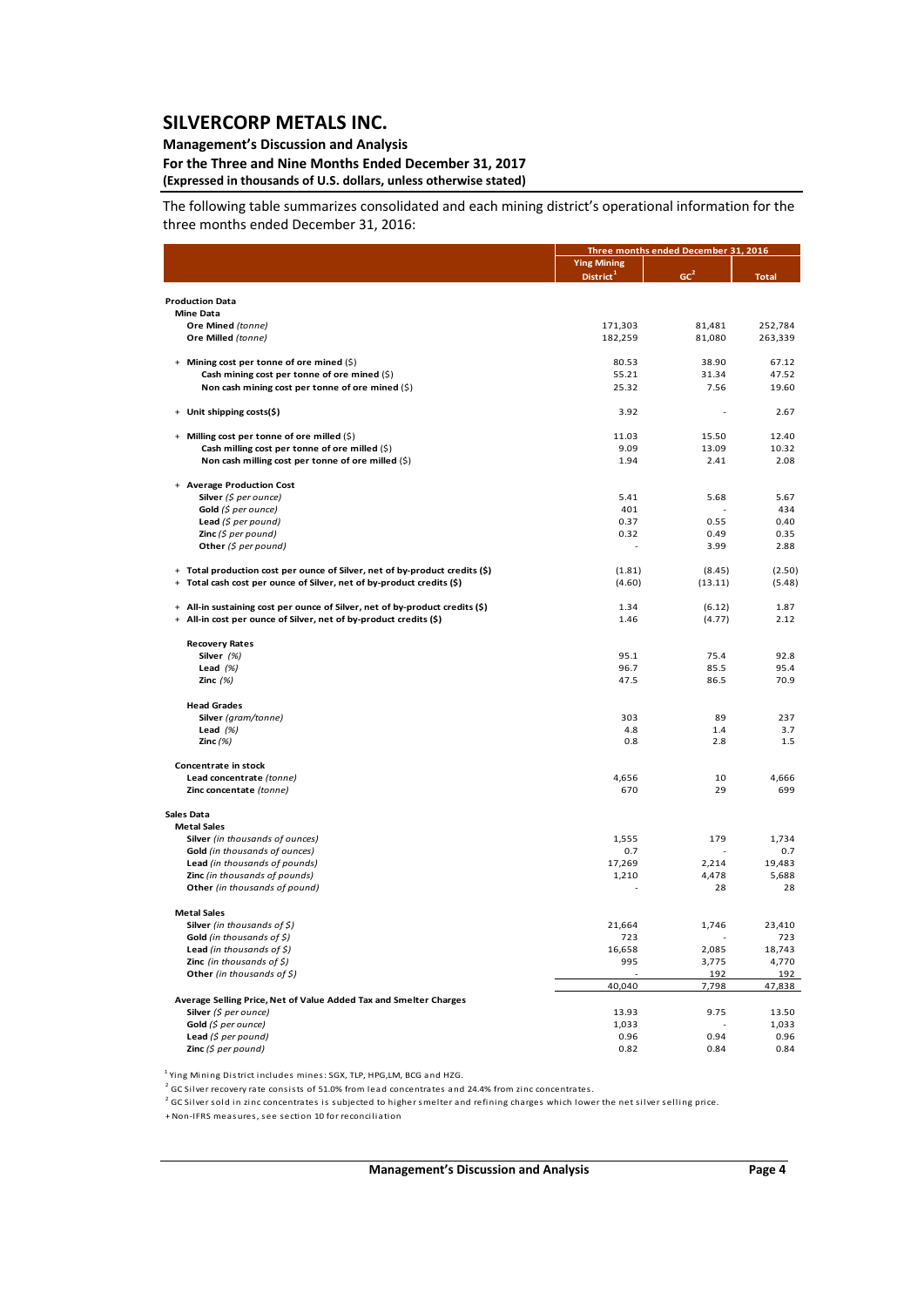### **Management's Discussion and Analysis**

#### **For the Three and Nine Months Ended December 31, 2017 (Expressed in thousands of U.S. dollars, unless otherwise stated)**

The following table summarizes consolidated and each mining district's operational information for the nine months ended December 31, 2017:

|                        |                                                                                                                                                  |                       | Nine months ended December 31, 2017 |                     |  |
|------------------------|--------------------------------------------------------------------------------------------------------------------------------------------------|-----------------------|-------------------------------------|---------------------|--|
|                        |                                                                                                                                                  | <b>Ying Mining</b>    |                                     |                     |  |
|                        |                                                                                                                                                  | District <sup>1</sup> | GC <sup>2</sup>                     | <b>Consolidated</b> |  |
|                        |                                                                                                                                                  |                       |                                     |                     |  |
|                        | <b>Production Data</b><br><b>Mine Data</b>                                                                                                       |                       |                                     |                     |  |
|                        | Ore Mined (tonne)                                                                                                                                | 500,321               | 216,341                             | 716,662             |  |
|                        | Ore Milled (tonne)                                                                                                                               | 506,448               | 218,086                             | 724,534             |  |
|                        |                                                                                                                                                  |                       |                                     |                     |  |
| $\ddot{}$              | Mining cost per tonne of ore mined (\$)                                                                                                          | 82.72                 | 44.12                               | 71.07               |  |
|                        | Cash mining cost per tonne of ore mined (\$)                                                                                                     | 60.45                 | 36.33                               | 53.17               |  |
|                        | Non cash mining cost per tonne of ore mined (\$)                                                                                                 | 22.27                 | 7.79                                | 17.90               |  |
| $\ddot{}$              | Unit shipping costs(\$)                                                                                                                          | 3.93                  |                                     | 2.75                |  |
|                        |                                                                                                                                                  |                       |                                     |                     |  |
| $\ddot{}$              | Milling cost per tonne of ore milled (\$)                                                                                                        | 10.80<br>8.80         | 17.46                               | 12.81<br>10.55      |  |
|                        | Cash milling cost per tonne of ore milled (\$)                                                                                                   | 2.00                  | 14.60                               | 2.26                |  |
|                        | Non cash milling cost per tonne of ore milled (\$)                                                                                               |                       | 2.86                                |                     |  |
| +                      | <b>Average Production Cost</b>                                                                                                                   |                       |                                     |                     |  |
|                        | Silver (\$ per ounce)                                                                                                                            | 5.74                  | 6.35                                | 6.04                |  |
|                        | Gold (\$ per ounce)                                                                                                                              | 424                   |                                     | 458                 |  |
|                        | Lead (\$ per pound)                                                                                                                              | 0.41                  | 0.59                                | 0.44                |  |
|                        | Zinc (\$ per pound)                                                                                                                              | 0.46                  | 0.63                                | 0.48                |  |
|                        | Other (\$ per pound)                                                                                                                             | 0.39                  | 0.01                                | 0.02                |  |
|                        |                                                                                                                                                  |                       |                                     |                     |  |
| $\ddot{}$<br>$\ddot{}$ | Total production cost per ounce of Silver, net of by-product credits (\$)<br>Total cash cost per ounce of Silver, net of by-product credits (\$) | (1.40)<br>(4.03)      | (7.60)<br>(12.19)                   | (2.12)<br>(4.97)    |  |
|                        |                                                                                                                                                  |                       |                                     |                     |  |
| $\ddot{}$              | All-in sustaining cost per ounce of Silver, net of by-product credits (\$)                                                                       | 2.25                  | (3.59)                              | 3.35                |  |
| $\ddot{}$              | All-in cost per ounce of Silver, net of by-product credits (\$)                                                                                  | 2.69                  | (3.53)                              | 3.75                |  |
|                        |                                                                                                                                                  |                       |                                     |                     |  |
|                        | <b>Recovery Rates</b>                                                                                                                            |                       |                                     |                     |  |
|                        | Silver (%)                                                                                                                                       | 95.7                  | 76.1                                | 93.3                |  |
|                        | Lead (%)                                                                                                                                         | 96.3                  | 85.2                                | 94.9                |  |
|                        | Zinc (%)                                                                                                                                         | 51.7                  | 81.2                                | 68.9                |  |
|                        | <b>Head Grades</b>                                                                                                                               |                       |                                     |                     |  |
|                        | Silver (gram/tonne)                                                                                                                              | 304                   | 99                                  | 242                 |  |
|                        | Lead $(\%)$                                                                                                                                      | 4.5                   | 1.5                                 | 3.6                 |  |
|                        | Zinc (%)                                                                                                                                         | 0.9                   | 2.8                                 | 1.4                 |  |
|                        |                                                                                                                                                  |                       |                                     |                     |  |
|                        | Concentrate in stock                                                                                                                             |                       |                                     |                     |  |
|                        | Lead concentrate (tonne)                                                                                                                         | 6,200                 | 34                                  | 6,234               |  |
|                        | Zinc concentate (tonne)                                                                                                                          | 230                   | 60                                  | 290                 |  |
| Sales Data             |                                                                                                                                                  |                       |                                     |                     |  |
|                        | <b>Metal Sales</b>                                                                                                                               |                       |                                     |                     |  |
|                        | Silver (in thousands of ounces)                                                                                                                  | 4,118                 | 540                                 | 4,658               |  |
|                        | Gold (in thousands of ounces)                                                                                                                    | 2.4                   |                                     | 2.4                 |  |
|                        | Lead (in thousands of pounds)                                                                                                                    | 42,531                | 6,066                               | 48,597              |  |
|                        | Zinc (in thousands of pounds)                                                                                                                    | 5,030                 | 11,954                              | 16,984              |  |
|                        | Other (in thousands of pounds)                                                                                                                   | 524                   | 16,190                              | 16,714              |  |
|                        |                                                                                                                                                  |                       |                                     |                     |  |
|                        | <b>Metal Sales</b><br>Silver (in thousands of \$)                                                                                                | 56,850                | 5,735                               | 62,585              |  |
|                        | Gold (in thousands of \$)                                                                                                                        | 2,448                 |                                     | 2,448               |  |
|                        | Lead (in thousands of \$)                                                                                                                        | 41,728                | 5,948                               | 47,676              |  |
|                        | Zinc (in thousands of \$)                                                                                                                        | 5,604                 | 12,548                              | 18,152              |  |
|                        | Other (in thousands of \$)                                                                                                                       | 495                   | 234                                 | 729                 |  |
|                        |                                                                                                                                                  | 107,125               | 24,465                              | 131,590             |  |
|                        | Average Selling Price, Net of Value Added Tax and Smelter Charges                                                                                |                       |                                     |                     |  |
|                        | Silver (\$ per ounce)                                                                                                                            | 13.81                 | 10.62                               | 13.44               |  |
|                        | Gold (\$ per ounce)                                                                                                                              | 1,020                 |                                     | 1,020               |  |
|                        | Lead (\$ per pound)                                                                                                                              | 0.98                  | 0.98                                | 0.98                |  |
|                        | Zinc (\$ per pound)                                                                                                                              | 1.11                  | 1.05                                | 1.07                |  |

1 Ying Mining District includes mines: SGX, TLP, HPG,LM, BCG and HZG.

2 GC Silver recovery rate consists of 55.4% from lead concentrates and 20.7% from zinc concentrates.

2 GC Silver sold in zinc concentrates is subjected to higher smelter and refining charges which lowers the net silver selling price.

+ Non-IFRS measures, see section 10 for reconciliation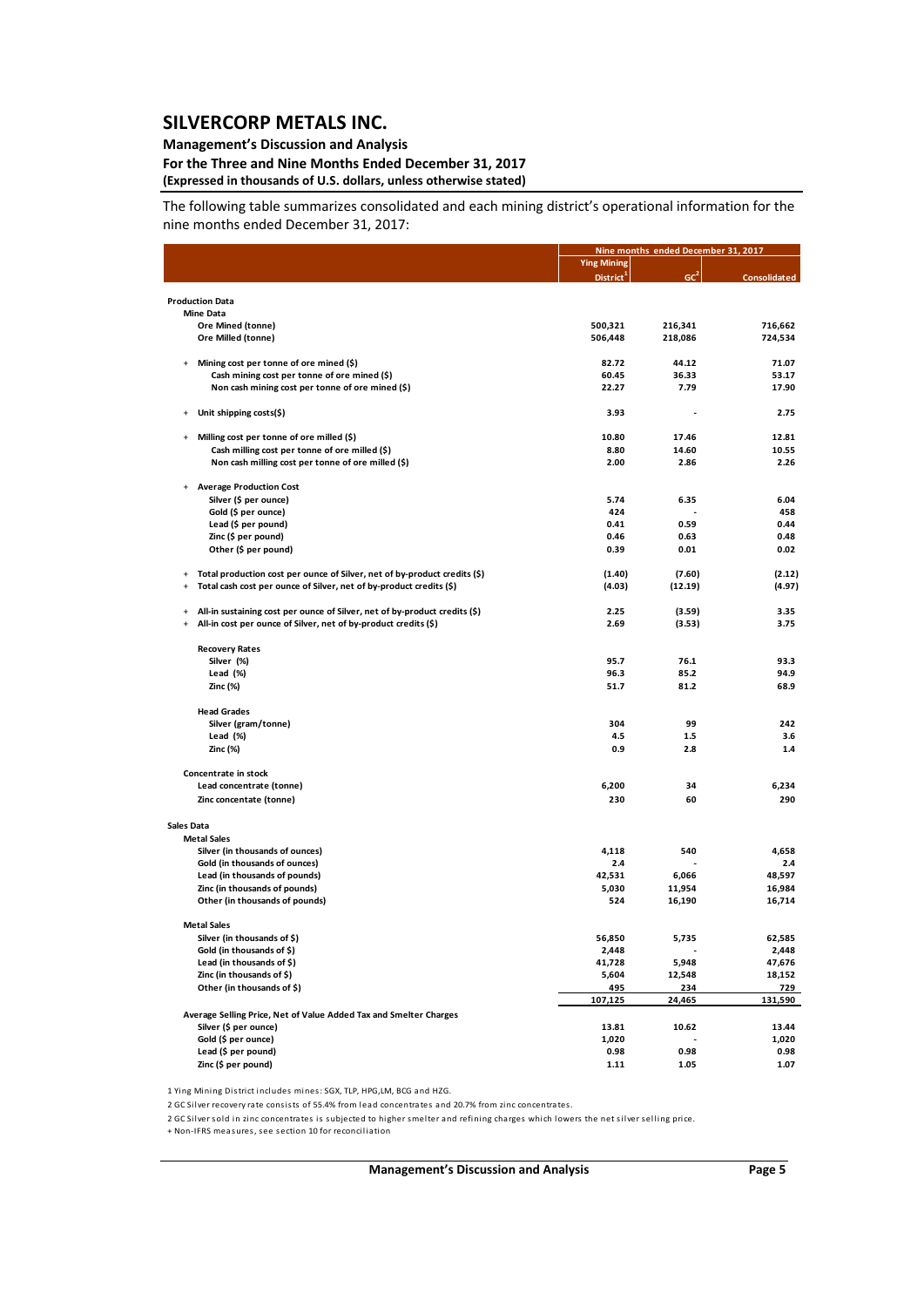### **Management's Discussion and Analysis**

#### **For the Three and Nine Months Ended December 31, 2017 (Expressed in thousands of U.S. dollars, unless otherwise stated)**

The following table summarizes consolidated and each mining district's operational information for the nine months ended December 31, 2016:

|                                                                                        |                       | Nine months ended December 31, 2016 |              |  |  |
|----------------------------------------------------------------------------------------|-----------------------|-------------------------------------|--------------|--|--|
|                                                                                        | <b>Ying Mining</b>    |                                     |              |  |  |
|                                                                                        | District <sup>1</sup> | GC <sup>2</sup>                     | <b>Total</b> |  |  |
|                                                                                        |                       |                                     |              |  |  |
| <b>Production Data</b>                                                                 |                       |                                     |              |  |  |
| <b>Mine Data</b>                                                                       | 524,005               | 220,522                             | 744,527      |  |  |
| Ore Mined (tonne)<br>Ore Milled (tonne)                                                | 530,160               | 220,767                             | 750,927      |  |  |
|                                                                                        |                       |                                     |              |  |  |
| Mining cost per tonne of ore mined (\$)                                                | 78.46                 | 39.05                               | 66.79        |  |  |
| Cash mining cost per tonne of ore mined (\$)                                           | 52.18                 | 31.04                               | 45.92        |  |  |
| Non cash mining cost per tonne of ore mined (\$)                                       | 26.28                 | 8.01                                | 20.87        |  |  |
|                                                                                        |                       |                                     |              |  |  |
| Unit shipping costs(\$)                                                                | 3.86                  |                                     | 2.72         |  |  |
| Milling cost per tonne of ore milled (\$)<br>$+$                                       | 11.35                 | 16.47                               | 12.86        |  |  |
| Cash milling cost per tonne of ore milled (\$)                                         | 9.31                  | 13.76                               | 10.62        |  |  |
| Non cash milling cost per tonne of ore milled (\$)                                     | 2.04                  | 2.71                                | 2.24         |  |  |
|                                                                                        |                       |                                     |              |  |  |
| + Average Production Cost                                                              |                       |                                     |              |  |  |
| Silver (\$ per ounce)                                                                  | 5.93                  | 6.70                                | 6.23         |  |  |
| Gold (\$ per ounce)                                                                    | 434                   |                                     | 468          |  |  |
| Lead $(5$ per pound)                                                                   | 0.33                  | 0.49                                | 0.35         |  |  |
| <b>Zinc</b> (\$ per pound)                                                             | 0.29                  | 0.46                                | 0.32         |  |  |
| Other $(5$ per pound)                                                                  |                       | 0.02                                | 0.02         |  |  |
| Total production cost per ounce of Silver, net of by-product credits (\$)<br>$\ddot{}$ | 0.39                  | (2.52)                              | 0.10         |  |  |
| Total cash cost per ounce of Silver, net of by-product credits (\$)                    | (2.50)                | (7.15)                              | (2.95)       |  |  |
|                                                                                        |                       |                                     |              |  |  |
| All-in sustaining cost per ounce of Silver, net of by-product credits (\$)<br>$+$      | 3.11                  | (1.29)                              | 3.96         |  |  |
| All-in cost per ounce of Silver, net of by-product credits (\$)                        | 3.81                  | (0.63)                              | 4.65         |  |  |
|                                                                                        |                       |                                     |              |  |  |
| <b>Recovery Rates</b>                                                                  |                       | 76.2                                |              |  |  |
| Silver (%)                                                                             | 95.4<br>96.4          | 86.3                                | 93.2<br>95.2 |  |  |
| Lead $(%)$<br>Zinc $(%)$                                                               | 46.0                  | 86.3                                | 68.0         |  |  |
|                                                                                        |                       |                                     |              |  |  |
| <b>Head Grades</b>                                                                     |                       |                                     |              |  |  |
| Silver (gram/tonne)                                                                    | 305                   | 94                                  | 243          |  |  |
| Lead $(%)$                                                                             | 4.7                   | 1.5                                 | 3.7          |  |  |
| Zinc $(%)$                                                                             | 1.0                   | 2.9                                 | 1.5          |  |  |
|                                                                                        |                       |                                     |              |  |  |
| Concentrate in stock                                                                   |                       |                                     |              |  |  |
| Lead concentrate (tonne)                                                               | 4,656<br>670          | 10<br>29                            | 4,666<br>699 |  |  |
| Zinc concentate (tonne)                                                                |                       |                                     |              |  |  |
| <b>Sales Data</b>                                                                      |                       |                                     |              |  |  |
| <b>Metal Sales</b>                                                                     |                       |                                     |              |  |  |
| Silver (in thousands of ounces)                                                        | 4,675                 | 511                                 | 5,186        |  |  |
| Gold (in thousands of ounces)                                                          | 2.6                   |                                     | 2.6          |  |  |
| Lead (in thousands of pounds)                                                          | 49,898                | 6,237                               | 56,135       |  |  |
| Zinc (in thousands of pounds)                                                          | 4,815                 | 11,991                              | 16,806       |  |  |
| Other (in thousands of pound)                                                          |                       | 8,579                               | 8,579        |  |  |
| <b>Metal Sales</b>                                                                     |                       |                                     |              |  |  |
| Silver (in thousands of \$)                                                            | 65,953                | 5,268                               | 71,221       |  |  |
| Gold (in thousands of $\zeta$ )                                                        | 2,682                 |                                     | 2,682        |  |  |
| Lead (in thousands of $\zeta$ )                                                        | 38,723                | 4,656                               | 43,379       |  |  |
| <b>Zinc</b> (in thousands of \$)                                                       | 3,308                 | 8,514                               | 11,822       |  |  |
| Other (in thousands of \$)                                                             |                       | 303                                 | 303          |  |  |
|                                                                                        | 110,666               | 18,741                              | 129,407      |  |  |
| Average Selling Price, Net of Value Added Tax and Smelter Charges                      |                       |                                     |              |  |  |
| Silver $(\xi$ per ounce)                                                               | 14.11                 | 10.31                               | 13.73        |  |  |
| Gold (\$ per ounce)                                                                    | 1,032                 |                                     | 1,032        |  |  |
| Lead $(5$ per pound)                                                                   | 0.78                  | 0.75                                | 0.77         |  |  |
| <b>Zinc</b> (\$ per pound)                                                             | 0.69                  | 0.71                                | 0.70         |  |  |

<sup>1</sup> Ying Mining District includes mines: SGX, TLP, HPG,LM, BCG and HZG.

<sup>2</sup> GC Silver recovery rate consists of 54.2% from lead concentrates and 22.0% from zinc concentrates.

 $2$  GC Silver sold in zinc concentrates is subjected to higher smelter and refining charges which lower the net silver selling price.

+ Non‐IFRS mea s ures, see section 10 for reconcilia tion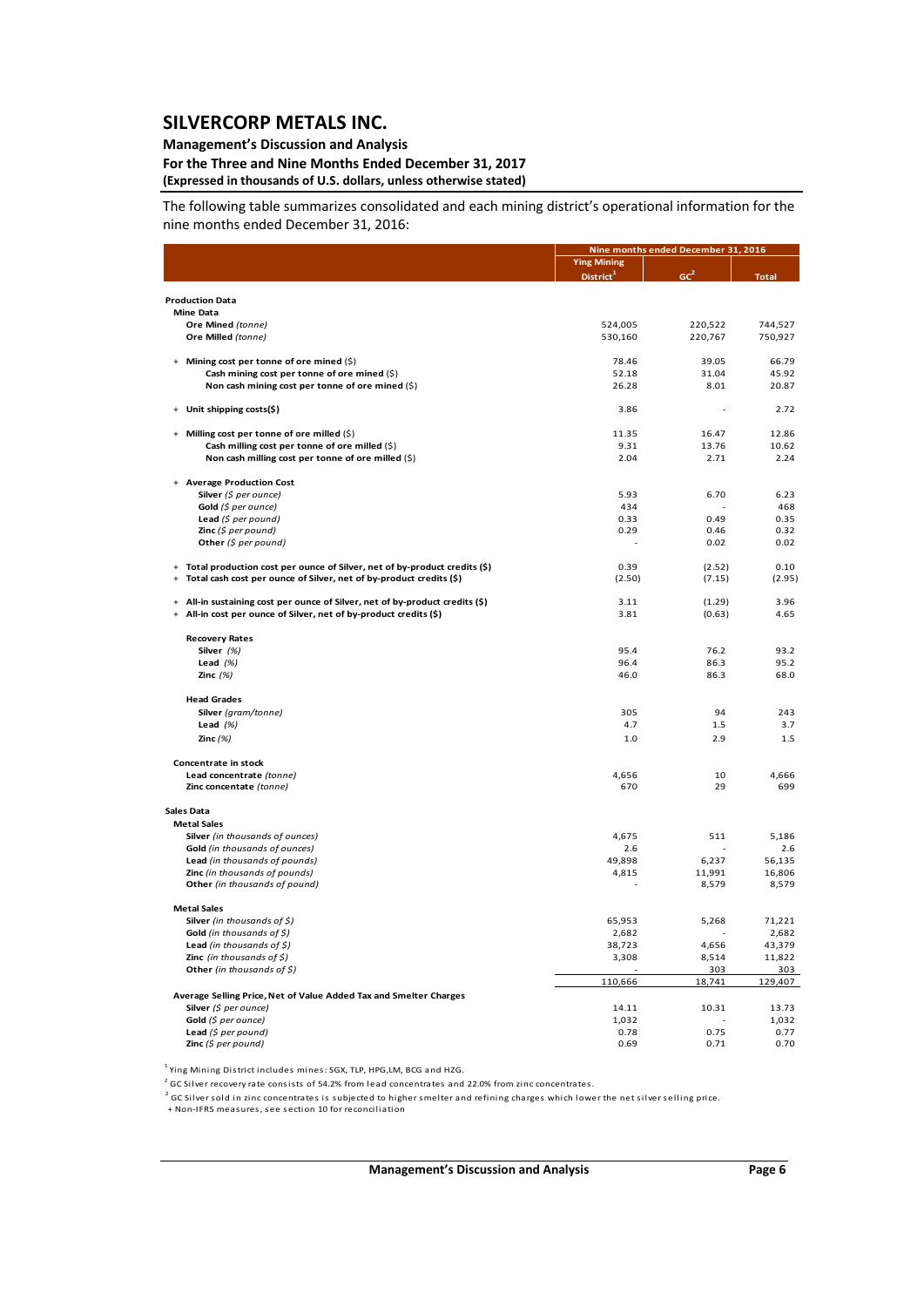**Management's Discussion and Analysis For the Three and Nine Months Ended December 31, 2017 (Expressed in thousands of U.S. dollars, unless otherwise stated)**

#### (a) Mine and Milling Production

For the three months ended December 31, 2017 ("Q3 Fiscal 2018"), on a consolidated basis, the Company mined 252,284 tonnes of ore in Q3 Fiscal 2018, comparable to 252,784 tonnes in the three months ended December 31, 2016 ("Q3 Fiscal 2017"). Ore milled were 256,037 tonnes, compared to 263,339 tonnes of ore milled in Q3 Fiscal 2017.

For the nine months ended December 31, 2017, on a consolidated basis, the Company mined 716,662 tonnes of ore, a decrease of 4% or 27,865 tonnes, compared to 744,527 tonnes mined in the same prior year period. Correspondingly, ore milled decreased 4% to 724,534 tonnes compared to 750,927 tonnes. Ore mined at the Ying Mining District decreased by 5% or 23,684 tonnes to 500,321 tonnes from 524,005 tonnes. For the nine months ended December 31, 2017, at the Ying Mining District, approximately 5,000 tonnes of ore production were affected by the power downtime arising from power grid update work by the State Grid Corporation of China and approximately 15,000 tonnes of ore production were affected by the public safety measures, such as explosive supply limitation and temporary suspension of mining activities, brought by the local governments for the  $19<sup>th</sup>$  National Congress of Communist Party of China.

#### (b) Metal Sales

In Q3 Fiscal 2018, the Company sold approximately 1.5 million ounces of silver, 700 ounces of gold, 15.8 million pounds of lead, and 6.4 million pounds of zinc, compared to 1.7 million ounces of silver, 700 ounces of gold, 19.5 million pounds of lead, and 5.7 million pounds of zinc, respectively, in Q3 Fiscal 2017. The decrease of silver and lead sold was mainly due to silver-lead concentrate inventory built up.

As at December 31, 2017, silver-lead concentrate inventories were 6,234 tonnes containing approximately 0.7 million ounces of silver and 6.9 million pounds of lead, an increase of 34% or 1,568 tonnes, compared to 4,666 tonnes silver‐lead concentrate inventories containing approximately 0.5 million ounces of silver and 5.4 million pounds of lead held as at December 31, 2016.

For the nine months ended December 31, 2017, the Company sold approximately 4.7 million ounces of silver, 2,400 ounces of gold, 48.6 million pounds of lead, and 17.0 million pounds of zinc, compared to 5.2 million ounces of silver, 2,600 ounces of gold, 56.1 million of lead, and 16.8 million pounds of zinc sold in the same prior year period.

#### (c) Mining and Milling Costs

In Q3 Fiscal 2018, the consolidated total mining costs and cash mining costs were \$74.16 and \$56.11 per tonne, compared to \$67.12 and \$47.52 per tonne, respectively, in Q3 Fiscal 2017. The increase in cash mining costs were mainly due to: i) a \$0.9 million increase in raw material supply costs, ii) a \$0.4 million increase in mining preparation costs resulting from more underground tunnelling expensed in the current quarter, and iii) a \$0.5 million increase in mining labor costs due to additional bonus accrued as per the Company's profit sharing plan in China.

The consolidated total milling costs and cash milling costs in Q3 Fiscal 2018 were \$13.45 and \$11.31 per tonne, compared to \$12.40 and \$10.32 per tonne, respectively, in Q3 Fiscal 2017. The increase in cash milling costs were mainly due to \$0.2 million increase in raw material supply costs.

Correspondingly, the consolidated cash production costs per tonne of ore processed in Q3 Fiscal 2018 increased by 16% to \$70.11 from \$60.51 in the prior year quarter.

For the nine months ended December 31, 2017, the consolidated total mining and cash mining costs were \$71.07 and \$53.17 per tonne, an increase of 6% and 16%, compared to \$66.79 and \$45.92 per tonne in the same prior year period. The increase in cash mining costs were mainly due to i) a \$1.8 million increase in raw material supply costs, and ii) a \$2.1 million increase in mining preparation costs resulting from more underground drilling and tunnelling expensed in the current period.

The consolidated total milling and cash milling cost were \$12.81 and \$10.55, comparable to \$12.86 and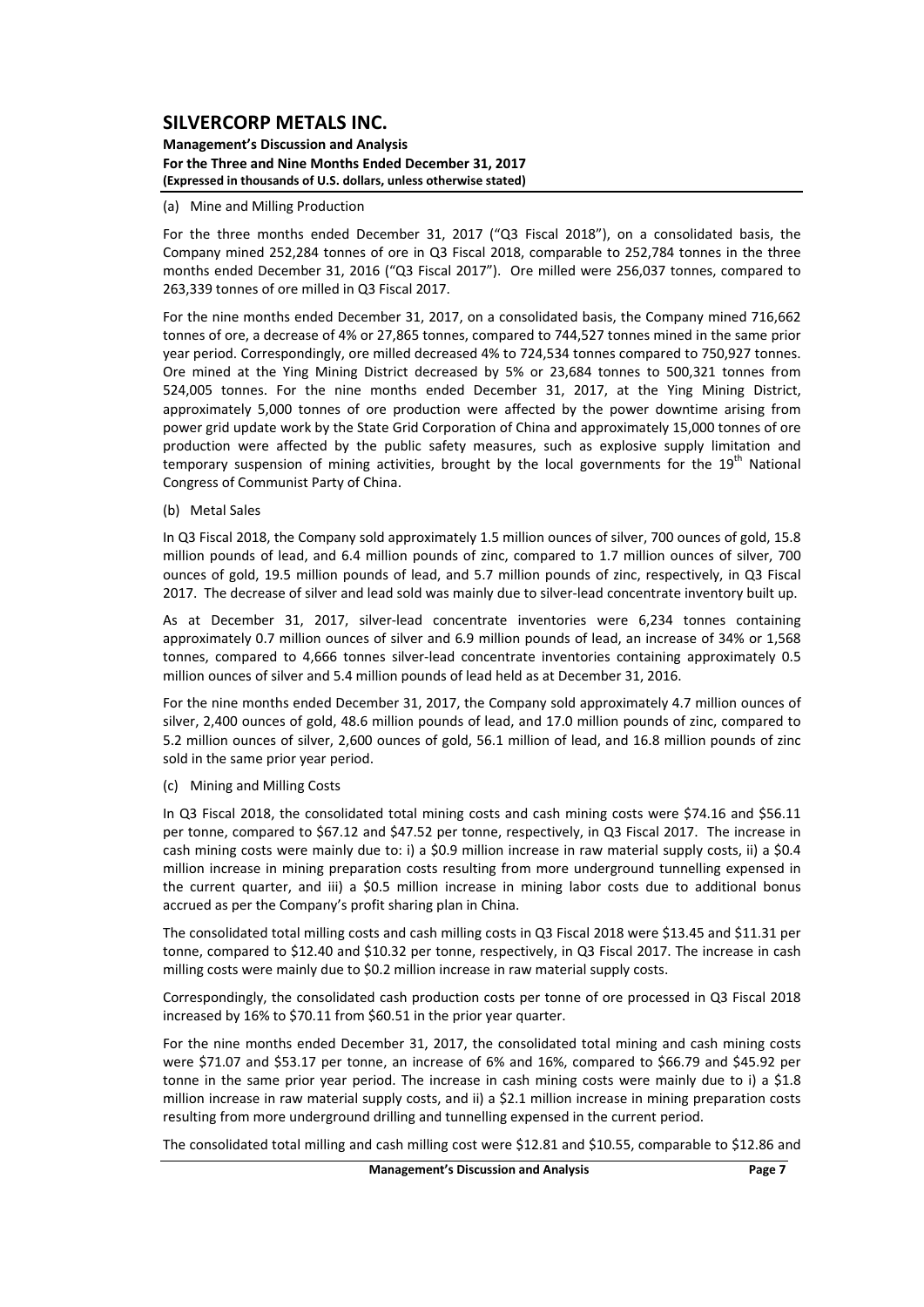**Management's Discussion and Analysis For the Three and Nine Months Ended December 31, 2017 (Expressed in thousands of U.S. dollars, unless otherwise stated)**

\$10.62 per tonne in the same prior year period.

Correspondingly, the consolidated cash production costs per tonne of ore processed for the nine months ended December 31, 2017 was \$66.47, an increase of 12%, compared to \$59.26 in the same prior year period.

(d) Total and Cash Costs per Ounce of Silver, Net of By‐Product Credits

In Q3 Fiscal 2018, the consolidated total production costs and cash costs per ounce of silver, net of by‐ product credits, were negative \$3.04 and negative \$5.92 compared to negative \$2.50 and negative \$5.48 respectively, in the prior year quarter. The overall decrease in cash cost per ounce of silver, net of by‐product credits, is mainly due to a 1% increase in by‐product credits, mainly arising from 8% and 37% increase in lead and zinc net realized selling prices. Sales from lead and zinc accounted for 54% of the total sales and amounted to \$23.8 million, an increase of \$0.3 million, compared to \$23.5 million in the prior year quarter.

For the nine months ended December 31, 2017, the consolidated total production costs and cash costs per ounce of silver, net of by-product credits, were negative \$2.12 and negative \$4.97 compared to \$0.10 and negative \$2.95 respectively, in the same prior year period. The overall decrease in cash cost per ounce of silver, net of by‐product credits, is mainly due to a 19% increase in by‐product credits, mainly arising from 27% and 53% increase in lead and zinc net realized selling prices, offset by 13% decrease in lead metals sold. Sales from lead and zinc accounted for 50% of the total sales and amounted to \$65.8 million, an increase of \$10.6 million, compared to \$55.2 million in the prior year period.

(e) All‐in Sustaining Costs per Ounce of Silver, Net of By‐Product Credits

In Q3 Fiscal 2018, the consolidated all-in sustaining costs per ounce of silver, net of by-product credits, was \$3.16 compared to \$1.87 in Q3 Fiscal 2017. The increase was mainly due to: i) higher per tonne cash production costs as discussed above, ii) a \$1.0 million increase in general and administrative expenditures, iii) a \$0.4 million increase in sustaining capital expenditures, and iv) less silver sold resulting in higher unit costs allocation.

For the nine months ended December 31, 2017, the consolidated all-in sustaining costs per ounce of silver, net of by-product credits was \$3.35 compared to \$3.96 in the same prior year period. The improvement was mainly due to a \$10.6 million increase in by-product credits offset by a \$1.5 million increase in general and administrative expenditures and a \$1.5 million increase in sustaining capital expenditures.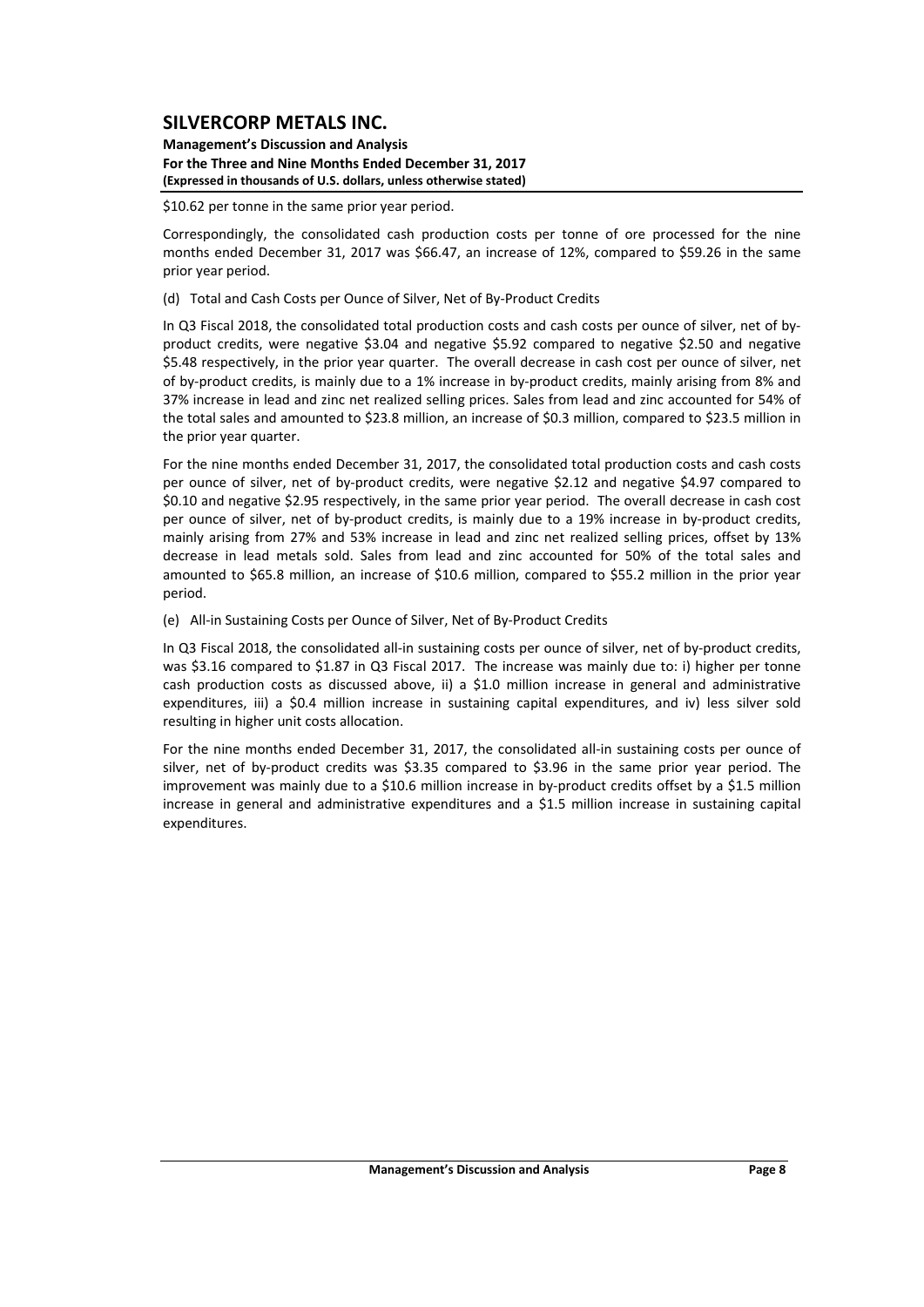**Management's Discussion and Analysis For the Three and Nine Months Ended December 31, 2017 (Expressed in thousands of U.S. dollars, unless otherwise stated)**

(f) Operation Review

### *(i) Ying Mining District*

The Ying Mining District consists of several mines, including SGX, HPG, TLP, LM, BCG, and HZG mines, and is the Company's primary source of production. The operational results at the Ying Mining District for the past five quarters are summarized in the table below:

| <b>Operational results - Ying Mining District</b> |                                      |         |               |                |                   |                                |         |
|---------------------------------------------------|--------------------------------------|---------|---------------|----------------|-------------------|--------------------------------|---------|
|                                                   | Q3 2018                              | 02 2018 | 01 2018       | Q4 2017        | Q3 2017           | Nine months ended December 31. |         |
|                                                   | December 31, 2017 September 30, 2017 |         | June 30, 2017 | March 31, 2017 | December 31, 2016 | 2017                           | 2016    |
| Ore Mined (tonne)                                 | 166.619                              | 173.294 | 160,408       | 112.755        | 171.303           | 500.321                        | 524,005 |
| Ore Milled (tonne)                                | 167,543                              | 173,946 | 164,959       | 108,051        | 182,259           | 506,448                        | 530,160 |
| <b>Head Grades</b>                                |                                      |         |               |                |                   |                                |         |
| Silver (gram/tonne)                               | 315                                  | 294     | 304           | 298            | 303               | 304                            | 305     |
| Lead (%)                                          | 4.5                                  | 4.3     | 4.6           | 4.8            | 4.8               | 4.5                            | 4.7     |
| Zinc (%)                                          | $1.0$                                | 0.8     | 0.8           | 0.8            | 0.8               | 0.9                            | 1.0     |
| <b>Recoveries</b>                                 |                                      |         |               |                |                   |                                |         |
| Silver (%)                                        | 95.8                                 | 95.6    | 95.8          | 96.6           | 95.1              | 95.7                           | 95.4    |
| Lead (%)                                          | 96.4                                 | 96.2    | 96.3          | 95.6           | 96.7              | 96.3                           | 96.4    |
| Zinc (%)                                          | 57.3                                 | 50.7    | 45.8          | 46.2           | 47.5              | 51.7                           | 46.0    |
| <b>Metal Sales</b>                                |                                      |         |               |                |                   |                                |         |
| Silver (in thousands of ounce)                    | 1,322                                | 1,472   | 1.324         | 1,255          | 1,555             | 4,118                          | 4,675   |
| Gold (in thousands of ounce)                      | 0.7                                  | 0.8     | 0.9           | 0.7            | 0.7               | 2.4                            | 2.6     |
| Lead (in thousands of pound)                      | 13.487                               | 15,279  | 13.765        | 13.520         | 17.269            | 42,531                         | 49,898  |
| Zinc (in thousands of pound)                      | 2,006                                | 2,269   | 755           | 1,033          | 1,210             | 5,030                          | 4,815   |
| Cash mining cost (\$ per tonne)                   | 66.71                                | 59.67   | 54.78         | 49.99          | 55.21             | 60.45                          | 52.18   |
| Total mining cost (\$ per tonne)                  | 90.12                                | 81.20   | 76.67         | 53.50          | 80.53             | 82.72                          | 78.46   |
| Cash milling cost (\$ per tonne)                  | 9.84                                 | 8.50    | 8.07          | 10.43          | 9.09              | 8.80                           | 9.31    |
| Total milling cost (\$ per tonne)                 | 11.87                                | 10.45   | 10.10         | 13.60          | 11.03             | 10.80                          | 11.35   |
| Cash production cost (\$ per tonne)               | 80.60                                | 71.85   | 66.93         | 64.34          | 68.22             | 73.18                          | 65.35   |
|                                                   |                                      |         |               |                |                   |                                |         |
| Cash cost per ounce of silver (\$)                | (4.53)                               | (4.27)  | (2.97)        | (3.73)         | (4.60)            | (4.03)                         | (2.50)  |
| All-in sustaining cost per ounce of               |                                      |         |               |                |                   |                                |         |
| silver (\$)                                       | 2.13                                 | 1.08    | 3.66          | 0.74           | 1.34              | 2.25                           | 3.11    |

\* Figures may not add due to rounding

### **i) Q3 Fiscal 2018 vs. Q3 Fiscal 2017**

In Q3 Fiscal 2018, the total ore mined at the Ying Mining District was 166,619 tonnes, a decrease of 3% or 4,684 tonnes, compared to 171,303 tonnes mined in the prior year quarter. Correspondingly, ore milled in Q3 Fiscal 2018 decreased by 8% to 167,543 tonnes from 182,259 tonnes in the prior year quarter.

Head grades were 315 grams per ton (" $g/t$ ") for silver, 4.5% for lead, and 1.0% for zinc, compared to 303 g/t for silver, 4.8% for lead and 0.8% for zinc in the prior year quarter. The Company continues to achieve improvements in dilution control using its "Enterprise Blog" to assist manage daily operations.

In Q3 Fiscal 2018, the Ying Mining District sold approximately 1.3 million ounces silver, 13.5 million pounds lead, and 2.0 million pounds zinc, compared to 1.6 million ounces silver, 17.3 million pounds lead, and 1.2 million pounds of zinc in the prior year quarter. The decrease of silver and lead sold was mainly due to silver‐lead concentrate inventory built up.

As at December 31, 2017, silver-lead concentrate inventories were 6,200 tonnes containing approximately 0.7 million ounces of silver and 6.8 million pounds of lead, an increase of 33% or 1,544 tonnes, compared to 4,656 tonnes silver-lead concentrate inventories containing approximately 0.5 million ounces of silver and 5.3 million pounds of lead held as at December 31, 2016.

Total and cash mining costs per tonne at the Ying Mining District in Q3 Fiscal 2018 were \$90.12 and \$66.71 per tonne, respectively, compared to \$80.53 and \$55.21 per tonne in the prior year quarter. The increase in cash mining costs were mainly due to: i) a \$0.9 million increase in raw material supply costs, ii) a \$0.2 million increase in mining preparation costs resulting from more underground tunnelling expensed in the current quarter, and iii) a \$0.4 million increase in mining labor costs due to additional bonus accrued as per the Company's profit sharing plan in China.

Total and cash milling costs per tonne at the Ying Mining District in Q3 Fiscal 2018 were \$11.87 and \$9.84, compared to \$11.03 and \$9.09 in Q3 Fiscal 2017. The increase in cash milling costs was mainly due to a 15% increase in per tonne raw material supply costs.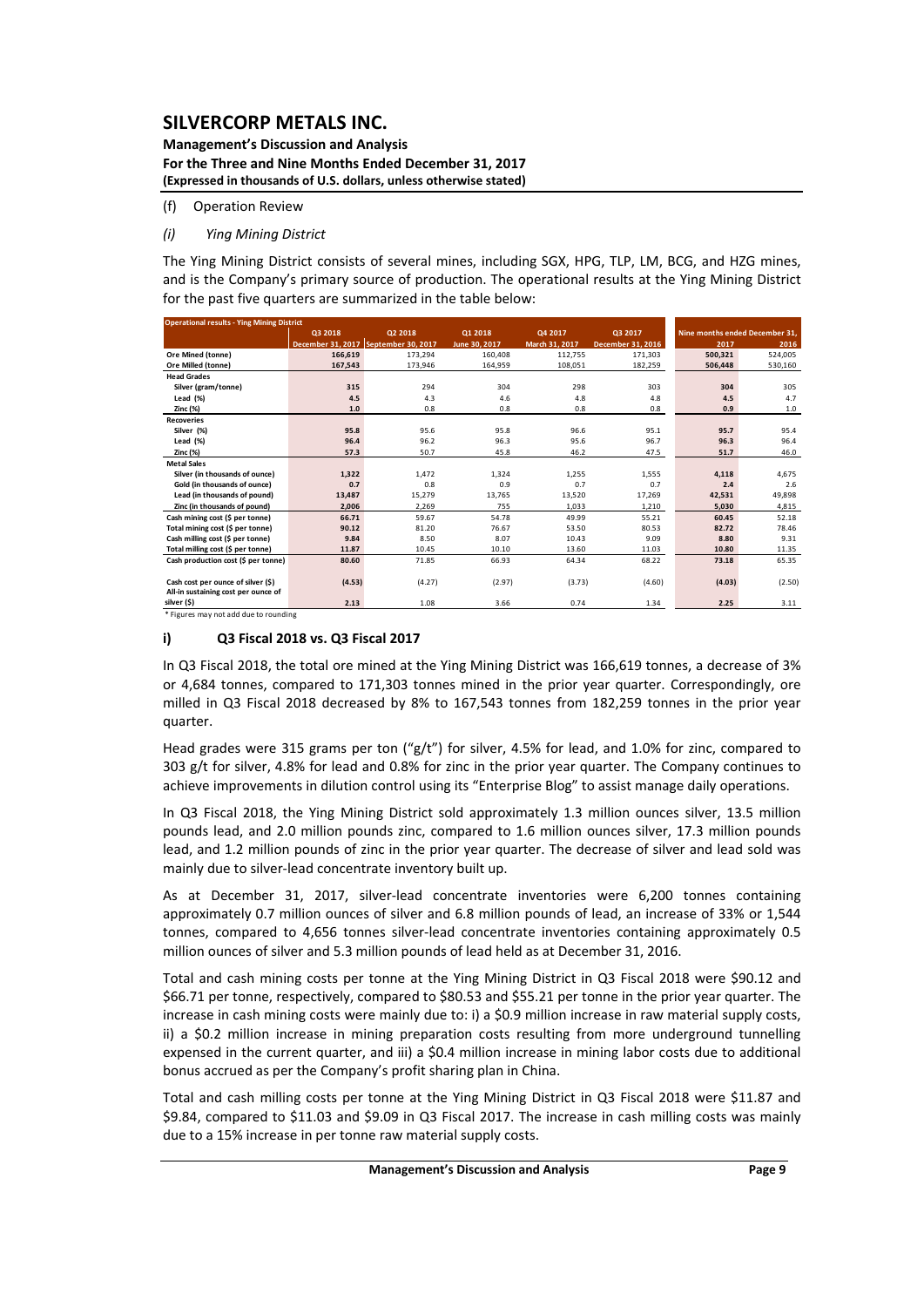#### **Management's Discussion and Analysis For the Three and Nine Months Ended December 31, 2017 (Expressed in thousands of U.S. dollars, unless otherwise stated)**

Correspondingly, cash production cost per tonne of ore processed in Q3 Fiscal 2018 at the Ying Mining District was \$80.60, an increase of 18% compared to \$68.22 in the prior year quarter.

Cash cost per ounce of silver, net of by-product credits, in Q3 Fiscal 2018 at the Ying Mining District, was negative \$4.53, comparable to negative \$4.60 in the prior year quarter.

All in sustaining costs per ounce of silver, net of by‐product credits, in Q3 Fiscal 2018 at the Ying Mining District was \$2.13 compared to \$1.34 in the prior year quarter. The increase was mainly due to higher cash production costs as discussed above and less by‐product credits mainly arising from less lead sold.

In Q3 Fiscal 2018, approximately 25,109 m or \$0.4 million of underground diamond drilling (Fiscal Q3 2017 – 36,756 m or \$0.6 million) and 5,187 m or \$1.6 million of preparation tunnelling (Fiscal Q3 2017 – 4,900 m or \$1.4 million) were completed and expensed as mining preparation costs at the Ying Mining District. In addition, approximately 16,326 m or \$6.0 million of horizontal tunnel, raises and declines (Q3 Fiscal 2017 – 17,823 m or \$5.5 million) were completed and capitalized.

### **ii) Nine months ended December 31, 2017 vs Nine months ended December 31, 2016**

For the nine months ended December 31, 2017, a total of 500,321 tonnes of ore were mined and 506,448 tonnes milled at the Ying Mining District, down by 5% and 4%, compared to 524,005 tonnes mined and 530,160 tonnes milled in the same prior year period.

Average head grades were 304 g/t for silver, 4.5% for lead, and 0.9% for zinc compared to 305 g/t for silver, 4.7% for lead, and 1.0% for zinc, respectively, in the same prior year period.

Metals sold were approximately 4.1 million ounces of silver, 2,400 ounces of gold, 42.5 million pounds of lead, and 5.0 million pounds of zinc, compared to 4.7 million ounces of silver, 2,600 ounces of gold, 49.9 million pounds of lead, and 4.8 million pounds of zinc in prior year period.

The cash mining costs at the Ying Mining District was \$60.45 per tonne, an increase of 16% compared to \$52.18 in the same prior year period. The increase was mainly due to more underground drilling and tunneling being expensed as mining preparation costs as well as the increase of raw material supply prices.

The cash milling cost was \$8.80 per tonne, a decrease of 5% compared to \$9.31 in the same prior year period.

Cash cost per ounce of silver and all in sustaining costs per ounce of silver, net of by‐product credits, at the Ying Mining District, for the nine months ended December 31, 2017, were negative \$4.03 and \$2.25 respectively, compared to negative \$2.50 and \$3.11 in the same prior year period.

For the nine months ended December 31, 2017, approximately 86,007 m or \$1.7 million of underground diamond drilling (same prior year period - 71,794 m or \$1.7 million) and 16,914 or \$4.9 million of preparation tunnelling (same prior year period – 15,069 m or \$4.2 million) were completed and expensed as mining preparation costs at the Ying Mining District. In addition, approximately 52,174 m or \$16.2 million of horizontal tunnel, raises, and declines (same prior year period – 50,500 m or \$15.2 million) were completed and capitalized.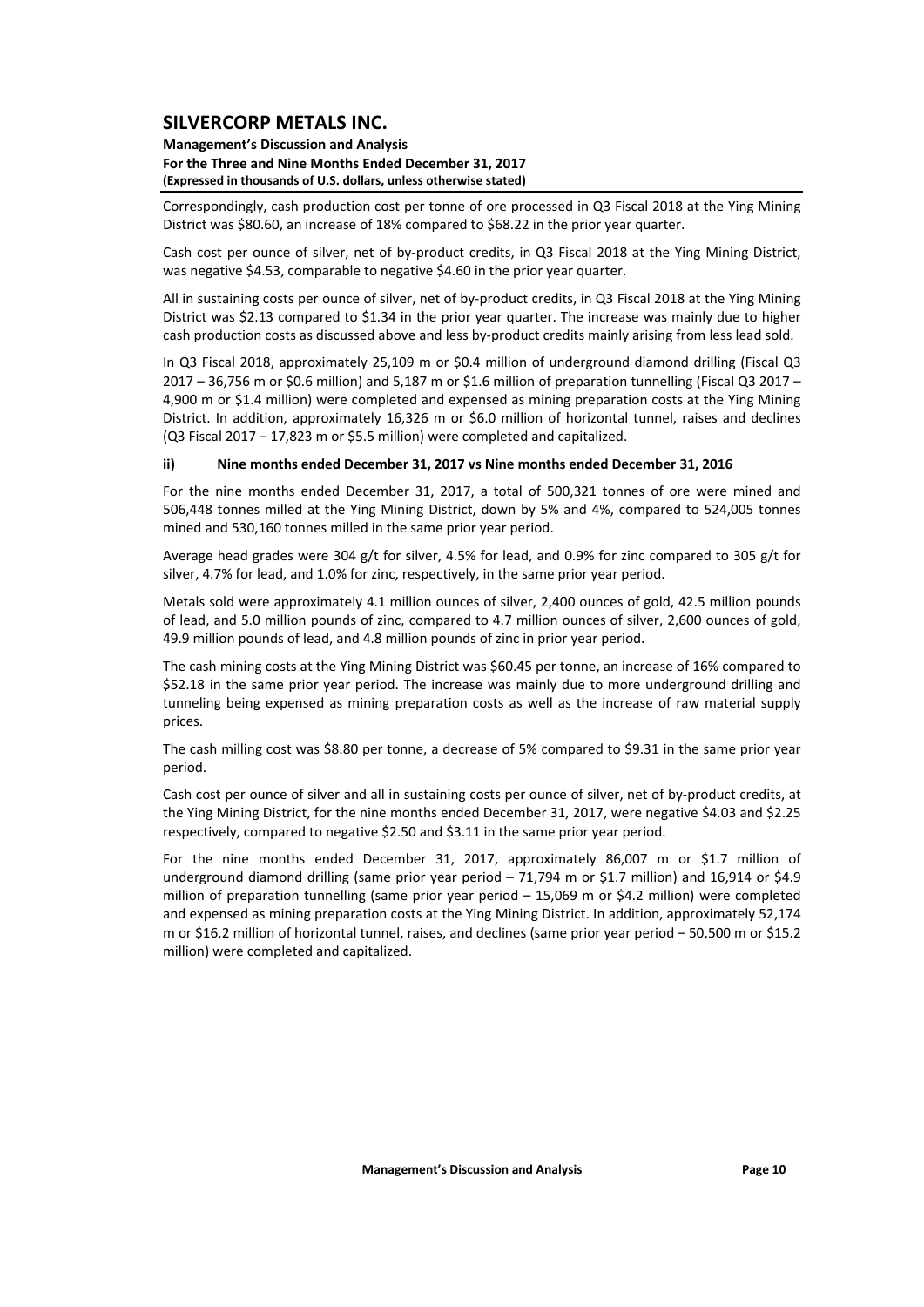### **Management's Discussion and Analysis**

**For the Three and Nine Months Ended December 31, 2017**

**(Expressed in thousands of U.S. dollars, unless otherwise stated)**

#### *(ii) GC Mine*

The operational results at the GC Mine for the past five quarters are summarized in the table below:

| <b>Operational results - GC Mine</b> | Q3 2018 | Q2 2018                              | 01 2018       | Q4 2017        | Q3 2017           | Nine months ended December 31. |         |
|--------------------------------------|---------|--------------------------------------|---------------|----------------|-------------------|--------------------------------|---------|
|                                      |         | December 31, 2017 September 30, 2017 | June 30, 2017 | March 31, 2017 | December 31, 2016 | 2017                           | 2016    |
| Ore Mined (tonne)                    | 85.665  | 65.812                               | 64.865        | 40,224         | 81.481            | 216.341                        | 220,522 |
| Ore Milled (tonne)                   | 88,494  | 63,648                               | 65,944        | 39,929         | 81,080            | 218,086                        | 220,767 |
| <b>Head Grades</b>                   |         |                                      |               |                |                   |                                |         |
| Silver (gram/tonne)                  | 97      | 102                                  | 98            | 91             | 89                | 99                             | 94      |
| Lead $(\%)$                          | 1.4     | 1.4                                  | 1.6           | 1.3            | 1.4               | 1.5                            | 1.5     |
| Zinc (%)                             | 2.8     | 2.8                                  | 2.7           | 2.6            | 2.8               | 2.8                            | 2.9     |
| <b>Recovery Rates</b>                |         |                                      |               |                |                   |                                |         |
| Silver (%)                           | 73.6    | 74.4                                 | 81.2          | 72.8           | 75.4              | 76.1                           | 76.2    |
| Lead (%)                             | 83.9    | 82.8                                 | 88.8          | 82.4           | 85.5              | 85.2                           | 86.3    |
| Zinc (%)                             | 81.3    | 81.6                                 | 80.9          | 74.8           | 86.5              | 81.2                           | 86.3    |
| <b>Metal Sales</b>                   |         |                                      |               |                |                   |                                |         |
| Silver (in thousands of ounce)       | 196     | 155                                  | 189           | 53             | 179               | 540                            | 511     |
| Lead (in thousands of pound)         | 2,263   | 1,656                                | 2.147         | 818            | 2,214             | 6,066                          | 6,237   |
| Zinc (in thousands of pound)         | 4,399   | 3,311                                | 4.244         | 455            | 4,478             | 11,954                         | 11,991  |
| Cash mining cost (\$ per tonne)      | 35.48   | 34.60                                | 39.20         | 37.91          | 31.34             | 36.33                          | 31.04   |
| Total mining cost (\$ per tonne)     | 43.10   | 42.62                                | 46.99         | 45.37          | 38.90             | 44.12                          | 39.05   |
| Cash milling cost (\$ per tonne)     | 14.09   | 14.63                                | 16.73         | 20.06          | 13.09             | 14.60                          | 13.76   |
| Total milling cost (\$ per tonne)    | 16.45   | 17.90                                | 19.85         | 24.99          | 15.50             | 17.46                          | 16.47   |
| Cash production cost (\$ per tonne)  | 49.57   | 49.23                                | 55.93         | 57.97          | 44.43             | 50.93                          | 44.80   |
|                                      |         |                                      |               |                |                   |                                |         |
| Cash cost per ounce of silver (\$)   | (15.34) | (13.56)                              | (7.80)        | (1.72)         | (13.11)           | (12.19)                        | (7.15)  |
| All-in sustaining cost per ounce of  |         |                                      |               |                |                   |                                |         |
| silver (\$)                          | (4.52)  | (3.77)                               | (2.48)        | 14.55          | (6.12)            | (3.59)                         | (1.29)  |

\* Figures may not add due to rounding

#### **i) Q3 Fiscal 2018 vs. Q3 Fiscal 2017**

In Q3 Fiscal 2018, the total ore mined at the GC Mine was 85,665 tonnes, an increase of 4,184 tonnes or 5%, compared to 81,481 tonnes mined in Q3 Fiscal 2017, while ore milled increased by 9% to 88,494 tonnes from 81,080 tonnes in the prior year quarter.

Head grades were 97 g/t for silver, 1.4% for lead, and 2.8% for zinc compared to 89 g/t for silver, 1.4% for lead, and 2.8% for zinc in the prior year quarter.

In Q3 Fiscal 2018, the GC Mine sold 196 thousand ounces of silver, 2.3 million pounds of lead, 4.4 million pounds of zinc, compared to 179 thousand ounces of silver, 2.2 million pounds of lead, and 4.5 million pounds of zinc sold in the prior year quarter.

Total and cash mining costs per tonne at the GC Mine in Q3 Fiscal 2018 were \$43.10 and \$35.48 per tonne, compared to \$38.90 and \$31.34 per tonne in Q3 Fiscal 2017. The increase in cash mining costs was mainly due to: i) a \$0.2 million increase in mining preparation costs resulting from more underground drilling expensed in the current quarter, and ii) a \$0.2 million increase in mining contractor fees.

Total and cash milling costs per tonne at the GC Mine in Q3 Fiscal 2018 were \$16.45 and \$14.09, compared to \$15.50 and \$13.09, respectively, in Q3 Fiscal 2017. The increase in milling costs was mainly due to \$0.2 million increases in raw material supply costs.

Correspondingly, the cash production costs per tonne of ore processed in Q3 Fiscal 2018 at the GC Mine increased to \$49.57 from \$44.43 in the prior year quarter.

Cash costs per ounce of silver, net of by-product credits, at the GC Mine, was negative \$15.34 compared to negative \$13.11 in the prior year quarter. The improvement was mainly due to a \$1.4 million or 23% increase in by-product credits resulting from a 12% and 37% increase in net realized lead and zinc selling prices at the GC Mine.

All in sustaining costs per ounce of silver, net of by‐product credits, in Q3 Fiscal 2018 at the GC Mine was negative \$4.52 compared to negative \$6.12 in the prior year quarter. The increase is mainly due to: i) higher cash production costs per tonne as discussed above, ii) a \$0.2 million increase in general and administrative expenditures, and iii) a \$0.6 million increase in sustaining capital expenditures.

Approximately 7,770 m or \$0.4 million of underground diamond drilling (Q3 Fiscal 2017 – 3,935 m or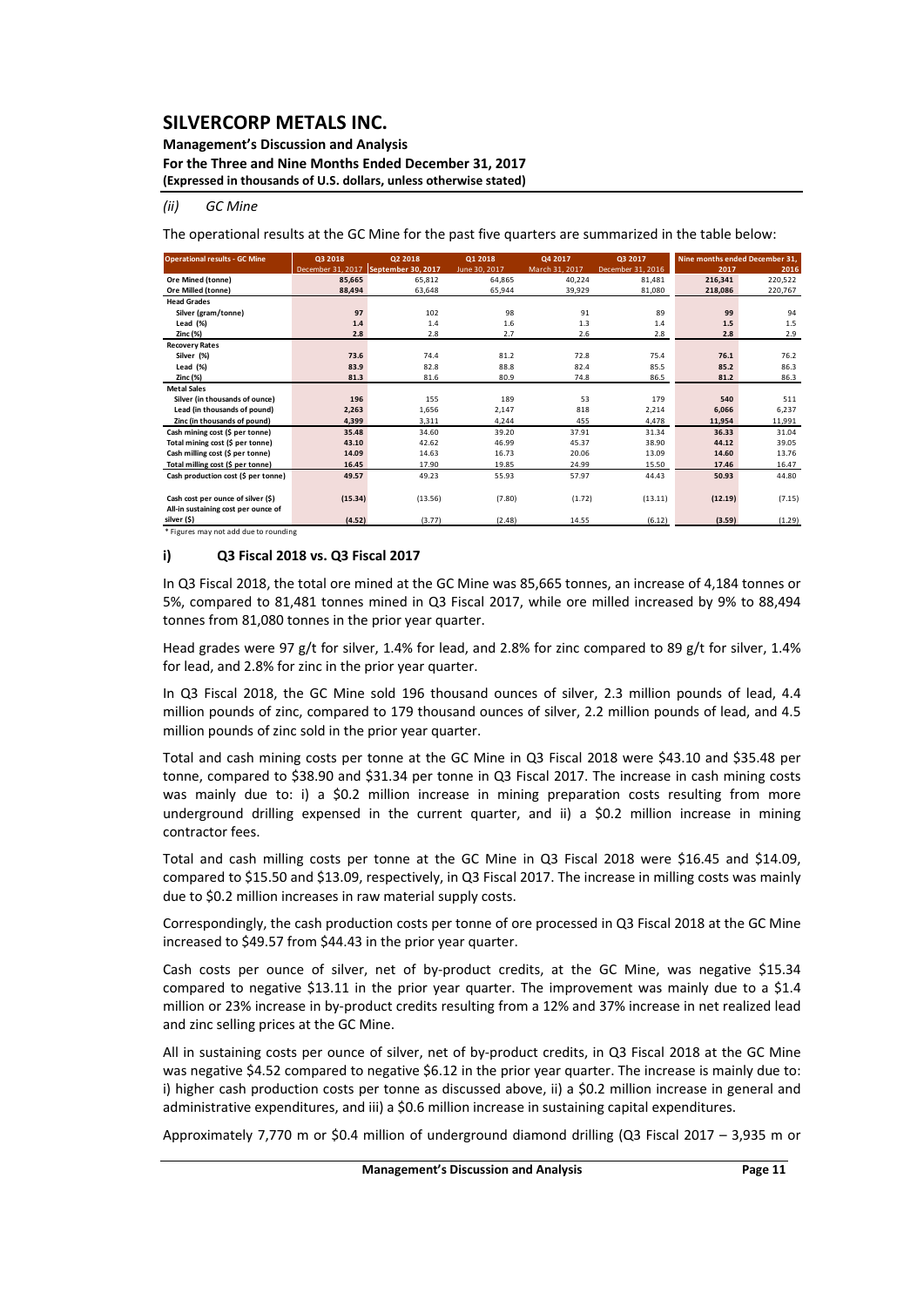#### **Management's Discussion and Analysis For the Three and Nine Months Ended December 31, 2017 (Expressed in thousands of U.S. dollars, unless otherwise stated)**

\$0.2 million) and 5,053 m or \$1.2 million of tunnelling (Q3 Fiscal 2017 – 4,640 m or \$1.3 million) were completed and expensed as mining preparation costs at the GC Mine. In addition, approximately 17 m or \$0.1 million of horizontal tunnel, raises and declines (Q3 Fiscal 2017 – 554 m or \$0.3 million) were completed and capitalized.

### **ii) Nine months ended December 31, 2017 vs Nine months ended December 31, 2016**

For the nine months ended December 31, 2017, a total of 216,341 tonnes of ore were mined and 218,086 tonnes were milled at the GC Mine compared to 220,522 tonnes mined and 220,767 tonnes milled in the same prior year period.

Average head grades were 99 g/t for silver, 1.5% for lead, and 2.8% for zinc compared to 94 g/t for silver, 1.5% for lead, and 2.9% for zinc, respectively, in the same prior year period.

Metals sold were approximately 540 thousand ounces of silver, 6.1 million pounds of lead, and 12.0 million pounds of zinc, compared to 511 thousand ounces of silver, 6.2 million pounds of lead, and 12.0 million pounds of zinc in the same prior year period.

The cash mining costs at the GC Mine was \$36.33 per tonne, an increase of 17% compared to \$31.04 per tonne in the same prior year period. The increase in cash mining costs was mainly due to a \$0.9 million increase in mining preparation costs as more underground drilling and tunnelling was expensed in the current period.

The cash milling costs was \$14.60 per tonne, an increase of 6% compared to \$13.76 in the same prior year period.

Cash costs per ounce of silver and all in sustaining costs per ounce of silver, net of by‐product credits, at the GC Mine, for the nine months ended December 31, 2017, were negative \$12.19 and negative \$3.59 respectively, compared to negative \$7.15 and \$1.29 in the same prior year period. The improvement is mainly due to higher by‐product credits achieved arising from a 12% and 37% increase, respectively, in lead and zinc realized selling prices.

For the nine months ended December 31, 2017, approximately 18,253 m or \$0.9 million of underground diamond drilling (same prior year period – 9,489 m or \$0.6 million) and 14,285 m or \$3.8 million of tunnelling (same prior year period  $-11,976$  m or \$3.2 million) were completed and expensed as mining preparation costs at the GC Mine. In addition, approximately 280 m or \$0.2 million of horizontal tunnel, raises, and declines (same prior year period - 1,685 m or \$0.7 million) were completed and capitalized.

### *(iii) BYP Mine*

The BYP mine was placed on care and maintenance in August 2014 in consideration of the required capital upgrades to sustain its ongoing production and the current market environment. The Company continues to review alternatives for this project and is also carrying out activities to renew its mining license.

### *(iv) XHP Project*

Activities at the XHP project, a development stage project, were suspended in Fiscal 2014. In light of the recent increase of lead and zinc metal prices, the Company has resumed activities at the XHP project to review and evaluate alternatives for this project.

### **4. Investment in New Pacific Metals Corp. ("NUAG")**

New Pacific Metals Corp. ("NUAG") is a Canadian public company listed on the TSX Venture Exchange (symbol: NUAG). NUAG is a related party of the Company by way of two common directors and officers, and the Company accounts for its investment in NUAG using the equity method as it is able to exercise significant influence over the financial and operating policies of NUAG.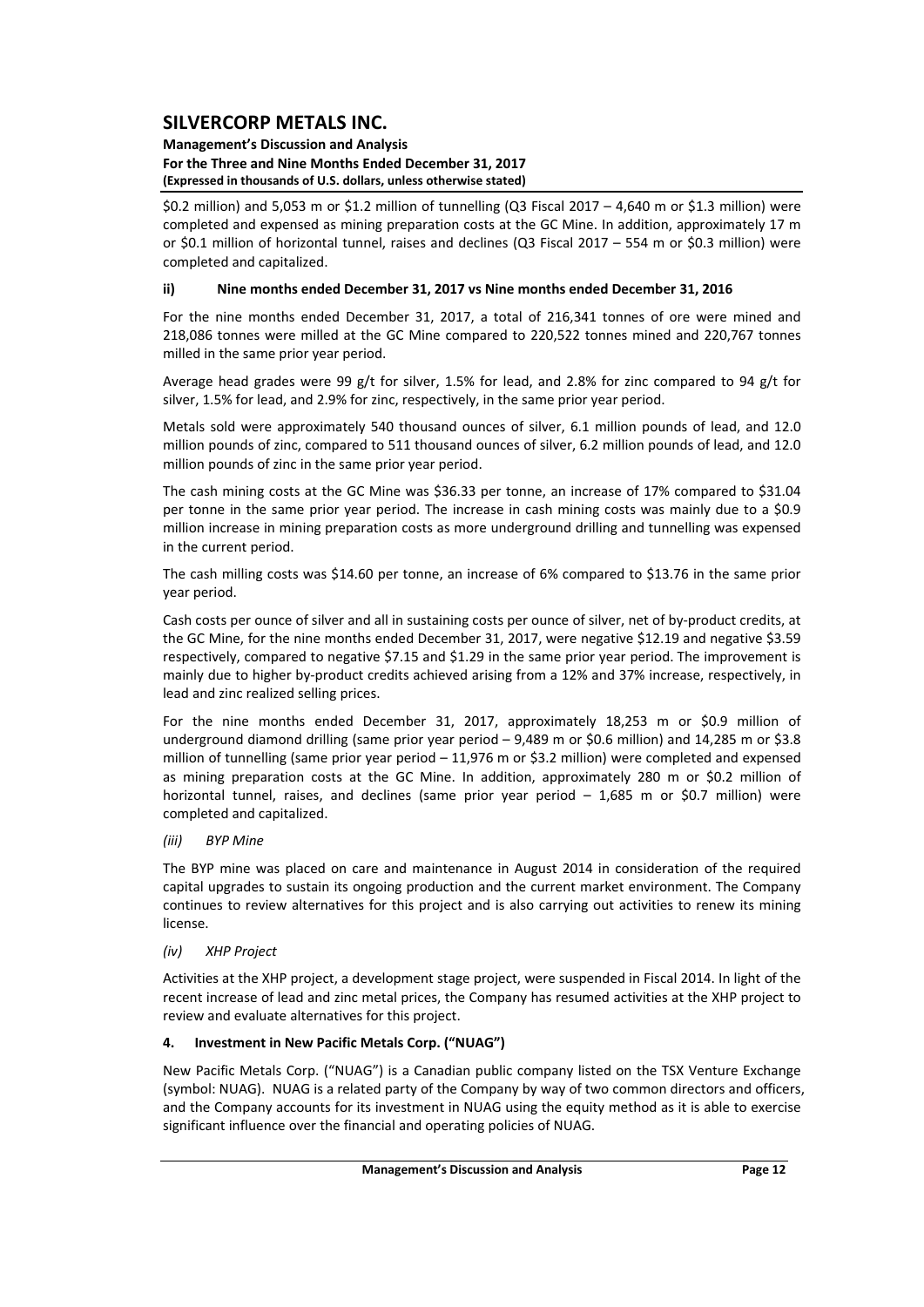#### **Management's Discussion and Analysis For the Three and Nine Months Ended December 31, 2017 (Expressed in thousands of U.S. dollars, unless otherwise stated)**

In July 2017, the Company participated in NUAG's private placement and subscribed 25,000,000 common shares of NUAG for \$20.0 million and acquired additional 474,600 shares from the public market for \$0.5 million during the nine months ended December 31, 2017.

In November 2017, the Company participated in NUAG's strategic private placement. The placement was for 19,000,000 million units, and the Company subscribed 3,000,000 units while Pan American Silver Corp. subscribed 16,000,000 units, at a price of CAD\$1.42 per unit. Each unit is comprised of one common share of NUAG and one half of one common share purchase warrant. Arising from this strategic private placement, the Company's ownership in NUAG was diluted from 32.2% to 29.8% and a dilution gain of \$0.8 million was recorded.

As at December 31, 2017, the Company owned 39,280,900 common shares (March 31, 2017 – 10,806,300) of NUAG, representing an ownership interest of 29.8% (March 31, 2017 – 16.1%). The summary of the investment in NUAG common shares and its market value as at the respective balance sheet dates are as follows:

|                                   |                   |              | Value of NUAG's     |
|-----------------------------------|-------------------|--------------|---------------------|
|                                   | Number of         |              | common shares per   |
|                                   | shares            | Amount       | quoted market price |
| Balance, April 1, 2016            | 10,806,300<br>-\$ | 3,133        | - \$<br>2,333       |
| Share of net income               |                   | 282          |                     |
| Share of other comprehensive loss |                   | (12)         |                     |
| Impairment recovery               |                   | 5,278        |                     |
| Foreign exchange impact           |                   | (164)        |                     |
| Balance, March 31, 2017           | 10,806,300        | 8,517        | 8,517               |
| Participate in Private placement  | 28,000,000        | 23,352       |                     |
| Purchase from open market         | 474,600           | 509          |                     |
| Share of net loss                 |                   | (511)        |                     |
| Share of other comprehensive loss |                   | (51)         |                     |
| Dilution gain                     |                   | 822          |                     |
| Foreign exchange impact           |                   | 1,264        |                     |
| Balance December 31, 2017         | 39,280,900        | \$<br>33,902 | \$<br>46,029        |

NUAG acquired a 100% interest in the Silver Sand Property, an early‐stage exploration projects in the Potosi Department of Bolivia, in July 2017 and commenced a 30,000 meters exploration drilling program in October 2017. Exploration results of this drilling program have not yet been released by NUAG as of the date of this MD&A.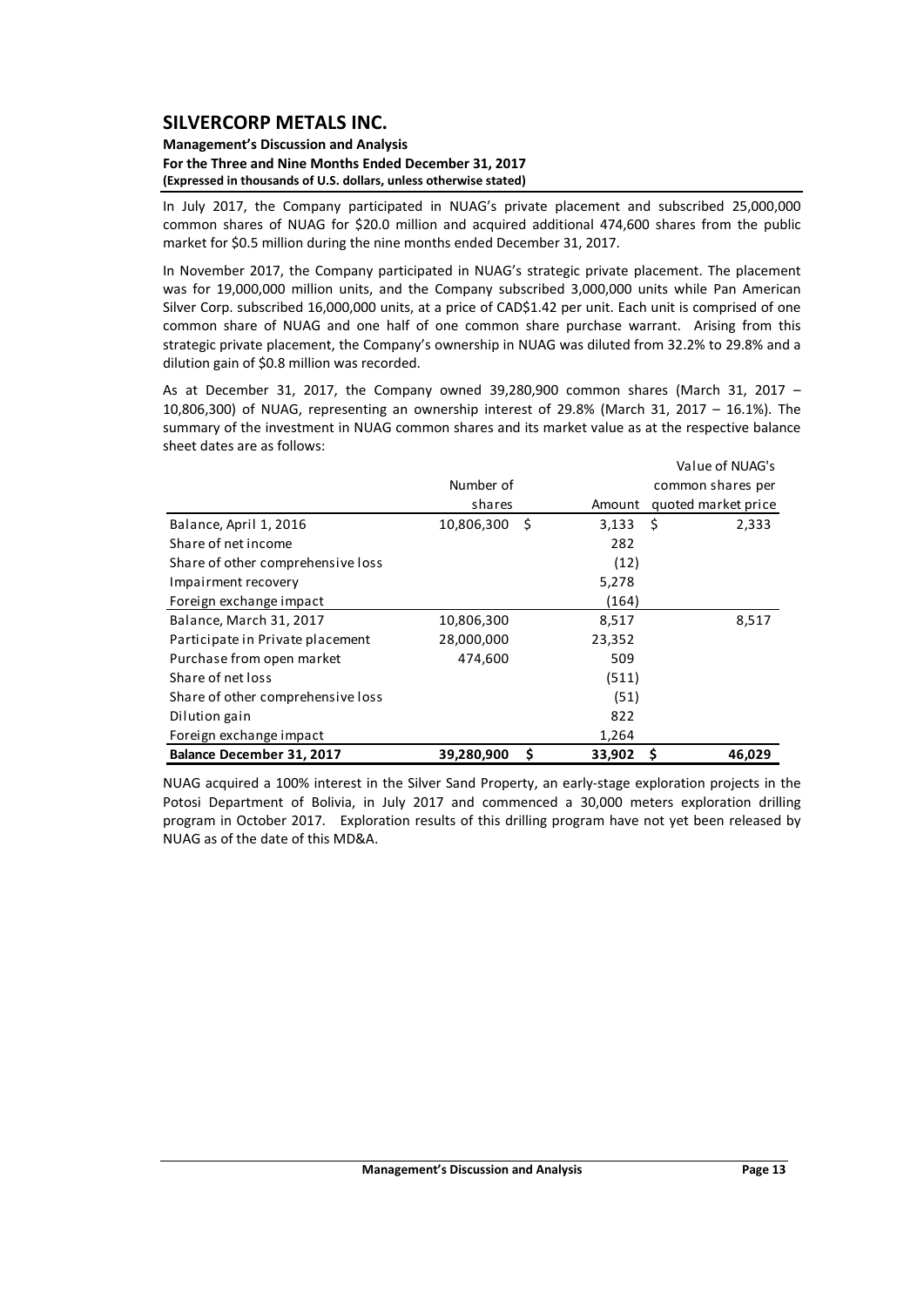**Management's Discussion and Analysis For the Three and Nine Months Ended December 31, 2017 (Expressed in thousands of U.S. dollars, unless otherwise stated)**

### **5. Third Quarter Fiscal 2018 Financial Results**

#### (a) Summary of Quarterly Results

The tables below set out selected quarterly results for the past eight quarters:

|                                                   | Dec 31, 2017   | Sep 30, 2017    | Jun 30, 2017      | Mar 31, 2017 |
|---------------------------------------------------|----------------|-----------------|-------------------|--------------|
| Sales                                             | \$<br>44,352   | \$<br>47,541 \$ | 39,697 \$         | 34,064       |
| Gross Profit                                      | 23,166         | 25,606          | 20,005            | 20,304       |
| Expenses and foreigh exchange                     | (5,580)        | (6, 274)        | (7,026)           | (5,083)      |
| Impairment recovery (charges)                     |                |                 |                   | 5,278        |
| Dilution gain on investment in associate          | 822            |                 |                   |              |
| Gain on disposal of mineral rights and properties |                |                 | 4,319             |              |
| Other Items                                       | 1,979          | 533             | 236               | 981          |
| Net (loss) income                                 | 16,067         | 14,602          | 13,514            | 16,334       |
| Net (loss) income, attributable to the            |                |                 |                   |              |
| shareholders of the Company                       | 12,718         | 11,145          | 10,937            | 13,507       |
| Basic (loss) earnings per share                   | 0.08           | 0.07            | 0.07              | 0.08         |
| Diluted (loss) earnings per share                 | 0.07           | 0.07            | 0.06              | 0.08         |
| Cash dividend declared                            |                |                 | 1,679             |              |
| Cash dividended declared per share                | 0.01           |                 | 0.01              |              |
|                                                   | Dec 31, 2016 * | Sep 30, 2016 *  | Jun 30, 2016      | Mar 31, 2016 |
| Sales                                             | \$<br>47,838   | \$<br>46,298    | - \$<br>35,271 \$ | 19,426       |
| Gross Profit                                      | 25,019         | 25,759          | 15,744            | 6,193        |
| Expenses and foreigh exchange                     | (3, 197)       | (4,643)         | (6,203)           | (7, 189)     |
| Impairment recovery (charges)                     |                |                 | (181)             |              |
| Other Items                                       | 169            | 827             | (39)              | (219)        |
| Net Income (Loss)                                 | 16,638         | 16,006          | 6,520             | (727)        |
| Net income (Loss), attributable to the            |                |                 |                   |              |
|                                                   |                |                 |                   |              |
| shareholders of the Company                       | 13,115         | 12,378          | 4,674             | (1,520)      |
| Basic earnings (loss) per share                   | 0.08           | 0.07            | 0.03              | (0.01)       |
| Diluted earnings (loss) per share                 | 0.08           | 0.07            | 0.03              | (0.01)       |
| Cash dividend declared                            | 1,585          |                 |                   |              |

\*Mineral resources tax has been excluded from expenses but included as part of cost of sales

Financial results including sales, gross profit, net income, basic earnings per share, and diluted earnings per share are heavily influenced by changes in commodity prices, particularly, the silver and lead price.

(b) Financial Results – Q3 Fiscal 2018

**Net income attributable to equity shareholders of the Company** in Q3 Fiscal 2018 was \$12.7 million, or basic earnings per share of \$0.08, compared to \$13.1 million, or \$0.08 per share in Q3 Fiscal 2017.

Net income attributable to equity shareholders of the Company for nine months ended December 31, 2017 was \$34.8 million, or basic earnings per share of \$0.21, up 15% compared to \$30.2 million, or \$0.18 per share in the same period prior year.

**Sales** in Q3 Fiscal 2018 were \$44.4 million, down \$3.4 million or 7%, compared to \$47.8 million in the same quarter last year. Silver and gold sales represented \$19.8 million and \$0.6 million, respectively, while base metals represented \$23.9 million of total sales, compared to silver, gold and base metals sales of \$23.4 million, \$0.7 million, and \$23.7 million, respectively, in the prior year quarter.

The Company's financial results in Q3 Fiscal 2018 were mainly impacted by the following: i) an increase of 8% and 37% in the realized selling prices for lead and zinc, compared to the prior year quarter, ii) a 3%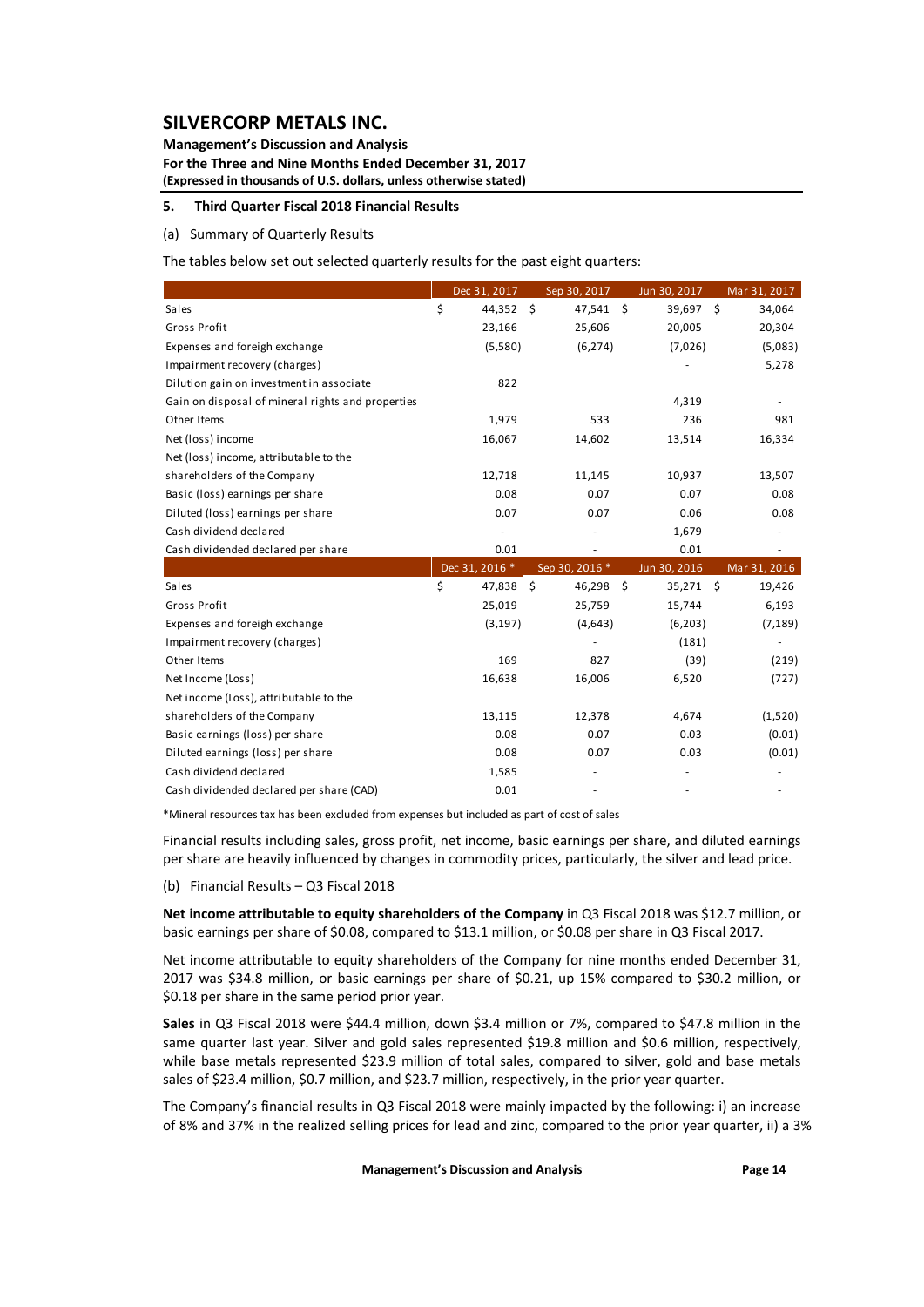**Management's Discussion and Analysis For the Three and Nine Months Ended December 31, 2017 (Expressed in thousands of U.S. dollars, unless otherwise stated)**

decrease in the realized selling price for silver, iii) less metals sold as inventory built up; and iv) higher per tonne production costs.

For nine months ended December 31, 2017, sales were \$131.6 million, up 2% from \$129.4 million in the same prior year period. Silver and gold sales were \$62.6 million and \$2.4 million, respectively, while base metals represented \$66.6 million of total sales, compared to silver, gold, and base metals sales of \$71.2, \$2.7 million and \$55.5 million, respectively, in the same prior year period.

Fluctuation in sales revenue is mainly dependent on metal sales and the realized metal price. The net realized selling price is calculated using Shanghai Metal Exchange ("SME") price, less smelter charges, recovery, and value added tax ("VAT") at a rate of 17% (VAT is not applied to gold sales). The following table is a reconciliation of the Company's net realized selling prices in Q3 Fiscal 2018, including a comparison with London Metal Exchange ("LME") prices:

|                                        | Silver (in US\$/ounce) |       |         |                    | Gold (in US\$/ounce) |       |         | Lead (in US\$/pound)     |          |              |         | Zinc (in US\$/pound) |         |      |         |      |
|----------------------------------------|------------------------|-------|---------|--------------------|----------------------|-------|---------|--------------------------|----------|--------------|---------|----------------------|---------|------|---------|------|
|                                        | Q3 2018                |       | Q3 2017 |                    | Q3 2018              |       | Q3 2017 |                          | Q3 2018  |              | Q3 2017 |                      | Q3 2018 |      | Q3 2017 |      |
| Net realized selling prices            |                        | 13.05 |         | 13.50 <sub>5</sub> |                      | 903   |         | 1.033                    | s        | 1.04         | - S     | 0.96                 |         | 1.15 |         | 0.84 |
| Add back: Value added taxes            |                        | 2.22  |         | 2.30               |                      |       |         | $\overline{\phantom{a}}$ |          | 0.18         |         | 0.16                 |         | 0.20 |         | 0.14 |
| Add back: Smelter charges and recovery |                        | 2.37  |         | 2.83               |                      | 383   |         | 229                      |          | 0.10         |         | 0.09                 |         | 0.42 |         | 0.43 |
| <b>SME</b>                             |                        | 17.64 |         | 18.63              | - S                  | 1.286 |         | 1.262                    | S        | 1.32         |         | 1.22 $\frac{1}{5}$   |         | 1.77 |         | 1.41 |
| <b>LME</b>                             |                        | 16.74 |         | $17.35 \tS$        |                      | 1.276 | Ś.      | 1.229                    | <b>S</b> | $1.13 \quad$ |         | 0.98                 | S       | 1.47 |         | 1.14 |

**Cost of sales** in Q3 Fiscal 2018 was \$21.2 million, comparable to \$21.5 million in Q3 Fiscal 2017. The cost of sales included \$15.6 million (Q3 Fiscal 2017 ‐ \$14.9 million) cash production costs, \$1.3 million mineral resources tax (Q3 Fiscal 2017 - \$1.4 million), and \$4.4 million (Q3 Fiscal 2017 - \$5.2 million) depreciation and amortization charges.

For the nine months ended December 31, 2017, cost of sales was \$62.8 million compared to \$61.5 million in the same prior year period. The cost of sales included \$45.8 million cash production costs, \$3.7 million mineral resources taxes and \$13.3 million depreciation and amortization compared to \$42.9 million production costs, \$2.8 million mineral resources taxes and \$15.9 million depreciation and amortization respectively, in the same prior year period.

**Gross profit margin** in Q3 Fiscal 2018 was 52%, compared to 55% in Q3 Fiscal 2017. Ying Mining District's gross margin was 55% compared to a 58% gross profit margin in the prior year quarter. GC Mine's profit margin was 41% compared to a 39% gross profit margin in the prior year quarter.

For the nine months ended December 31, 2017, gross profit margin was 52% compare to 52% in the same prior year period. Ying Mining District's gross margin was 56% compared to a 55% gross profit margin in the same prior year period. GC Mine's profit margin was 37% compared to a 32% gross profit margin in the same prior year period.

**General and administrative expenses** in Q3 Fiscal 2018 and the nine months ended December 31, 2017 were \$4.9 million and \$14.0 million (Q3 Fiscal 2018 - \$4.0 million, nine months ended December 31, 2016 ‐ \$12.5 million). The increase was mainly due to the resumption of activities at the XHP Project to review alternatives and activities carried at the BYP Mine to renew its mining license, resulting in additional office and administrative expenses and labour costs. Items included in general and administrative expenses are as follows:

- (i) **Amortization expenses** of \$0.3 million and \$0.9 million (Q3 Fiscal 2017 ‐ \$0.3 million, nine months ended December 31, 2016 – \$1.0 million);
- (ii) **Office and administrative expenses** of \$1.9 million and \$4.9 million (Q3 Fiscal 2017 ‐ \$1.4 million, nine months ended December 31, 2016 – \$4.1 million);
- (iii) **Salaries and benefits** of \$2.2 million and \$6.3 million (Q3 Fiscal 2017 ‐ \$1.8 million, nine months ended December 31, 2016 – \$5.3 million);
- **Management's Discussion and Analysis Page 15** (iv) **Stock based compensation expense** of \$0.5 million and \$1.1 million (Q3 Fiscal 2017 ‐ \$0.2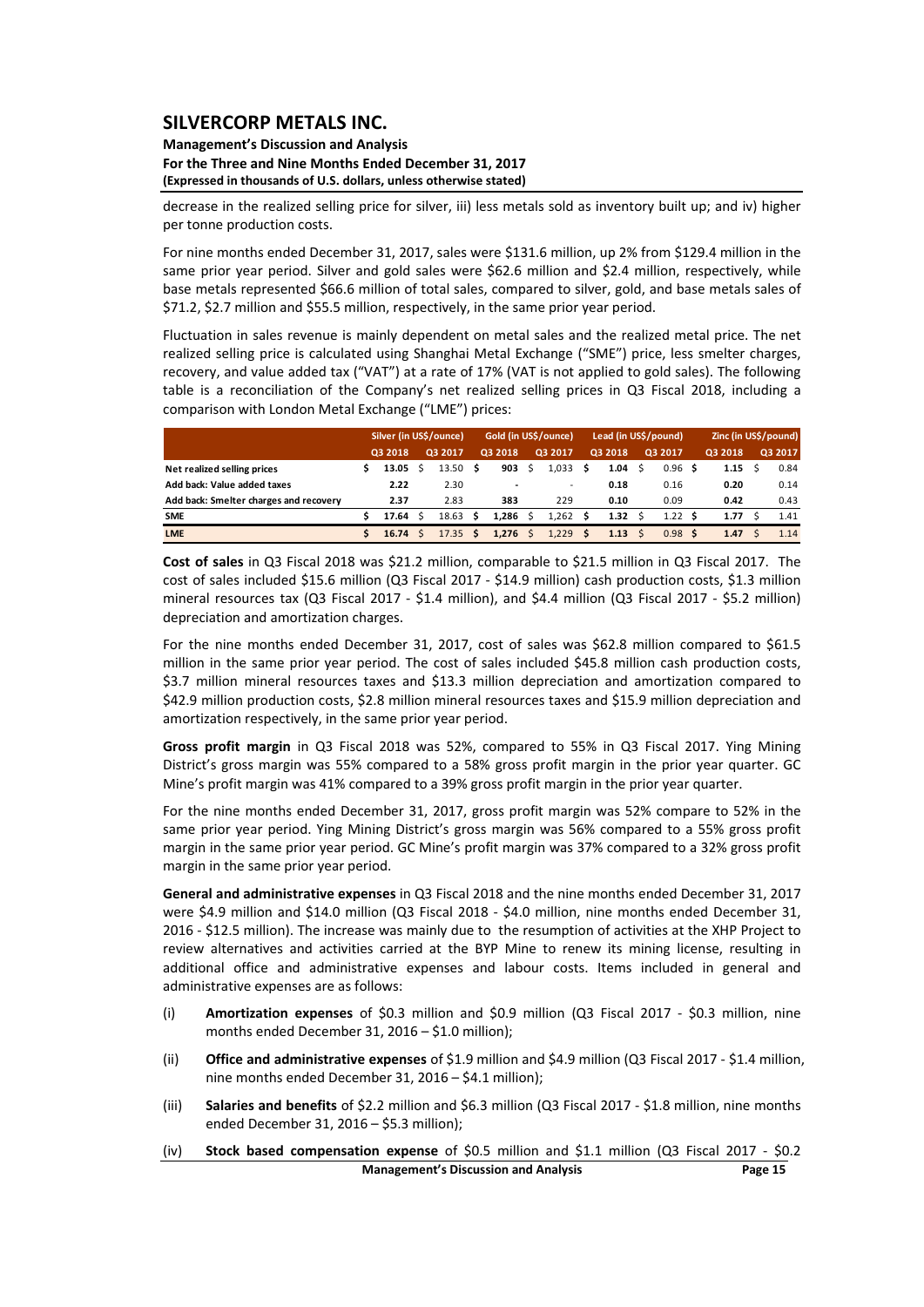**Management's Discussion and Analysis For the Three and Nine Months Ended December 31, 2017 (Expressed in thousands of U.S. dollars, unless otherwise stated)**

million, nine months ended December 31, 2016 – \$0.7 million); and

(v) **Professional fees** of \$0.1 million and \$0.7 million (Q3 Fiscal 2017 ‐ \$0.2 million, nine months ended December 31, 2016 – \$1.5 million).

**Government fees and other taxes** in Q3 Fiscal 2018 and nine months ended December 31, 2017 were \$0.9 million and \$2.4 million (Q3 Fiscal 2017 ‐ \$1.1 million, nine months ended December 31, 2016 – \$3.5 million). Government fees include environmental protection fee and mineral resources compensation fee. Other taxes were composed of surtax on value‐added tax, land usage levy, stamp duty and other miscellaneous levies, duties and taxes imposed by the state and local Chinese government.

**Foreign exchange gain** in Q3 Fiscal 2018 was \$0.2 million (Q3 Fiscal 2017 ‐ \$0.4 million). For the nine months ended, foreign exchange loss was \$2.5 million (nine months ended December 31, 2016 – gain of \$0.5 million). The foreign exchange gain or loss is mainly driven by the fluctuation of the RMB and US dollar against the functional currency of the entities.

**Loss on disposal of plant and equipment** in Q3 Fiscal 2018 and nine months ended December 31, 2017 were \$0.1 million and \$0.3 million (Q3 Fiscal 2017 ‐ \$0.4 million, nine months ended December 31, 2016 – \$0.5 million). The loss was related to the disposal of obsolete equipment.

**Gain on disposal of mineral rights and properties** in Q3 Fiscal 2018 was \$nil (Q3 Fiscal 2017 ‐ \$nil). For the nine months ended December 31, 2017, the Company recorded a gain of \$4.3 million on the disposal of mineral rights and properties (nine months ended December 31, 2016 - \$nil). On April 5, 2017, the Company entered into a royalty purchase and sale agreement (the "Agreement") with Maverix Metals Inc. ("Maverix"), a publicly traded (TSX‐V: MMX) Canadian precious metals royalty and streaming company, to sell its 2.5% net smelter return ("NSR") on the Silvertip Mine for consideration of up to 6,600,000 of Maverix's common shares payable as follows:

- 3,800,000 common shares of Maverix on closing of the transaction; and
- 2,800,000 common shares of Maverix when the Silvertip Mine achieves: (i) commercial production, and (ii) a cumulative throughput of 400,000 tonnes of ore through the processing plant.

On April 19, 2017, the transaction was closed and the Company received a total of 3,800,000 Maverix common shares valued at \$4,319 (CAD\$5.8 million) and recognized a gain of \$4,319 on the disposal of the NSR.

**Share of loss in an associate** in Q3 Fiscal 2018 and nine months ended December 31, 2017 were \$0.1 million and \$0.5 million (Q3 Fiscal 2017 – \$0.1 million, nine months ended December 31, 2016 – gain of \$0.2 million), representing the Company's equity pickup in NUAG.

**Dilution gain on investment in an associate** in Q3 Fiscal 2018 and nine months ended December 31, 2017 was \$0.8 million (Q3 Fiscal 2017 and nine months ended December 31, 2016 – \$nil). In the current quarter, the Company's equity interest in NUAG was diluted to 29.8% from 32.2% in the prior quarter, resulting in a dilution gain of \$0.8 million.

**Finance income** in Q3 Fiscal 2018 and nine months ended December 31, 2017 were \$0.8 million and \$2.0 million (Q3 Fiscal 2017 ‐ \$0.6 million, nine months ended December 31, 2016 – \$1.6 million). The Company invests in high yield short‐term investments as well as long term corporate bonds.

**Finance costs** in Q3 Fiscal 2018 and nine months ended December 31, 2017 were \$0.1 million and \$0.3 million (Q3 Fiscal 2017 - \$0.2 million, nine months ended December 31, 2016 - \$0.9 million). The finance costs in the current period were related to the unwinding of discount of environmental rehabilitation provision.

**Income tax expenses** in Q3 Fiscal 2018 were \$4.3 million compared to \$5.4 million in Q3 Fiscal 2017. The income tax expense recorded in Q3 Fiscal 2017 included current income tax expense of \$3.7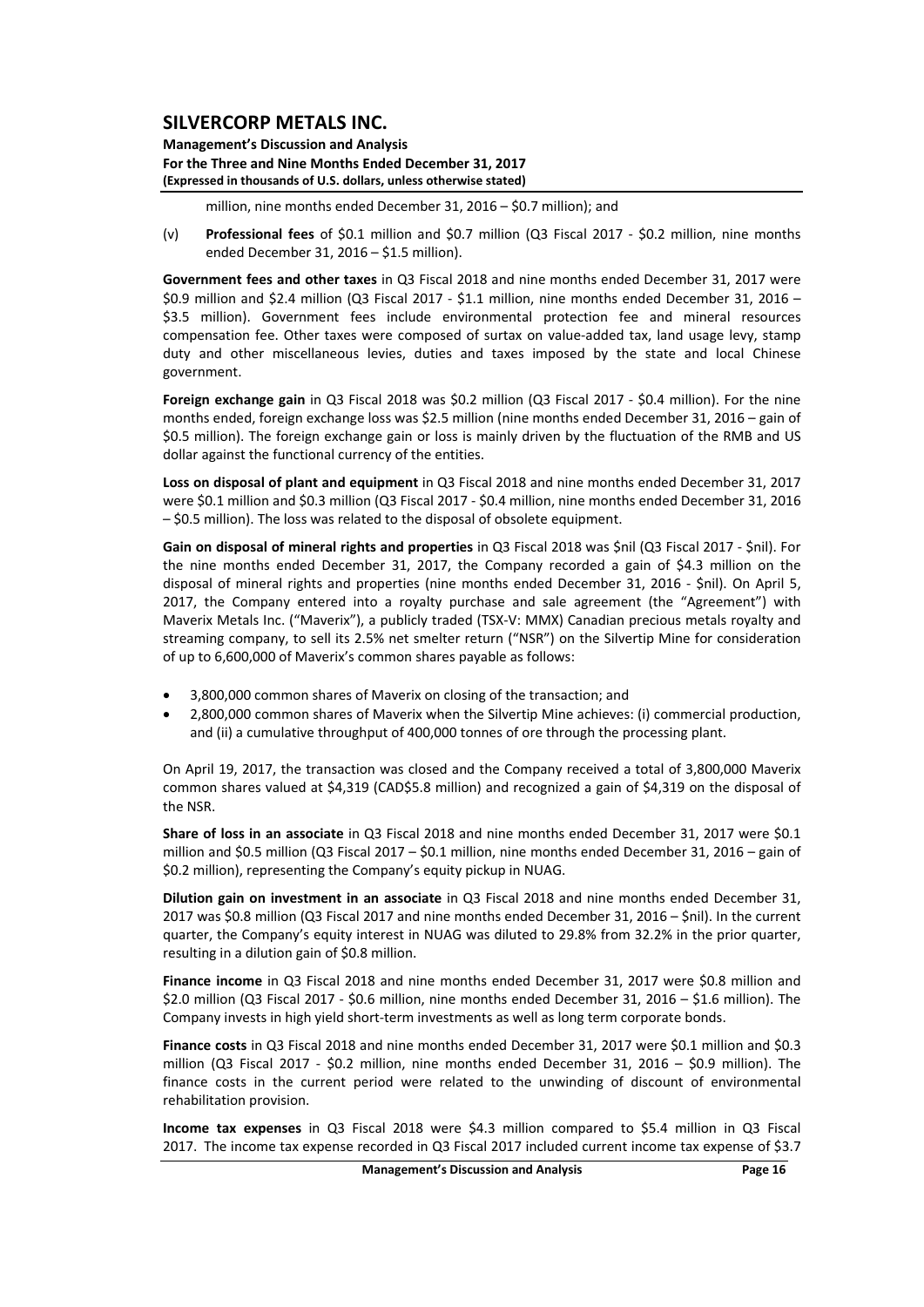### **Management's Discussion and Analysis For the Three and Nine Months Ended December 31, 2017 (Expressed in thousands of U.S. dollars, unless otherwise stated)**

million (Q3 Fiscal 2016 – \$4.7 million) and deferred income tax expense of \$0.6 million (Q3 Fiscal 2016 – \$0.6 million).

For the nine months ended December 31, 2017, income tax expenses were \$13.6 million (same prior year period – \$14.1 million), which included current income tax expense of \$11.5 million (same prior year period – \$10.3 million) and deferred income tax expenses of \$2.1 million (same prior year period – \$3.7 million).

### **6. Liquidity and Capital Resources**

**Cash and cash equivalents and short‐term investments** as at December 31, 2017 were \$113.3 million, an increase of \$16.8 million or 17%, compared to \$96.5 million cash and cash equivalents and shortterm investment as at March 31, 2017.

**Working capital** as at December 31, 2017 was \$84.9 million, an increase of \$14.2 million or 20%, compared to \$70.7 million working capital as at March 31, 2017.

**Cash flows provided by operating activities** in Q3 Fiscal 2018 were \$27.5 million, compared to \$28.3 million in the prior year quarter. Before changes in non-cash operating working capital, cash flows provided by operating activities in Q3 Fiscal 2018 were \$23.0 million, a decrease of \$3.4 million or 13%, compared to \$26.4 million in the prior year quarter.

For the nine months ended December 31, 2017, cash flows provided by operating activities were \$65.1 million, compared to \$75.6 million in the same prior year period. Before changes in non‐cash operating working capital, cash flows provided by operating activities for the nine months ended December 31, 2017 were \$59.5 million, a decrease of \$7.4 million or 11%, compared to \$66.9 million in the same prior year period.

**Cash flows used in investing activities** in Q3 Fiscal 2018 were \$0.9 million (Q3 Fiscal 2017 ‐ \$24.4 million), comprising mainly of payment of \$5.7 million for capital mineral exploration and development expenditures (Q3 Fiscal 2017 - \$14.9 million), \$1.7 million for acquisition of plant and equipment (Q3 Fiscal 2017 ‐ \$1.4 million), \$3.8 million for the investment in NUAG (Q3 Fiscal 2017 ‐ \$nil) offset by net redemption of short-term investment of \$10.4 million (Q3 Fiscal 2017 – net purchase of \$5.5 million).

For the nine months ended December 31, 2017, cash flows used in investing activities were \$66.3 million, comprising mainly of payment of \$16.6 million for capital mineral exploration and development, \$4.5 million for acquisition of plant and equipment, \$23.9 million for the investment in NUAG, and net purchase of short-term investment of \$21.3 million. For the nine months ended December 31, 2016, cash flows used in investing activities were \$44.5 million comprising mainly of payment of \$25.6 million for capital exploration and development, \$4.6 million for plant and equipment, and net purchase of short-term investment of \$11.5 million.

**Cash flows used in financing activities** in Q3 Fiscal 2018 were \$3.3 million, comprising mainly of \$1.7 million cash dividend to equity shareholders of the Company (Q3 Fiscal 2017 - \$1.6 million), \$1.8 million used to repurchase common shares of the Company as part of the Company's normal issuer bid (Q3 Fiscal 2017 ‐ \$nil), and offset by \$0.2 million cash from the issuance of common shares of the Company arising from exercised stock options (Q3 Fiscal 2017 ‐ \$0.2 million).

For the nine months ended December 31, 2017, cash flow used in financing activities were \$9.7 million, comprising mainly of \$4.9 million distributions to non-control interest, \$3.4 million cash dividend to the equity shareholders of the Company, \$1.8 million used to repurchase common shares of the Company offset by \$0.3 million from the issuance of common shares of the Company arising from exercised stock options. In the same prior year period, cash used in financing activities were \$2.6 million, comprising mainly of \$1.5 million cash distributed to non-controlling shareholders, \$1.6 million cash dividend to equity shareholders' of the Company offset by \$0.5 million cash from the issuance of the common shares of the Company arising from exercised stock options.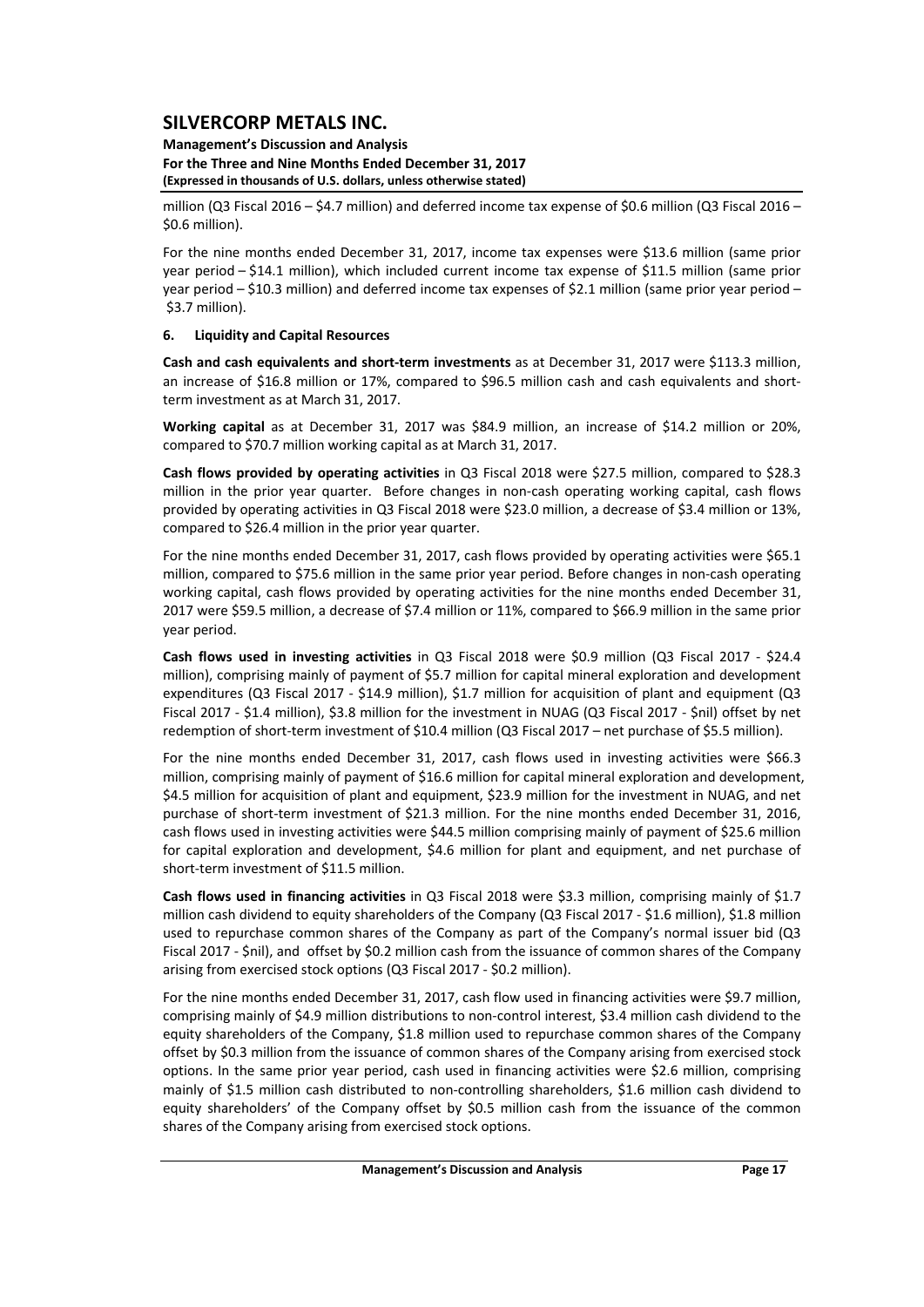#### **Management's Discussion and Analysis For the Three and Nine Months Ended December 31, 2017 (Expressed in thousands of U.S. dollars, unless otherwise stated)**

**Contractual commitments and contingencies** not disclosed elsewhere in this Management's Discussion and Analysis are as follows:

|                  | Total | Less than 1 year | 1-5 vears | After 5 years |
|------------------|-------|------------------|-----------|---------------|
| Operating leases | 3.791 | 707              | 3.084     | -             |
| Commitments      | 6.418 | -                | -         | 6,418         |

As of December 31, 2017, the Company has two office rental agreements totaling \$3,264 for the next five years and commitments of \$6,418 related to the GC property. During the three and nine months ended December 31, 2017, the Company incurred rental expenses of \$165 and \$490, respectively (three and nine months ended December 31, 2016 ‐ \$93 and \$393, respectively), which were included in office and administrative expenses on the condensed consolidated interim statement of income.

Although the Company has taken steps to verify title to properties in which it has an interest, these procedures do not guarantee the Company's title. Property title may be subject to, among other things, unregistered prior agreements or transfers and may be affected by undetected defects.

Due to the size, complexity and nature of the Company's operations, the Company is subject to various claims, legal and tax matters arising in the ordinary course of business. Each of these matters is subject to various uncertainties and it is possible that some of these matters may be resolved unfavorably to the Company. The Company accrues for such items when a liability is both probable and the amount can be reasonably estimated.

In assessing loss contingencies related to legal proceedings that are pending against the Company or unasserted claims that may result in such proceedings, the Company and its legal counsel evaluate the perceived merits of any legal proceedings or unasserted claims as well as the perceived merits of the amount of relief sought or expected to be sought. Major legal proceedings against the Company are summarized as follows:

- On August 19, 2014, an action was commenced against the Company in the Supreme Court of British Columbia seeking an unspecified amount of damages for a claim of false imprisonment and defamation (the "Huang Action"). The case was scheduled for a 60 day jury trial, commencing February 2018. The Company also commenced third party proceedings against other parties (the "Third Parties"), claiming contribution and indemnity. On August 22, 2016, the Company commenced an action against the parties to Huang Action and others seeking damages (the "Silvercorp Action"). Subsequent to the period end, the parties to the Huang Action and Silvercorp Action, have reached a confidential settlement agreement. The settlement resolves all claims between the Company, Mr. Huang, and the Third Parties in all actions, including the Huang Action and the Silvercorp Action, which will both be dismissed by consent. Nothing contained in this settlement represents an admission of liability, fault, or wrongdoing on the part of any of the parties.
- During the year ended March 31, 2016, an action was initiated by Luoyang Mining Group Co., Ltd. ("Luoyang Mining") against Henan Found seeking payment of \$1.6 million (RMB10.0 million) plus interest related to the acquisition agreements Henan Found entered into in August 2012 to acquire the XHP Project. The \$1.6 million has been included into the accounts payable and accrued liabilities on the condensed consolidated interim statements of financial position of the Company. Henan Found did not make the final payment as certain commercial conditions were not fulfilled by Luoyang Mining. In April 2016, Henan Found filed a counter claim in Luoyang People's Court against Luoyang Mining to have the original acquisition agreements nullified and is seeking repayment of the amount paid to date of \$9.7 million (RMB62.8 million) plus compensation of direct loss of \$2.5 million (RMB16.5 million) arising from the XHP Project. A trial was heard in March 2017, but a court decision has not yet been made. The acquisition costs of the XHP Project was impaired to \$nil in fiscal year 2015.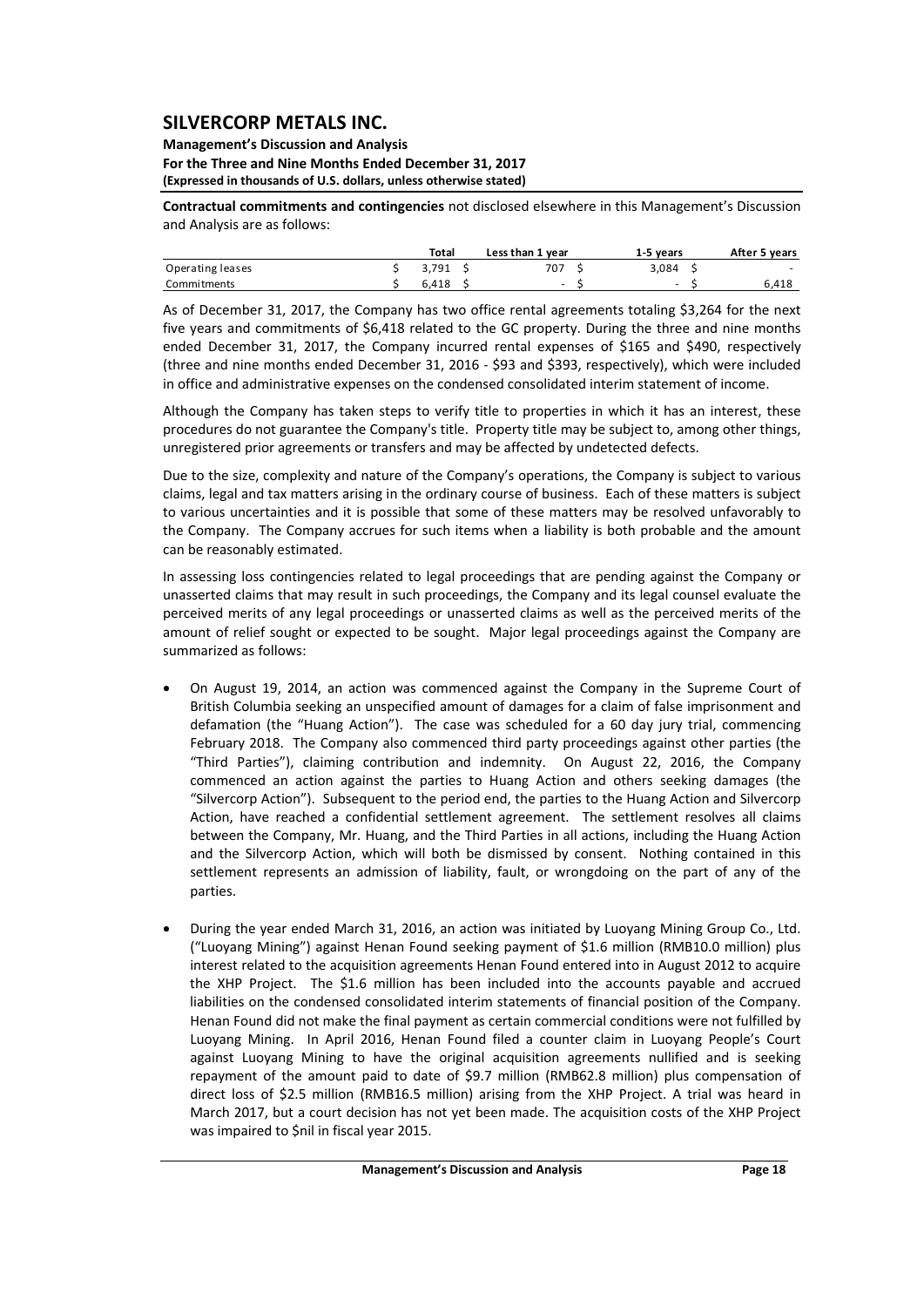**Management's Discussion and Analysis For the Three and Nine Months Ended December 31, 2017 (Expressed in thousands of U.S. dollars, unless otherwise stated)**

 During the year ended March 31, 2016, SX Gold, a 100% owned subsidiary of Henan Found, commenced a legal action against Luoyang HA Mining Co. Ltd. ("HA Mining") to seek payment of \$4.0 million (RMB26.0 million) plus interest related to a share transfer agreement that SX Gold entered into with HA Mining in September 2013. Pursuant to the agreement, SX Gold was to transfer all shares it held in Songxian Zhongxin Mining Co. Ltd. to HA Mining for \$11.8 million (RMB76.0 million). SX Gold fulfilled its responsibilities and the title of the shares was transferred to HA Mining, who paid \$7.8 million (RMB50.0 million). The remaining \$4.0 million (RMB26.0 million) was not paid and was written off by the Company in prior years. In April 2016, HA Mining filed a counter claim for \$2.2 million (RMB14.0 million). On June 17, 2016, the court issued an order in favor of SX Gold. The Luoyang Intermediate People's Court, Henan, China issued a court order demanding HA Mining to pay \$3.4 million (RMB22.75 million) to SX Gold. On July 1, 2016, HA Mining filed an appeal to the Henan High People's Count, China. A trial was heard in April 2017 and on June 16, 2017, the Henan High People's Court, China dismissed HA Mining's appeal and upheld the rulings made by the Luoyang Intermediate People's Court, Henan, China. On August 4, 2017, HA Mining submitted an application to the Supreme People's Court of China (the "Supreme Court") to rehear the case, and the application was rejected by the Supreme Court on November 24, 2017. On December 6, 2017, SX Gold and HA Mining reached a mutual settlement agreement that HA Mining would pay \$2.3 million (RMB15.0 million) to SX Gold. As of December 31, 2017, HA Mining paid \$2.3 million (RMB15.0 million) to the Company, and the case was closed.

### **Available sources of funding**

The Company does not have unlimited resources and its future capital requirements will depend on many factors, including, among others, cash flow from operations. To the extent that its existing resources and the funds generated by future income are insufficient to fund the Company's operations, the Company may need to raise additional funds through public or private debt or equity financing. If additional funds are raised through the issuance of equity securities, the percentage ownership of current shareholders will be reduced, and such equity securities may have rights, preferences or privileges senior to those of the holders of the Company's common stock. No assurance can be given that additional financing will be available or that, if available, can be obtained on terms favourable to the Company and its shareholders. If adequate funds are not available, the Company may be required to delay, limit or eliminate some or all of its proposed operations. The Company believes it has sufficient capital to meet its cash needs for the next 12 months, including the costs of compliance with continuing reporting requirements.

### **7. Financial Instruments and Related Risks**

The Company manages its exposure to financial risks, including liquidity risk, foreign exchange risk, interest rate risk, credit risk and equity price risk in accordance with its risk management framework. The Company's Board of Directors has overall responsibility for the establishment and oversight of the Company's risk management framework and reviews the Company's policies on an ongoing basis.

### (a) *Fair value*

The Company classifies its fair value measurements within a fair value hierarchy, which reflects the significance of the inputs used in making the measurements as defined in IFRS 13, Fair Value Measurement ("IFRS 13").

Level 1 – Unadjusted quoted prices at the measurement date for identical assets or liabilities in active markets.

Level 2 – Observable inputs other than quoted prices included in Level 1, such as quoted prices for similar assets and liabilities in active markets; quoted prices for identical or similar assets and liabilities in markets that are not active; or other inputs that are observable or can be corroborated by observable market data.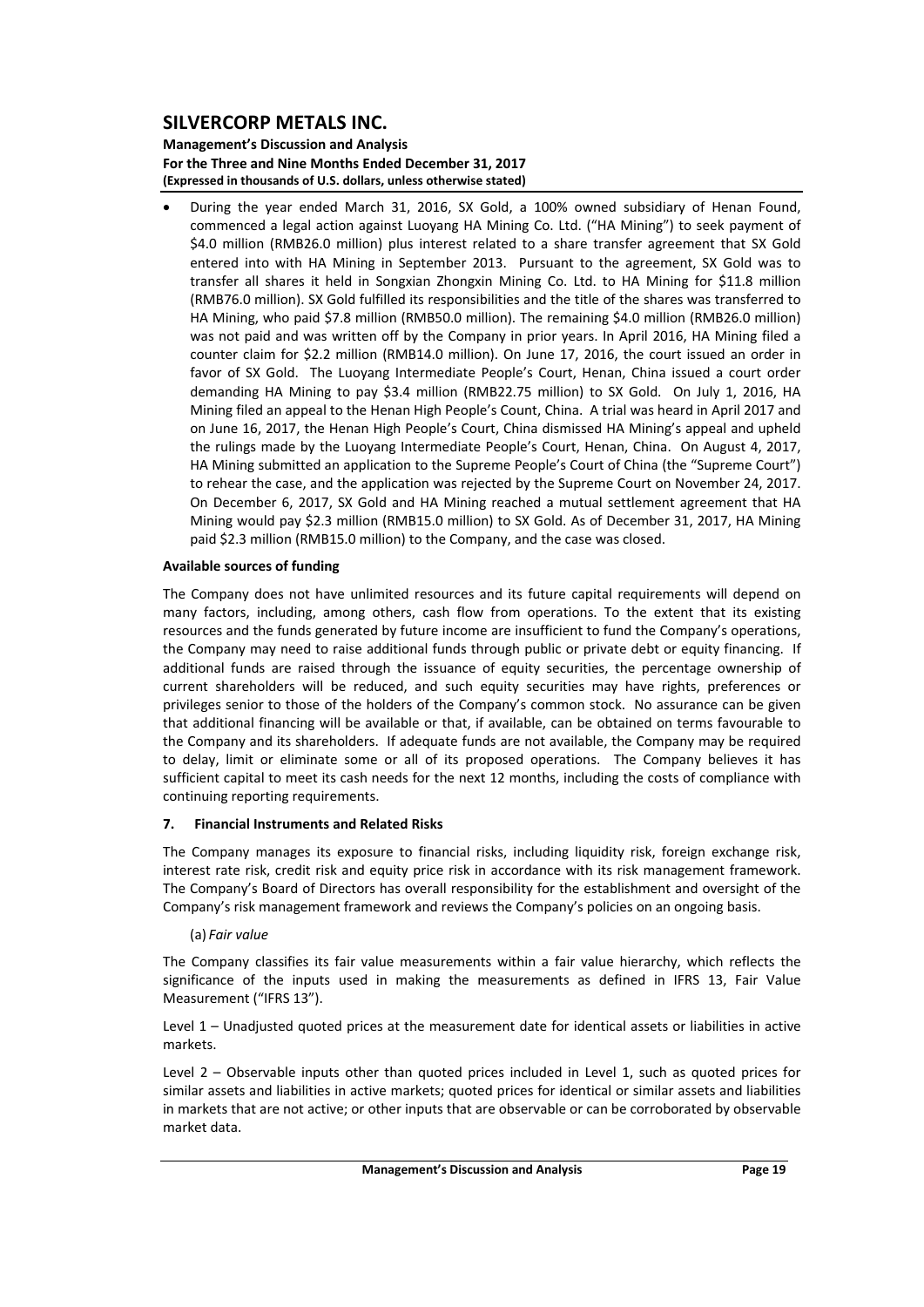#### **Management's Discussion and Analysis For the Three and Nine Months Ended December 31, 2017 (Expressed in thousands of U.S. dollars, unless otherwise stated)**

Level 3 – Unobservable inputs which are supported by little or no market activity.

The following tables set forth the Company's financial assets and liabilities that are measured at fair value level on a recurring basis within the fair value hierarchy at December 31, 2017 and March 31, 2017 that are not otherwise disclosed. As required by IFRS 13, assets and liabilities are classified in their entirety based on the lowest level of input that is significant to the fair value measurement.

|                                          |             |  |         |    | Fair value as at December 31, 2017 |              |  |
|------------------------------------------|-------------|--|---------|----|------------------------------------|--------------|--|
| <b>Recurring measurements</b>            | Level 1     |  | Level 2 |    | Level 3                            | <b>Total</b> |  |
| <b>Financial assets</b>                  |             |  |         |    |                                    |              |  |
| Cash and cash equivalents                | $66,274$ \$ |  | $\sim$  | -S | - \$                               | 66,274       |  |
| Investments in publicly traded companies | 6,800       |  |         |    |                                    | 6,800        |  |
|                                          |             |  |         |    | Fair value as at March 31, 2017    |              |  |
| <b>Recurring measurements</b>            | Level 1     |  | Level 2 |    | Level 3                            | Total        |  |
| <b>Financial assets</b>                  |             |  |         |    |                                    |              |  |
| Cash and cash equivalents                | 73.003      |  | - \$    |    | $\sim$                             | 73.003       |  |

Fair value of the other financial instruments excluded from the table above approximates their carrying amount as of December 31, 2017 and March 31, 2017, respectively, due to the short‐term nature of these instruments.

Investments in publicly traded companies 1,207 ‐ ‐ 1,207

There were no transfers into or out of level 3 during the three and nine months ended December 31, 2017 and 2016.

#### (b)*Liquidity risk*

Liquidity risk is the risk that the Company will not be able to meet its short-term business requirements. The Company has in place a planning and budgeting process to help determine the funds required to support the Company's normal operating requirements on an ongoing basis and its expansion plans.

In the normal course of business, the Company enters into contracts that give rise to commitments for future minimum payments. The following summarizes the remaining contractual maturities of the Company's financial liabilities.

|                                          |               | December 31, 2017 |           |        | March 31, 2017 |
|------------------------------------------|---------------|-------------------|-----------|--------|----------------|
|                                          | Within a vear | 2-3 vears         | 4-5 vears | Total  | Total          |
| Accounts payable and accrued liabilities | 34.799        |                   |           | 34 799 |                |

### (c) *Foreign exchange risk*

The Company reports its financial statements in US dollars. The functional currency of the head office, Canadian subsidiaries and all intermediate holding companies is CAD and the functional currency of all Chinese subsidiaries is RMB. The Company is exposed to foreign exchange risk when the Company undertakes transactions and holds assets and liabilities in currencies other than its functional currencies.

The Company currently does not engage in foreign exchange currency hedging. The Company's exposure to currency risk affect net income is summarized as follow:

|                                              | December 31, 2017 | March 31, 2017 |        |
|----------------------------------------------|-------------------|----------------|--------|
| Financial assets denominated in U.S. Dollars | 21.830            |                | 29,093 |
| Financial assets denominated in Chinese RMB  |                   |                | 7,115  |

As at December 31, 2017, with other variables unchanged, a 10% strengthening (weakening) of the CAD against the USD would have decreased (increased) net income by approximately \$2.2 million.

(d)*Interest rate risk*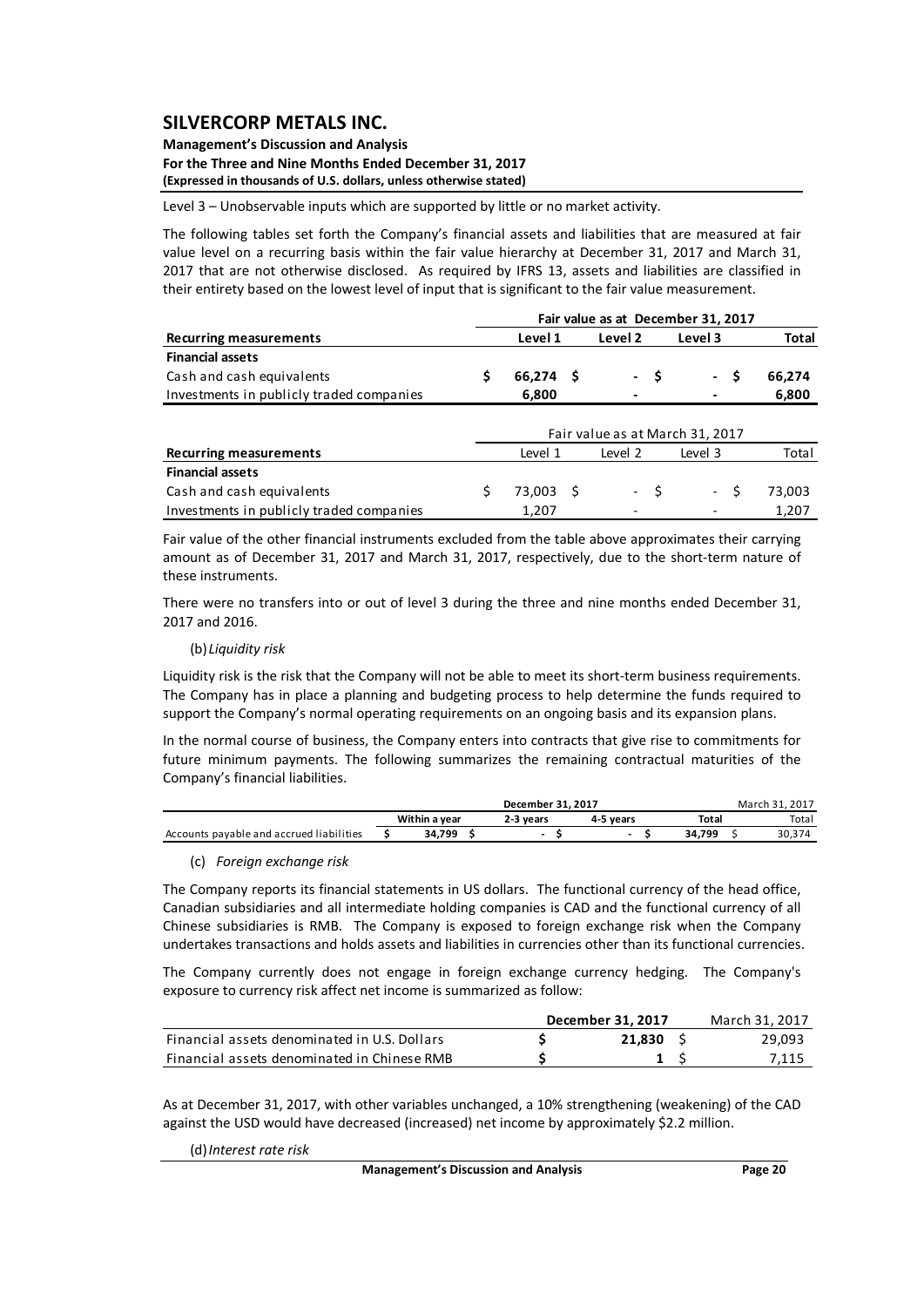#### **Management's Discussion and Analysis For the Three and Nine Months Ended December 31, 2017 (Expressed in thousands of U.S. dollars, unless otherwise stated)**

The Company is exposed to interest rate risk on its cash equivalents and short‐term investments. As at December 31, 2017, all interest-bearing cash equivalents and short-term investments earn interest at market rates that are fixed to maturity or at variable interest rate with terms of less than one year. The Company monitors its exposure to changes in interest rates on cash equivalents and short‐term investments. Due to the short-term nature of the financial instruments, fluctuations in interest rates would not have a significant impact on the Company's after-tax net income.

### (e) *Credit risk*

Credit risk is the risk that one party to a financial instrument will fail to discharge an obligation and cause the other party to incur a financial loss. The Company is exposed to credit risk primarily associated to accounts receivable, due from related parties, cash and cash equivalents and short‐term investments. The carrying amount of assets included on the balance sheet represents the maximum credit exposure.

The Company undertakes credit evaluations on counterparties as necessary, requests deposits from customers prior to delivery, and has monitoring processes intended to mitigate credit risks. The Company has no trade receivables from customers as at December 31, 2017. There were no amounts in other receivables which were past due at December 31, 2017 (at March 31, 2017 ‐ \$nil) for which no provision is recognized.

### (f) *Equity price risk*

The Company holds certain marketable securities that will fluctuate in value as a result of trading on Canadian financial markets. As the Company's marketable securities holding are mainly in mining companies, the value will also fluctuate based on commodity prices. Based upon the Company's portfolio at December 31, 2017, a 10% increase (decrease) in the market price of the securities held, ignoring any foreign currency effects would have resulted in an increase (decrease) to comprehensive income of approximately \$0.68 million.

### **8. Off‐Balance Sheet Arrangements**

The Company does not have any off-balance sheet arrangements.

### **9. Transactions with Related Parties**

Related party transactions are made on terms agreed upon by the related parties. The balances with related parties are unsecured, non‐interest bearing, and due on demand. Related party transactions not disclosed elsewhere in the condensed consolidated interim financial statements are as follows:

*(a) Transactions with NUAG*

| Due from related parties | December 31, 2017 | March 31, 2017 |   |
|--------------------------|-------------------|----------------|---|
| <b>NUAG</b>              |                   |                | Ω |

According to a services and administrative costs reallocation agreement between the Company and NUAG, the Company recovers costs for services rendered to NUAG and expenses incurred on behalf of NUAG. During the three and nine months ended December 31, 2017, the Company recovered \$137 and \$387, respectively (three and nine months ended December 31, 2016 - \$46 and \$139, respectively) from NUAG for services rendered and expenses incurred on behalf of NUAG. The costs recovered from NUAG were recorded as a direct reduction of general and administrative expenses on the condensed consolidated interim statements of income.

### *(b) Transactions with key management personnel*

The Company has identified its directors and senior officers as its key management personnel as they have authority and responsibility for planning, directing and controlling the activities of the entity, directly or indirectly. The compensation costs for key management personnel, including the grant date fair value for options granted to key management personnel and fees paid or payable to company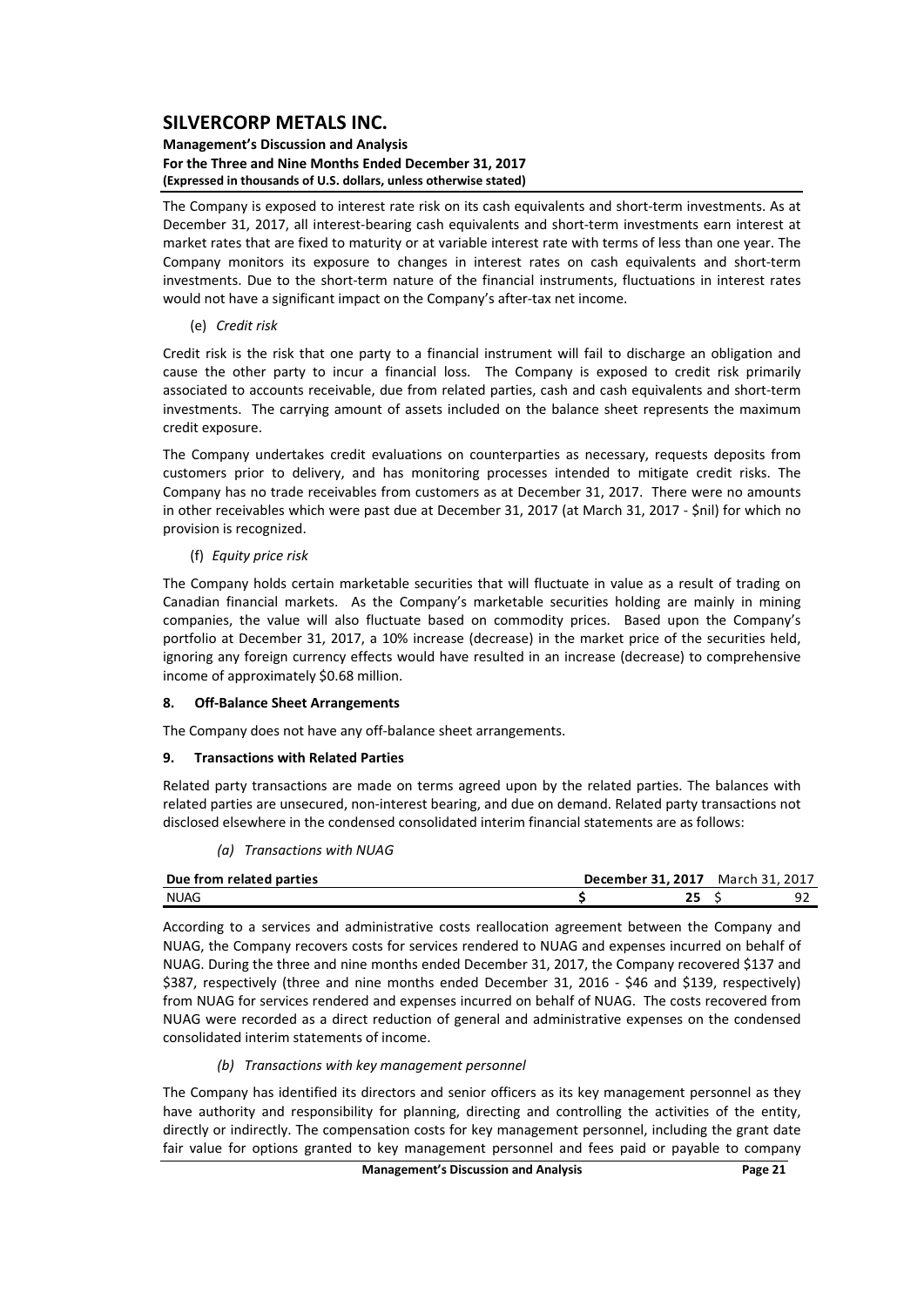#### **Management's Discussion and Analysis For the Three and Nine Months Ended December 31, 2017 (Expressed in thousands of U.S. dollars, unless otherwise stated)**

controlled by key management personnel, were as follows:

|                          | Three Month ended December 31, 2017 |      | Nine Month ended December 31, |       |
|--------------------------|-------------------------------------|------|-------------------------------|-------|
|                          | 2017                                | 2016 | 2017                          | 2016  |
| Salaries and bonuses     | 376S                                | 357  | 1.908                         | 1,094 |
| Share-based compensation | 433                                 |      | 433                           | 134   |
|                          | 809                                 | 357  | 2.341                         | 1,228 |

#### **10. Alternative Performance (Non‐IFRS) Measures**

The following alternative performance measures are used by the Company to manage and evaluate operating performance of the Company's mines and are widely reported in the silver mining industry as benchmarks for performance, but do not have standardized meaning. Accordingly, it is intended to provide additional information and should not be considered in isolation or as a substitute for measures of performance prepared in accordance with IFRS. To facilitate a better understanding of these measures, the following tables provides the reconciliation of these measures to the financial statements for the three and nine months ended December 31, 2017 and 2016:

(a) Cash and Total Costs per Ounce

Cash and total costs per ounce of silver are used by the Company to manage and evaluate operating performance at each of the Company's operating mining units and are widely reported in the mining industry as benchmarks for performance. The Company believes these measures provide investors and analysts with useful information about the Company's underlying cash costs of operations and the impact of by‐product credits on the Company's cost structure, operating profitability and ability to generate cash flows. Cash and total costs on a by-product basis are calculated by deducting revenue from the sales of by‐product metals from the Company's cash and total cost of sales.

The following table provides a reconciliation of cash and total costs per ounce of silver, net of by‐ product credits.

| Three months ended December 31, 2017                                 |           |                       |    |                    |    |              |
|----------------------------------------------------------------------|-----------|-----------------------|----|--------------------|----|--------------|
|                                                                      |           | <b>Ying Mining</b>    |    |                    |    |              |
|                                                                      |           | <b>District</b>       |    | GC                 |    | <b>Total</b> |
| Cost of sales                                                        |           | \$<br>15.616          | Ŝ. | 5.570 \$           |    | 21,186       |
| Less: mineral resources tax                                          |           | (970)                 |    | (285)              |    | (1,255)      |
| Total production costs expensed into cost of sales                   | А         | 14,646                |    | 5,285              |    | 19,931       |
| Less: Amortization and depletion                                     |           | (3,518)               |    | (860)              |    | (4,378)      |
| Total cash production cost expensed into cost of sales               | в         | 11,128                |    | 4,425              |    | 15,553       |
| <b>By-product sales</b>                                              |           |                       |    |                    |    |              |
| Gold                                                                 |           | (632)                 |    |                    |    | (632)        |
| Lead                                                                 |           | (14, 045)             |    | (2,378)            |    | (16, 423)    |
| Zinc                                                                 |           | (2, 337)              |    | (5,048)            |    | (7, 385)     |
| Other                                                                |           | (100)                 |    | (6)                |    | (106)        |
| <b>Total by-product sales</b>                                        | c         | (17, 114)             |    | (7,432)            |    | (24,546)     |
| Silver ounces sold ('000s)                                           | D         | 1,322                 |    | 196                |    | 1,518        |
| Total production cost per ounce of silver, net of by-product credits | $(A+C)/D$ | \$<br>$(1.87)$ \$     |    | $(10.95)$ \$       |    | (3.04)       |
| Total cash cost per ounce of silver, net of by-product credits       | (B+C)/D   | \$<br>$(4.53)$ \$     |    | $(15.34)$ \$       |    | (5.92)       |
| Total production cost per ounce of silver, before by-product credits | A/D       | \$<br>11.08           | Ŝ. | 26.96 <sub>5</sub> |    | 13.13        |
| Total cash cost per ounce of silver, before by-product credits       | B/D       | \$<br>$8.42 \quad$ \$ |    | $22.58$ \$         |    | 10.25        |
| By-product credits per ounce of silver                               |           |                       |    |                    |    |              |
| Gold                                                                 |           | \$<br>$(0.48)$ \$     |    |                    | Ŝ. | (0.42)       |
| Lead                                                                 |           | (10.62)               |    | (12.13)            |    | (10.82)      |
| Zinc                                                                 |           | (1.77)                |    | (25.76)            |    | (4.86)       |
| Other                                                                |           | (0.08)                |    | (0.03)             |    | (0.07)       |
| Total by-product credits per ounce of silver                         |           | \$<br>$(12.95)$ \$    |    | (37.92) \$         |    | (16.17)      |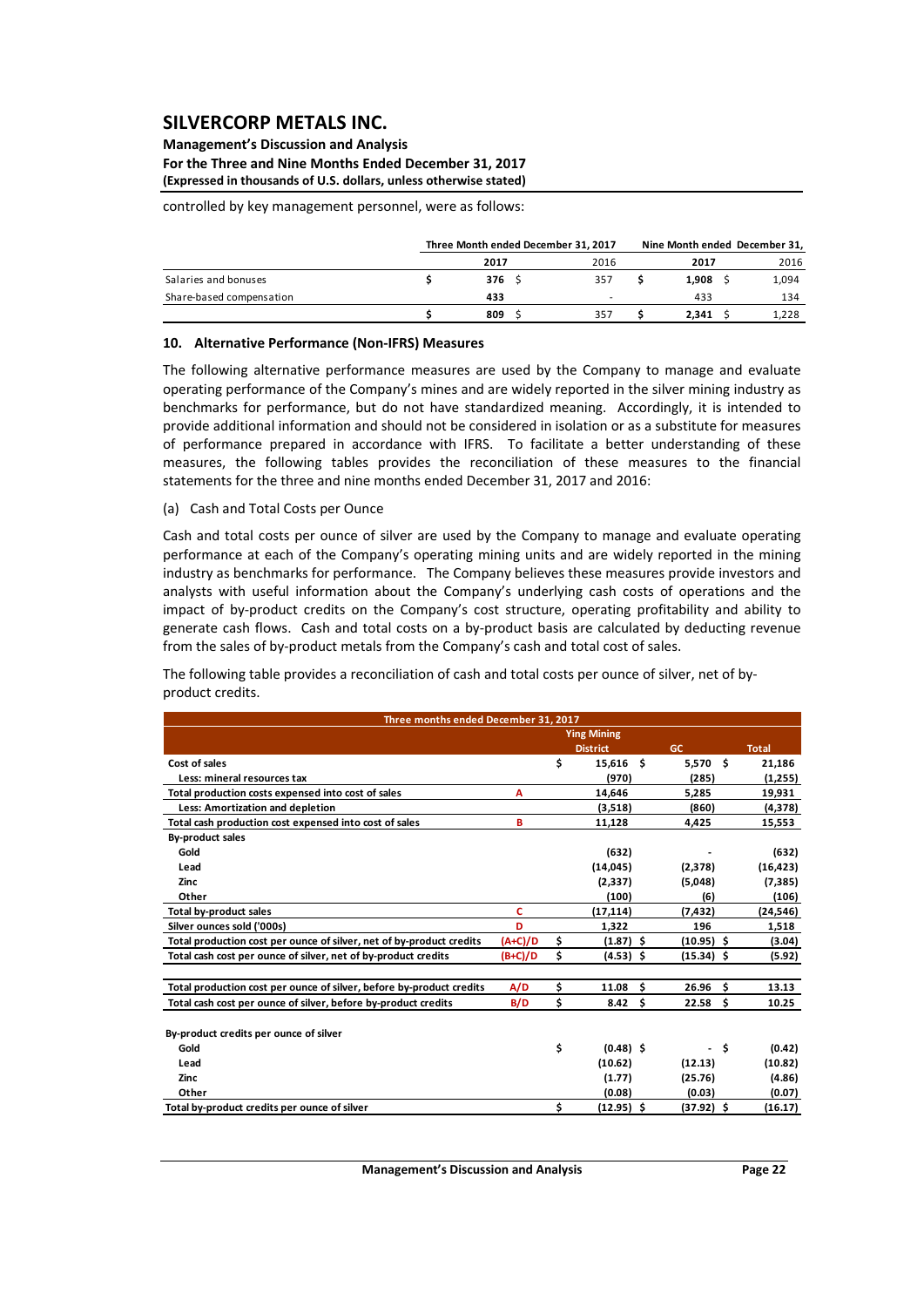### **Management's Discussion and Analysis**

**For the Three and Nine Months Ended December 31, 2017 (Expressed in thousands of U.S. dollars, unless otherwise stated)**

| Three months ended December 31, 2016                                 |           |    |                    |    |              |                    |              |
|----------------------------------------------------------------------|-----------|----|--------------------|----|--------------|--------------------|--------------|
|                                                                      |           |    | <b>Ying Mining</b> |    |              |                    |              |
|                                                                      |           |    | District           |    | GC           |                    | <b>Total</b> |
| Cost of sales                                                        |           | \$ | 16,685             | Ŝ. | 4.775        | $\zeta$            | 21,460       |
| Less: mineral resources tax                                          |           |    | (1, 125)           |    | (236)        |                    | (1, 361)     |
| Total production costs expensed into cost of sales                   | A         |    | 15,560             |    | 4,539        |                    | 20,099       |
| Amortization and depletion                                           |           |    | (4, 344)           |    | (834)        |                    | (5, 178)     |
| Total cash cost                                                      | B         |    | 11,216             |    | 3,705        |                    | 14,921       |
| By-product sales                                                     |           |    |                    |    |              |                    |              |
| Gold                                                                 |           |    | (723)              |    |              |                    | (723)        |
| Lead                                                                 |           |    | (16, 658)          |    | (2,085)      |                    | (18, 743)    |
| Zinc                                                                 |           |    | (995)              |    | (3,775)      |                    | (4,770)      |
| Other                                                                |           |    |                    |    | (192)        |                    | (192)        |
| Total by-product sales                                               | C         |    | (18, 376)          |    | (6,052)      |                    | (24, 428)    |
| Silver ounces sold ('000s)                                           | D         |    | 1,555              |    | 179          |                    | 1,734        |
| Total production cost per ounce of silver, net of by-product credit. | $(A+C)/D$ | \$ | $(1.81)$ \$        |    | (8.45)       | \$.                | (2.50)       |
| Total cash cost per ounce of silver, net of by-product credits       | $(B+C)/D$ | \$ | $(4.60)$ \$        |    | $(13.11)$ \$ |                    | (5.48)       |
|                                                                      |           |    |                    |    |              |                    |              |
| Total production cost per ounce of silver, before by-product credit  | A/D       | \$ | 10.01              | \$ | 25.36        | Ś.                 | 11.59        |
| Total cash cost per ounce of silver, before by-product credits       | B/D       | \$ | 7.21               | \$ | 20.70        | $\mathsf{\dot{S}}$ | 8.60         |
|                                                                      |           |    |                    |    |              |                    |              |
| By-product credits per ounce of silver                               |           |    |                    |    |              |                    |              |
| Gold                                                                 |           | \$ | $(0.46)$ \$        |    |              | \$                 | (0.42)       |
| Lead                                                                 |           |    | (10.71)            |    | (11.65)      |                    | (10.81)      |
| Zinc                                                                 |           |    | (0.64)             |    | (21.09)      |                    | (2.75)       |
| Other                                                                |           |    |                    |    | (1.07)       |                    | (0.11)       |
| Total by-product credits per ounce of silver                         |           | Ś  | $(11.81)$ \$       |    | $(33.81)$ \$ |                    | (14.09)      |
| Nine months ended December 31, 2017                                  |           |    |                    |    |              |                    |              |
|                                                                      |           |    | <b>Ying Mining</b> |    |              |                    |              |
|                                                                      |           |    | <b>District</b>    |    | <b>GC</b>    |                    | <b>Total</b> |
| Cost of sales                                                        |           | \$ | 47,454 \$          |    | 15,359 \$    |                    | 62,813       |
| Less: mineral resources tax                                          |           |    | (2,950)            |    | (733)        |                    | (3,683)      |
| Total production costs expensed into cost of sales                   | Α         |    | 44,504             |    | 14,626       |                    | 59,130       |
| Less: Amortization and depletion                                     |           |    | (10, 813)          |    | (2, 478)     |                    | (13, 291)    |
| Total cash production cost expensed into cost of sales               | B         |    | 33,691             |    | 12,148       |                    | 45,839       |
| <b>By-product sales</b>                                              |           |    |                    |    |              |                    |              |
| Gold                                                                 |           |    | (2, 448)           |    |              |                    | (2, 448)     |
| Lead                                                                 |           |    | (41, 728)          |    | (5,948)      |                    | (47, 676)    |
| Zinc                                                                 |           |    | (5,604)            |    | (12, 548)    |                    | (18, 152)    |
| Other                                                                |           |    | (495)              |    | (234)        |                    | (729)        |
| <b>Total by-product sales</b>                                        | Ċ         |    | (50, 275)          |    | (18,730)     |                    | (69,005)     |
| Silver ounces sold ('000s)                                           | D         |    | 4,118              |    | 540          |                    | 4,658        |
| Total production cost per ounce of silver, net of by-product credits | $(A+C)/D$ | \$ | $(1.40)$ \$        |    | $(7.60)$ \$  |                    | (2.12)       |
| Total cash cost per ounce of silver, net of by-product credits       | (B+C)/D   | \$ | $(4.03)$ \$        |    | $(12.19)$ \$ |                    | (4.97)       |
| Total production cost per ounce of silver, before by-product credits | A/D       | \$ | 10.81              | \$ | 27.09        | \$                 | 12.69        |
| Total cash cost per ounce of silver, before by-product credits       | B/D       | \$ | 8.18               | \$ | 22.50        | \$                 | 9.84         |
|                                                                      |           |    |                    |    |              |                    |              |

| By-product credits per ounce of silver |             |         |         |
|----------------------------------------|-------------|---------|---------|
| Gold                                   | $(0.59)$ \$ | $-5$    | (0.53)  |
| Lead                                   | (10.13)     | (11.01) | (10.24) |
| Zinc                                   | (1.36)      | (23.24) | (3.90)  |

**Other** (0.12) (0.43) (0.16) Total by-product credits per ounce of silver  $(12.20)$  \$  $(2.20)$  \$  $(34.68)$  \$  $(14.83)$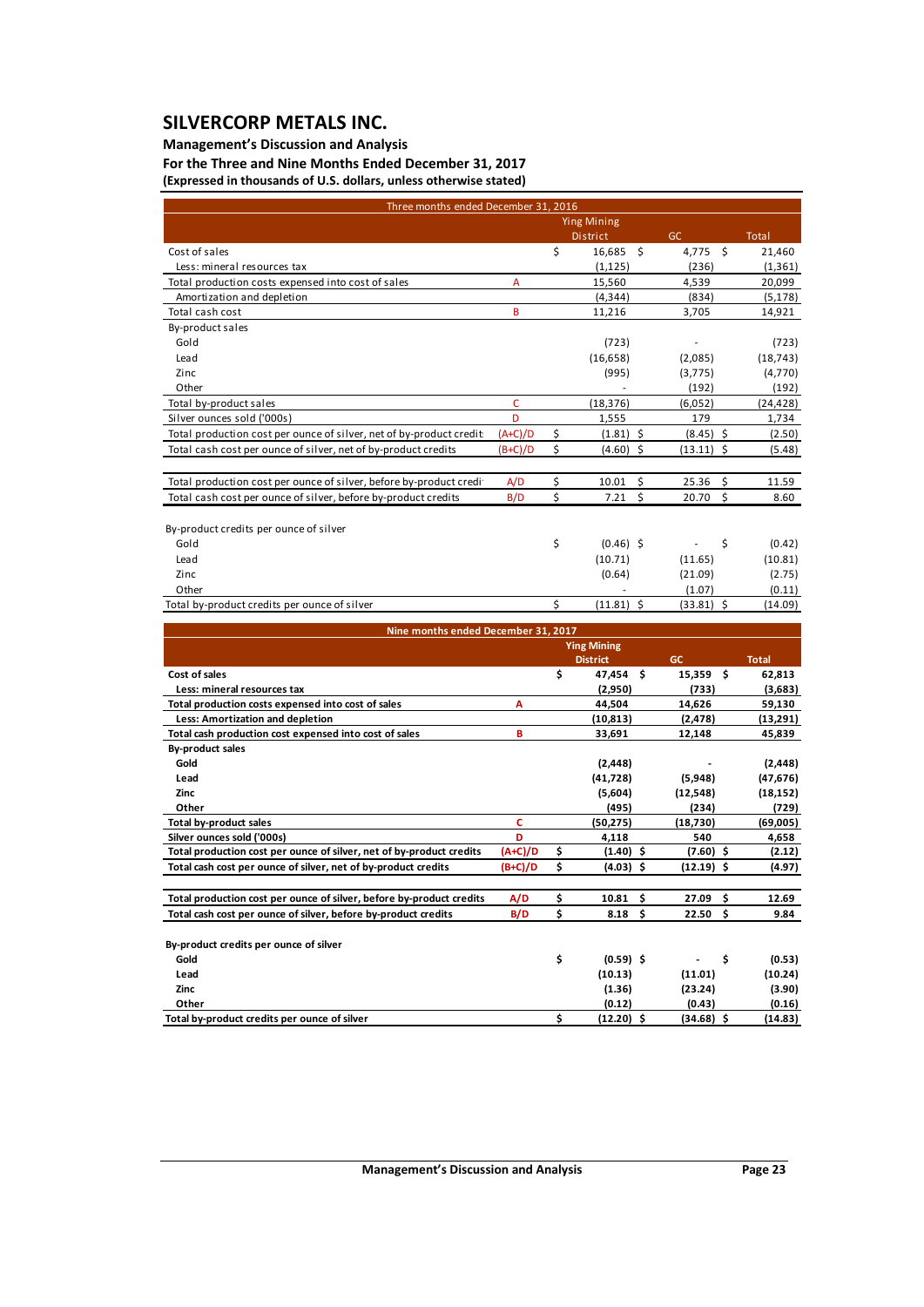### **Management's Discussion and Analysis**

**For the Three and Nine Months Ended December 31, 2017 (Expressed in thousands of U.S. dollars, unless otherwise stated)**

| Nine months ended December 31, 2016                                  |           |                    |                     |    |              |
|----------------------------------------------------------------------|-----------|--------------------|---------------------|----|--------------|
|                                                                      |           | <b>Ying Mining</b> |                     |    |              |
|                                                                      |           | <b>District</b>    | GC                  |    | <b>Total</b> |
| Cost of sales                                                        |           | \$<br>48,819 \$    | 12,707              | s. | 61,526       |
| Less: mineral resources tax                                          |           | (2, 282)           | (520)               |    | (2,802)      |
| Total production costs expensed into cost of sales                   | A         | 46,537             | 12,187              |    | 58,724       |
| Amortization and depletion                                           |           | (13, 491)          | (2,370)             |    | (15, 861)    |
| Total cash cost                                                      | B         | 33,046             | 9,817               |    | 42,863       |
| By-product sales                                                     |           |                    |                     |    |              |
| Gold                                                                 |           | (2,682)            |                     |    | (2,682)      |
| Lead                                                                 |           | (38, 723)          | (4,656)             |    | (43, 379)    |
| Zinc.                                                                |           | (3,308)            | (8,514)             |    | (11, 822)    |
| Other                                                                |           |                    | (303)               |    | (303)        |
| Total by-product sales                                               | C         | (44, 713)          | (13, 473)           |    | (58, 186)    |
| Silver ounces sold ('000s)                                           | D         | 4,675              | 511                 |    | 5,186        |
| Total production cost per ounce of silver, net of by-product credit: | $(A+C)/D$ | \$<br>0.39         | - \$<br>$(2.52)$ \$ |    | 0.10         |
| Total cash cost per ounce of silver, net of by-product credits       | $(B+C)/D$ | \$<br>$(2.50)$ \$  | $(7.15)$ \$         |    | (2.95)       |
|                                                                      |           |                    |                     |    |              |
| Total production cost per ounce of silver, before by-product credit  | A/D       | \$<br>9.95         | Ŝ.<br>23.85         | Ŝ. | 11.32        |
| Total cash cost per ounce of silver, before by-product credits       | B/D       | \$<br>7.07         | \$<br>19.21         | \$ | 8.27         |
|                                                                      |           |                    |                     |    |              |
| By-product credits per ounce of silver                               |           |                    |                     |    |              |
| Gold                                                                 |           | \$<br>$(0.57)$ \$  |                     | \$ | (0.52)       |
| Lead                                                                 |           | (8.28)             | (9.11)              |    | (8.36)       |
| Zinc                                                                 |           | (0.71)             | (16.66)             |    | (2.28)       |
| Other                                                                |           |                    | (0.59)              |    | (0.06)       |
| Total by-product credits per ounce of silver                         |           | \$<br>$(9.56)$ \$  | $(26.36)$ \$        |    | (11.22)      |

\*Mineral resources tax has been excluded from production costs

#### (b) All‐in & All‐in Sustaining Costs per Ounce of Silver

All-in sustaining costs ("AISC") per ounce and all-in costs ("AIC") per ounce of silver are non-IFRS measures calculated based on guidance developed by the World Gold Council in an effort to provide a comparable standard within the precious metal industry. The measures do not have standardized meaning and should not be considered in isolation or as a substitute for measures of performance prepared in accordance to IFRS. These measures are used by the Company to manage and evaluate operating performance at each of the Company's mining units and consolidated group, and are widely reported in the silver mining industry as a benchmark for performance.

AISC is an extension of the "cash costs" metric and provides a comprehensive measure of the Company's operating performance and ability to generate cash flows. AISC is based on the Company's cash production costs, net of by-product sales, and further include corporate general and administrative expense, government fee and other taxes, reclamation cost accretion, and sustaining capital expenditures. The Company believes that this measure represents the total sustainable costs of producing silver from current operations.

AIC further extends the AISC metric by including non‐sustaining expenditures, mainly investment capital expenditures, which are deemed expansionary in nature that result in an increase in asset life, expanded mineral resources and reserves, or higher capacity and productivity.

The following tables provide a detailed reconciliation of these measures for the periods presented: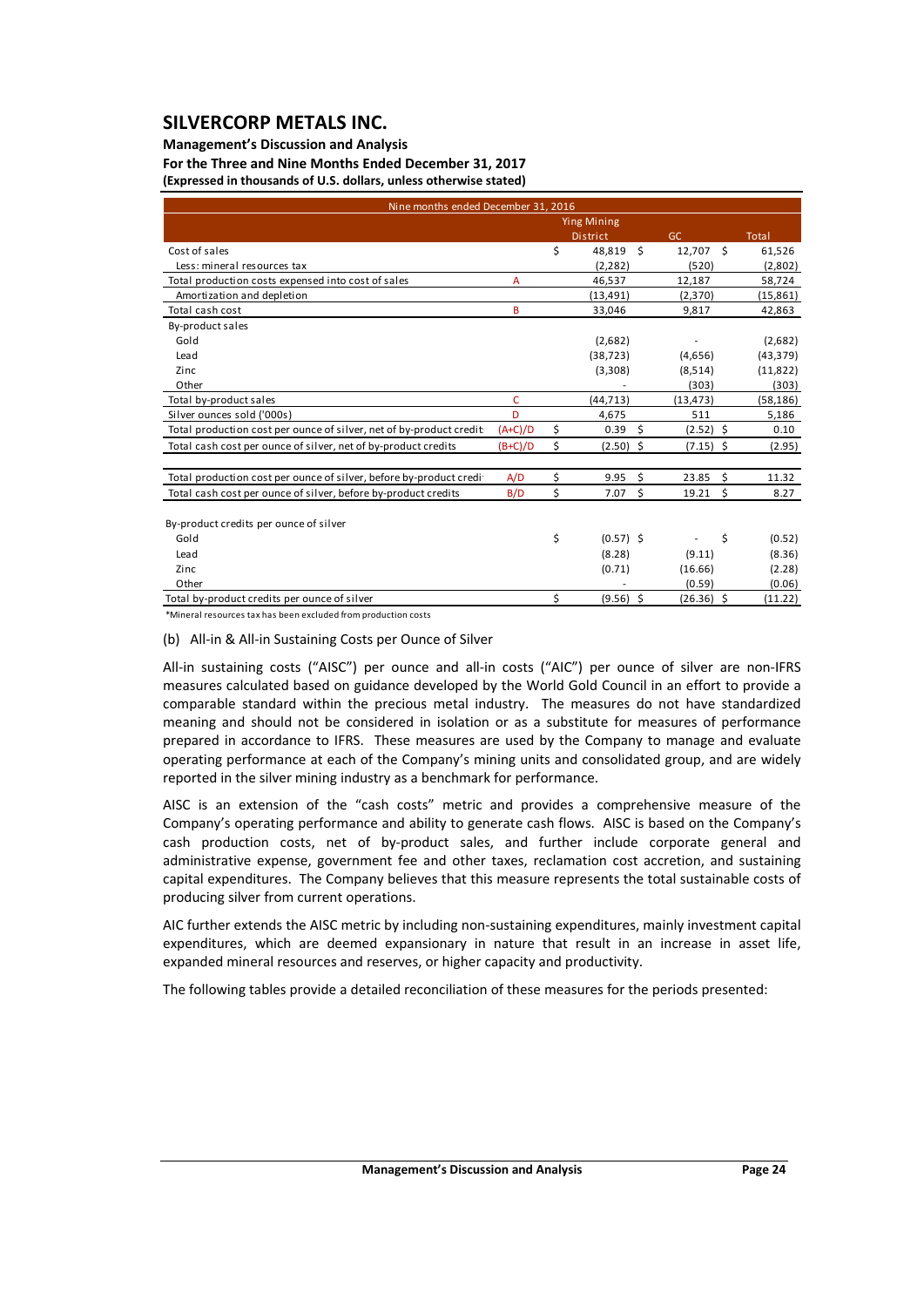### **Management's Discussion and Analysis**

**For the Three and Nine Months Ended December 31, 2017 (Expressed in thousands of U.S. dollars, unless otherwise stated)**

|                                                               |          |    | <b>Ying Mining</b> |     |                          | <b>Developing</b> |               |  |                 |     |           |     |              |  |
|---------------------------------------------------------------|----------|----|--------------------|-----|--------------------------|-------------------|---------------|--|-----------------|-----|-----------|-----|--------------|--|
| Three month ended December 31, 2017                           |          |    | <b>District</b>    |     | <b>BYP</b>               |                   | <b>GC</b>     |  | <b>Projects</b> |     | Corporate |     | <b>Total</b> |  |
| Cost of sales (as reported)                                   |          | \$ | 15,616             | - S | $\overline{\phantom{0}}$ | s                 | $5,570$ \$    |  | ۰.              | \$. | $\sim$    | \$. | 21,186       |  |
| Depreciation, amortization and depletion                      |          |    | (3,518)            |     | ۰                        |                   | (860)         |  |                 |     |           |     | (4,378)      |  |
| <b>By-products credits</b>                                    |          |    | (17, 114)          |     | ٠                        |                   | (7, 432)      |  |                 |     | ۰         |     | (24, 546)    |  |
| Total cash cost, net of by-product credits                    |          |    | (5,016)            |     | ۰                        |                   | (2,722)       |  |                 |     |           |     | (7, 738)     |  |
| <b>General &amp; administrative</b>                           |          |    | 1,557              |     | 414                      |                   | 667           |  | 169             |     | 2,108     |     | 4,915        |  |
| Amortization included in general & administrative             |          |    | (107)              |     | (72)                     |                   | (73)          |  |                 |     | (53)      |     | (305)        |  |
| Government fees and other taxes                               |          |    | 560                |     |                          |                   | 324           |  | (1)             |     | 18        |     | 902          |  |
| <b>Reclamation accretion</b>                                  |          |    | 94                 |     | 9                        |                   | 7             |  | ,               |     |           |     | 112          |  |
| <b>Sustaining capital</b>                                     |          |    | 5,734              |     | ۰                        |                   | 911           |  | 244             |     | 17        |     | 6,906        |  |
| All-in sustaining cost, net of by-product credits             | A        | s  | 2,822              | Ŝ.  | 352                      | Ŝ.                | $(886)$ \$    |  | 414             |     | 2,090     |     | 4,792        |  |
| Non-sustaining expenditures                                   |          |    | 1.105              |     |                          |                   | (531)         |  | (49)            |     |           |     | 525          |  |
| All-in cost, net of by-product credits                        | в        | s. | 3,927              | S   | 352                      | - S               | $(1, 417)$ \$ |  | 365             | s   | 2,090     |     | 5,317        |  |
| <b>Ounces of silver sold</b>                                  | с        |    | 1,322              |     | ۰                        |                   | 196           |  |                 |     |           |     | 1,518        |  |
| All-in sustaining cost per ounce of silver, net of by-product |          |    |                    |     |                          |                   |               |  |                 |     |           |     |              |  |
| credits                                                       | $A/C$ \$ |    | 2.13 <sub>5</sub>  |     |                          | \$                | $(4.52)$ \$   |  | $\sim$          | \$  | $\sim$    | \$. | 3.16         |  |
|                                                               |          |    |                    |     |                          |                   |               |  |                 |     |           |     |              |  |

| All-in cost per ounce of silver, net of by-product credits | -'-<br>-671 | <b>207</b> |  |  | 3.50 |
|------------------------------------------------------------|-------------|------------|--|--|------|
|                                                            |             |            |  |  |      |

|                                                               |     |     | <b>Ying Mining</b> |    |                          |    |             | <b>Developing</b>        |   |                          |    |              |
|---------------------------------------------------------------|-----|-----|--------------------|----|--------------------------|----|-------------|--------------------------|---|--------------------------|----|--------------|
| Three months ended December 31, 2016                          |     |     | <b>District</b>    |    | <b>BYP</b>               |    | <b>GC</b>   | <b>Projects</b>          |   | <b>Corporate</b>         |    | <b>Total</b> |
| Cost of sales (as reported)                                   |     | Ś.  | 16.685             | Ŝ. | $\sim$                   | Ś. | $4.775$ \$  | $\overline{\phantom{0}}$ | Ŝ | $\sim$                   | -Ŝ | 21,460       |
| Depreciation, amortization and depletion                      |     |     | (4, 344)           |    |                          |    | (834)       |                          |   |                          |    | (5, 178)     |
| By-products credits                                           |     |     | (18, 376)          |    | $\overline{\phantom{a}}$ |    | (6,052)     | ۰                        |   | $\overline{\phantom{a}}$ |    | (24,428)     |
| Total cash cost, net of by-product credits                    |     |     | (6,035)            |    |                          |    | (2, 111)    | ٠                        |   |                          |    | (8, 146)     |
| General & administrative                                      |     |     | 1,202              |    | 455                      |    | 455         | 81                       |   | 1,757                    |    | 3,950        |
| Amortization included in general & administrative             |     |     | (101)              |    | (92)                     |    | (49)        | ۰                        |   | (43)                     |    | (285)        |
| Government fees and other taxes                               |     |     | 780                |    |                          |    | 270         | 1                        |   | (1)                      |    | 1,050        |
| Reclamation accretion                                         |     |     | 85                 |    | 9                        |    | 6           | $\overline{2}$           |   |                          |    | 102          |
| Sustaining capital                                            |     |     | 6,155              |    | 71                       |    | 334         |                          |   | 5                        |    | 6,565        |
| All-in sustaining cost, net of by-product credits             | А   |     | 2,086              | Ŝ. | 443                      | S. | (1,095) \$  | 84                       |   | 1,718                    |    | 3,236        |
| Non-sustaining expenditures                                   |     |     | 190                |    |                          |    | 242         |                          |   |                          |    | 432          |
| All-in cost, net of by-product credits                        | B   |     | 2,276              | Ŝ. | 443                      |    | $(853)$ \$  | 84                       |   | 1,718                    |    | 3,668        |
| Ounces of silver sold                                         | c   |     | 1,555              |    |                          |    | 179         |                          |   |                          |    | 1,734        |
| All-in sustaining cost per ounce of silver, net of by-product |     |     |                    |    |                          |    |             |                          |   |                          |    |              |
| credits                                                       | A/C | - Ś | 1.34               | Ŝ. | $\sim$                   | Ś. | $(6.12)$ \$ | $\overline{\phantom{0}}$ | Ŝ | $\sim$                   | Ŝ. | 1.87         |
|                                                               |     |     |                    |    |                          |    |             |                          |   |                          |    |              |
| All-in cost per ounce of silver, net of by-product credits    | B/C | -Ŝ  | 1.46               | Ś  |                          | Ś  | $(4.77)$ \$ |                          |   |                          | S  | 2.12         |

|                                                               |          |     | <b>Ying Mining</b> |    |                          |     |              |     | <b>Developing</b> |   |                          |   |              |
|---------------------------------------------------------------|----------|-----|--------------------|----|--------------------------|-----|--------------|-----|-------------------|---|--------------------------|---|--------------|
| Nine months ended December 31, 2017                           |          |     | <b>District</b>    |    | <b>BYP</b>               |     | <b>GC</b>    |     | <b>Projects</b>   |   | Corporate                |   | <b>Total</b> |
| Cost of sales (as reported)                                   |          |     | 47,454 \$          |    | $\overline{\phantom{a}}$ | Ŝ   | 15,359       | - S |                   | Ś | . .                      | Ŝ | 62,813       |
| Depreciation, amortization and depletion                      |          |     | (10, 813)          |    |                          |     | (2, 478)     |     |                   |   | $\overline{\phantom{a}}$ |   | (13,291)     |
| <b>By-products credits</b>                                    |          |     | (50, 275)          |    | ٠                        |     | (18,730)     |     |                   |   | ٠                        |   | (69,005)     |
| Total cash cost, net of by-product credits                    |          |     | (13, 634)          |    |                          |     | (5,849)      |     |                   |   | $\overline{\phantom{a}}$ |   | (19, 483)    |
| <b>General &amp; administrative</b>                           |          |     | 4,182              |    | 941                      |     | 1,663        |     | 457               |   | 6.715                    |   | 13,958       |
| Amortization included in general & administrative             |          |     | (304)              |    | (235)                    |     | (188)        |     |                   |   | (158)                    |   | (885)        |
| Government fees and other taxes                               |          |     | 1,843              |    | 6                        |     | 550          |     | 1                 |   | 33                       |   | 2,433        |
| <b>Reclamation accretion</b>                                  |          |     | 275                |    | 25                       |     | 22           |     |                   |   |                          |   | 329          |
| <b>Sustaining capital</b>                                     |          |     | 16,904             |    | 38                       |     | 1,863        |     | 244               |   | 181                      |   | 19,230       |
| All-in sustaining cost, net of by-product credits             | A        | \$. | $9,266$ \$         |    | 775                      | - S | $(1,939)$ \$ |     | 709               | Ŝ | 6,771                    | s | 15,582       |
| Non-sustaining expenditures                                   |          |     | 1,830              |    |                          |     | 35           |     |                   |   |                          |   | 1,865        |
| All-in cost, net of by-product credits                        | в        |     | 11,096             | s. | 775                      | .s  | $(1,904)$ \$ |     | 709               | s | 6.771                    | s | 17,447       |
| <b>Ounces of silver sold</b>                                  | с        |     | 4,118              |    |                          |     | 540          |     |                   |   |                          |   | 4,658        |
| All-in sustaining cost per ounce of silver, net of by-product |          |     |                    |    |                          |     |              |     |                   |   |                          |   |              |
| credits                                                       | $A/C$ \$ |     | 2.25               | Ŝ  | . .                      | Ŝ   | $(3.59)$ \$  |     |                   | S | $\sim$                   | S | 3.35         |
| All-in cost per ounce of silver, net of by-product credits    | B/C      | - S | 2.69               |    |                          |     | (3.53) \$    |     |                   |   | ۰                        | S | 3.75         |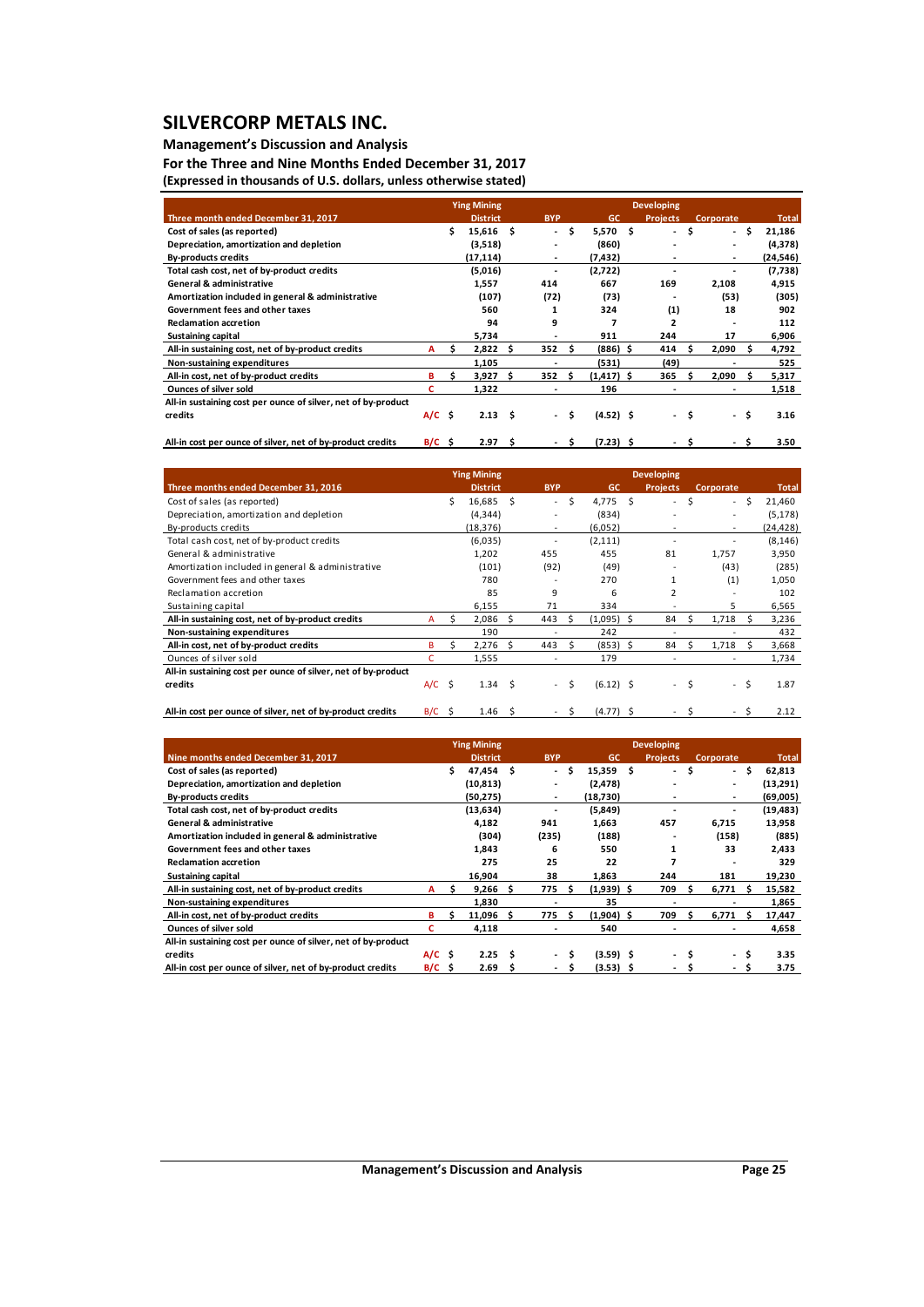## **Management's Discussion and Analysis**

**For the Three and Nine Months Ended December 31, 2017 (Expressed in thousands of U.S. dollars, unless otherwise stated)**

|                                                               |          | <b>Ying Mining</b> |    |                          |   |                | <b>Developing</b>        |   |                          |              |  |
|---------------------------------------------------------------|----------|--------------------|----|--------------------------|---|----------------|--------------------------|---|--------------------------|--------------|--|
| Nine months ended December 31, 2016                           |          | <b>District</b>    |    | <b>BYP</b>               |   | <b>GC</b>      | <b>Projects</b>          |   | Corporate                | <b>Total</b> |  |
| Cost of sales (as reported)                                   |          | 48,819             | Ś  | ÷.                       | S | 12,707<br>- \$ | ٠                        | Ś | $\sim$                   | Ŝ.<br>61,526 |  |
| Depreciation, amortization and depletion                      |          | (13, 491)          |    |                          |   | (2,370)        |                          |   | $\overline{\phantom{a}}$ | (15, 861)    |  |
| By-products credits                                           |          | (44, 713)          |    |                          |   | (13, 473)      |                          |   |                          | (58, 186)    |  |
| Total cash cost, net of by-product credits                    |          | (9, 385)           |    |                          |   | (3, 136)       |                          |   |                          | (12, 521)    |  |
| General & administrative                                      |          | 4.106              |    | 905                      |   | 1,417          | 180                      |   | 5,854                    | 12,462       |  |
| Amortization included in general & administrative             |          | (366)              |    | (291)                    |   | (161)          |                          |   | (133)                    | (951)        |  |
| Government fees and other taxes                               |          | 2,989              |    |                          |   | 456            | 2                        |   | 29                       | 3,476        |  |
| Reclamation accretion                                         |          | 260                |    | 24                       |   | 19             |                          |   |                          | 310          |  |
| Sustaining capital                                            |          | 16,932             |    | 76                       |   | 747            |                          |   |                          | 17,762       |  |
| All-in sustaining cost, net of by-product credits             | A        | 14,536             | Ŝ. | 714                      |   | $(658)$ \$     | 189                      |   | 5.757                    | 20,538       |  |
| Non-sustaining expenditures                                   |          | 3.260              |    |                          |   | 336            |                          |   |                          | 3,596        |  |
| All-in cost, net of by-product credits                        | в        | 17,796             | Ŝ. | 714                      | Ś | (322) \$       | 189                      |   | 5,757                    | 24,134       |  |
| Ounces of silver sold                                         |          | 4,675              |    |                          |   | 511            |                          |   |                          | 5,186        |  |
| All-in sustaining cost per ounce of silver, net of by-product |          |                    |    |                          |   |                |                          |   |                          |              |  |
| credits                                                       | $A/C$ \$ | 3.11               | Ś  | $\overline{\phantom{a}}$ |   | $(1.29)$ \$    | $\overline{\phantom{0}}$ |   | Ś.<br>$\sim$             | 3.96         |  |
| All-in cost per ounce of silver, net of by-product credits    | $B/C$ \$ | 3.81               | -S |                          |   | $(0.63)$ \$    |                          |   |                          | 4.65         |  |

#### (c) Average Production Costs

The Company assesses average production costs as the total production costs on a co-product basis. This is calculated by allocating the Company's total cost of sales to each co-product based on the ratio of actual sales volumes multiplied by realized sales prices. The following table provides a reconciliation of average production costs for the periods presented:

|                                            | Three months ended December 31, 2017 |    |                    |      |           |      |              |
|--------------------------------------------|--------------------------------------|----|--------------------|------|-----------|------|--------------|
|                                            |                                      |    | <b>Ying Mining</b> |      |           |      |              |
|                                            |                                      |    | <b>District</b>    |      | <b>GC</b> |      | <b>Total</b> |
| Cost of slaes                              |                                      | \$ | 15,616             | - \$ | 5,570     | - \$ | 21,186       |
| Less: mineral resources tax                |                                      |    | (970)              |      | (285)     |      | (1,255)      |
| Production costs expensed in cost of sales | A                                    |    | 14,646             |      | 5,285     |      | 19,931       |
| Metals revenue (in thousands of US\$)      |                                      |    |                    |      |           |      |              |
| Silver                                     | в                                    |    | 17,718             |      | 2,088     |      | 19,806       |
| Gold                                       | c                                    |    | 632                |      |           |      | 632          |
| Lead                                       | D                                    |    | 14,045             |      | 2,378     |      | 16,423       |
| <b>Zinc</b>                                | Е                                    |    | 2.337              |      | 5,048     |      | 7,385        |
| Other                                      | F                                    |    | 100                |      | 6         |      | 106          |
|                                            | G                                    |    | 34,832             |      | 9,520     |      | 44,352       |
| <b>Metals sold</b>                         |                                      |    |                    |      |           |      |              |
| Silver (in thousands of ounces)            | н                                    |    | 1,322              |      | 196       |      | 1,518        |
| Gold (in thousands of ounces)              |                                      |    | 0.7                |      |           |      | 0.7          |
| Lead (in thousands of pounds)              |                                      |    | 13,487             |      | 2,263     |      | 15,750       |
| Zinc (in thousands of pounds)              | к                                    |    | 2,006              |      | 4,399     |      | 6,405        |
| Other (in thousands of pounds)             |                                      |    | 94                 |      | 4,054     |      | 4,148        |
| Average production cost (\$/unit)          |                                      |    |                    |      |           |      |              |
| Silver                                     | $B/G^*A/H$                           | \$ | 5.64               | Ŝ.   | 5.91      | - \$ | 5.86         |
| Gold                                       | $C/G^*A/I$                           | \$ | 380                | Ŝ.   |           | \$   | 406          |
| Lead                                       | $D/G^*A/J$                           | \$ | 0.44               | \$.  | 0.58      | Ś    | 0.47         |
| Zinc                                       | $E/G^*A/K$                           | \$ | 0.49               | \$.  | 0.64      | - S  | 0.52         |
| Other                                      | $F/G^*A/L$                           | Ś  | 0.45               | Ś    |           | \$   | 0.01         |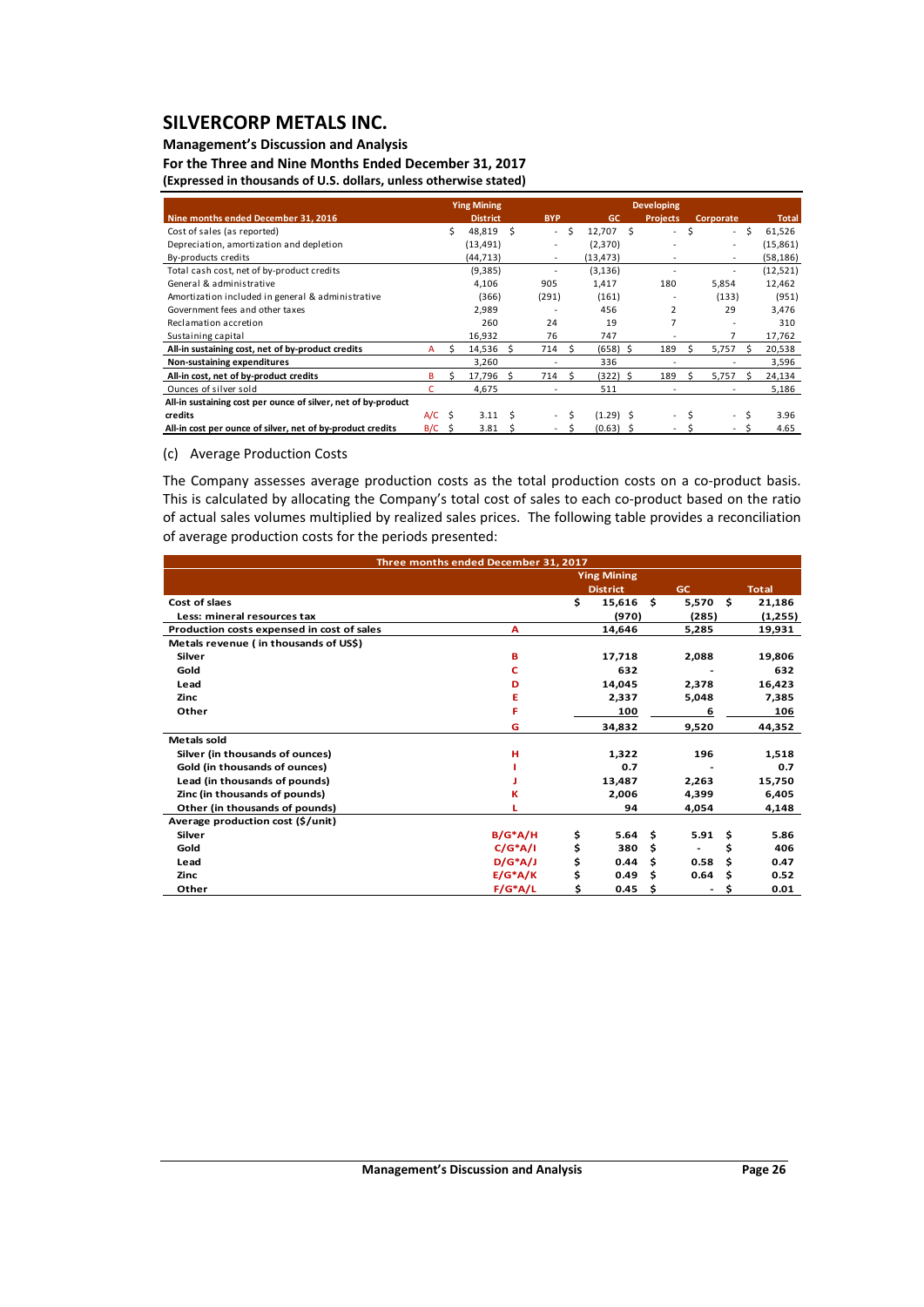## **Management's Discussion and Analysis**

**For the Three and Nine Months Ended December 31, 2017 (Expressed in thousands of U.S. dollars, unless otherwise stated)**

|                                            | Three months ended December 31, 2016 |                    |      |                          |    |          |
|--------------------------------------------|--------------------------------------|--------------------|------|--------------------------|----|----------|
|                                            |                                      | <b>Ying Mining</b> |      |                          |    |          |
|                                            |                                      | <b>District</b>    |      | <b>GC</b>                |    | Total    |
| Cost of slaes                              |                                      | \$<br>16,685       | - \$ | 4,775                    | \$ | 21,460   |
| Less: mineral resources tax                |                                      | (1, 125)           |      | (236)                    |    | (1, 361) |
| Production costs expensed in cost of sales | A                                    | 15,560             |      | 4,539                    |    | 20,099   |
| Metals revenue (in thousands of US\$)      |                                      |                    |      |                          |    |          |
| Silver                                     | B                                    | 21,664             |      | 1,746                    |    | 23,410   |
| Gold                                       | c                                    | 723                |      |                          |    | 723      |
| Lead                                       | D                                    | 16,658             |      | 2,085                    |    | 18,743   |
| Zinc                                       | Е                                    | 995                |      | 3,775                    |    | 4,770    |
| Other                                      | F                                    |                    |      | 192                      |    | 192      |
|                                            | G                                    | 40,040             |      | 7,798                    |    | 47,838   |
| Metals sold                                |                                      |                    |      |                          |    |          |
| Silver (in thousands of ounces)            | H                                    | 1,555              |      | 179                      |    | 1,734    |
| Gold (in thousands of ounces)              |                                      | 0.7                |      |                          |    | 0.7      |
| Lead (in thousands of pounds)              |                                      | 17,269             |      | 2,214                    |    | 19,483   |
| Zinc (in thousands of pounds)              | к                                    | 1,210              |      | 4,478                    |    | 5,688    |
| Other (in thousands of pounds)             |                                      |                    |      | 28                       |    | 28       |
| Average production cost (\$/unit)          |                                      |                    |      |                          |    |          |
| Silver                                     | $B/G^*A/H$                           | \$<br>5.41         | \$   | 5.68                     | \$ | 5.67     |
| Gold                                       | $C/G^*A/I$                           | \$<br>401          | \$   | $\overline{\phantom{a}}$ | \$ | 434      |
| Lead                                       | $D/G^*A/J$                           | 0.37               | Ś    | 0.55                     | Ś. | 0.40     |
| Zinc                                       | $E/G^*A/K$                           | \$<br>0.32         | \$   | 0.49                     | \$ | 0.35     |
| Other                                      | $F/G^*A/L$                           | \$                 | \$   | 3.99                     | \$ | 2.88     |

|                                            | Nine months ended December 31, 2017 |    |                    |    |                   |    |              |
|--------------------------------------------|-------------------------------------|----|--------------------|----|-------------------|----|--------------|
|                                            |                                     |    | <b>Ying Mining</b> |    |                   |    |              |
|                                            |                                     |    | <b>District</b>    |    | <b>GC</b>         |    | <b>Total</b> |
| Cost of slaes                              |                                     | \$ | 47.454             | Ŝ. | 15,359            | Ŝ. | 62,813       |
| Less: mineral resources tax                |                                     |    | (2,950)            |    | (733)             |    | (3,683)      |
| Production costs expensed in cost of sales | А                                   |    | 44,504             |    | 14,626            |    | 59,130       |
| Metals revenue (in thousands of US\$)      |                                     |    |                    |    |                   |    |              |
| <b>Silver</b>                              | B                                   |    | 56,850             |    | 5,735             |    | 62,585       |
| Gold                                       | c                                   |    | 2,448              |    |                   |    | 2,448        |
| Lead                                       | D                                   |    | 41,728             |    | 5,948             |    | 47,676       |
| <b>Zinc</b>                                | Ε                                   |    | 5,604              |    | 12,548            |    | 18,152       |
| Other                                      | F                                   |    | 495                |    | 234               |    | 729          |
|                                            | G                                   |    | 107,125            |    | 24,465            |    | 131,590      |
| <b>Metals sold</b>                         |                                     |    |                    |    |                   |    |              |
| Silver (in thousands of ounces)            | н                                   |    | 4,118              |    | 540               |    | 4,658        |
| Gold (in thousands of ounces)              |                                     |    | 2.4                |    |                   |    | 2.4          |
| Lead (in thousands of pounds)              |                                     |    | 42,531             |    | 6,066             |    | 48,597       |
| Zinc (in thousands of pounds)              | κ                                   |    | 5,030              |    | 11,954            |    | 16,984       |
| Other (in thousands of pounds)             |                                     |    | 524                |    | 16,190            |    | 16,714       |
| Average production cost (\$/unit)          |                                     |    |                    |    |                   |    |              |
| <b>Silver</b>                              | $B/G^*A/H$                          | \$ | 5.74               | Ŝ. | $6.35\frac{2}{3}$ |    | 6.04         |
| Gold                                       | $C/G^*A/I$                          | \$ | 424                | \$ |                   | \$ | 458          |
| Lead                                       | $D/G^*A/J$                          | \$ | 0.41               | Ŝ  | 0.59              | Ŝ. | 0.44         |
| <b>Zinc</b>                                | $E/G^*A/K$                          | \$ | 0.46               | \$ | 0.63              | \$ | 0.48         |
| Other                                      | $F/G^*A/L$                          | Ś  | 0.39               | Ŝ  | 0.01              | \$ | 0.02         |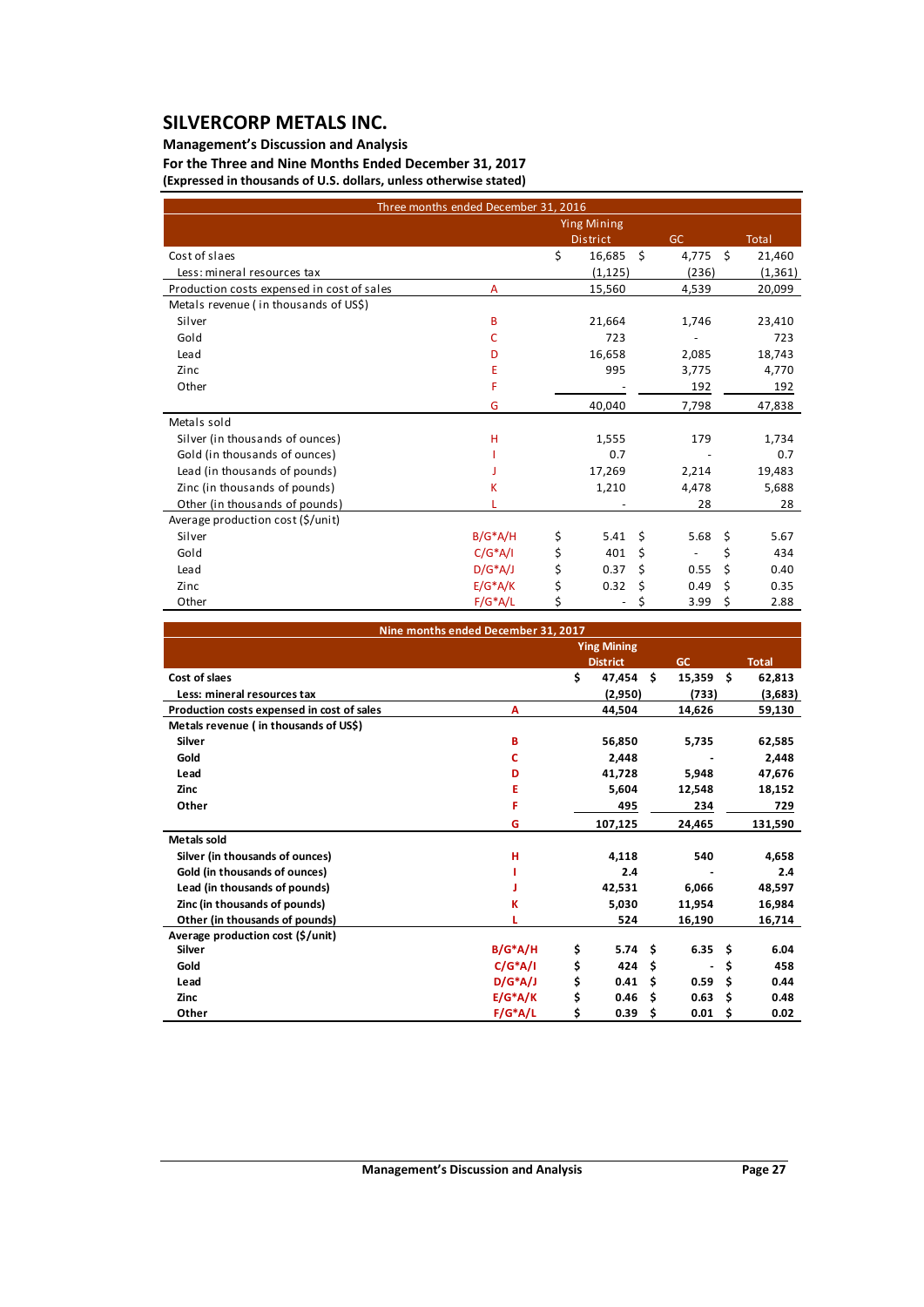### **Management's Discussion and Analysis**

**For the Three and Nine Months Ended December 31, 2017 (Expressed in thousands of U.S. dollars, unless otherwise stated)**

|                                            | Nine months ended December 31, 2016 |                    |      |             |      |              |
|--------------------------------------------|-------------------------------------|--------------------|------|-------------|------|--------------|
|                                            |                                     | <b>Ying Mining</b> |      |             |      |              |
|                                            |                                     | <b>District</b>    |      | <b>GC</b>   |      | <b>Total</b> |
| Cost of slaes                              |                                     | \$<br>48,819       | - \$ | $12,707$ \$ |      | 61,526       |
| Less: mineral resources tax                |                                     | (2, 282)           |      | (520)       |      | (2,802)      |
| Production costs expensed in cost of sales | A                                   | 46,537             |      | 12,187      |      | 58,724       |
| Metals revenue (in thousands of US\$)      |                                     |                    |      |             |      |              |
| Silver                                     | B                                   | 65,953             |      | 5,268       |      | 71,221       |
| Gold                                       | C                                   | 2,682              |      |             |      | 2,682        |
| Lead                                       | D                                   | 38,723             |      | 4,656       |      | 43,379       |
| Zinc                                       | Ε                                   | 3,308              |      | 8,514       |      | 11,822       |
| Other                                      | F                                   |                    |      | 303         |      | 303          |
|                                            | G                                   | 110,666            |      | 18,741      |      | 129,407      |
| Metals sold                                |                                     |                    |      |             |      |              |
| Silver (in thousands of ounces)            | H                                   | 4,675              |      | 511         |      | 5,186        |
| Gold (in thousands of ounces)              |                                     | 2.6                |      |             |      | 2.6          |
| Lead (in thousands of pounds)              |                                     | 49,898             |      | 6,237       |      | 56,135       |
| Zinc (in thousands of pounds)              | к                                   | 4,815              |      | 11,991      |      | 16,806       |
| Other (in thousands of pounds)             |                                     |                    |      | 8,579       |      | 8,579        |
| Average production cost (\$/unit)          |                                     |                    |      |             |      |              |
| Silver                                     | $B/G^*A/H$                          | \$<br>5.93         | Ŝ.   | 6.70        | \$   | 6.23         |
| Gold                                       | $C/G^*A/I$                          | \$<br>434          | \$   |             | \$   | 468          |
| Lead                                       | $D/G^*A/J$                          | 0.33               | \$   | 0.49        | \$   | 0.35         |
| Zinc                                       | $E/G^*A/K$                          | \$<br>0.29         | \$   | 0.46        | \$   | 0.32         |
| Other                                      | $F/G^*A/L$                          |                    | \$   | 0.02        | - \$ | 0.02         |

## (d) Production Costs per Tonne

| Three months ended December 31, 2017                  |                 |    | <b>Ying Mining</b> |      |          |    |       |    |                     |
|-------------------------------------------------------|-----------------|----|--------------------|------|----------|----|-------|----|---------------------|
|                                                       |                 |    | <b>District</b>    |      | GC       |    | Other |    | <b>Consolidated</b> |
| Cost of sales                                         |                 | \$ | 15,616             |      | 5,570 \$ |    |       | \$ | 21,186              |
| Less: mineral resources tax                           |                 |    | (970)              |      | (285)    |    |       |    | (1,255)             |
| Less: stockpile and concentrate inventory - Beginning |                 |    | (4, 971)           |      | (235)    |    | (842) |    | (6,048)             |
| Add: stockpile and concentrate inventory - Ending     |                 |    | 8.223              |      | 109      |    | 861   |    | 9,193               |
| Adjustment for foreign exchange movement              |                 |    | (210)              |      | (10)     |    | (19)  |    | (239)               |
| <b>Total production costs</b>                         |                 | Ś  | 17,688 \$          |      | 5,149    | Ŝ. | ÷.    | Ś. | 22,837              |
| Non-cash mining costs                                 | A               |    | 3.900              |      | 653      |    | ٠     |    | 4.553               |
| Non-cash milling costs                                | B               |    | 340                |      | 209      |    |       |    | 549                 |
| Total non-cash production costs                       |                 | Ś  | 4,240              | −\$  | 862      | \$ |       | Ś  | 5,102               |
| Cash mining costs                                     | c               |    | 11,116             |      | 3,039    |    |       |    | 14,155              |
| Shipping costs                                        | D               |    | 684                |      |          |    |       |    | 684                 |
| Cash milling costs                                    |                 |    | 1,648              |      | 1,247    |    |       |    | 2,895               |
| <b>Total cash production costs</b>                    |                 | Ś  | $13,448$ \$        |      | 4.286    | \$ |       | Ś. | 17,734              |
| Ore mined ('000s)                                     | F               |    | 166.619            |      | 85.665   |    |       |    | 252.284             |
| Ore shipped ('000s)                                   | G               |    | 168.908            |      | 85.665   |    |       |    | 254.572             |
| Ore milled ('000s)                                    | н               |    | 167.543            |      | 88.494   |    |       |    | 256.037             |
| <b>Per tonne Production costs</b>                     |                 |    |                    |      |          |    |       |    |                     |
| Non-cash mining costs (\$/tonne)                      | $I = A/F$       |    | 23.41              |      | 7.62     |    |       |    | 18.05               |
| Non-cash milling costs (\$/tonne)                     | $J=B/H$         |    | 2.03               |      | 2.36     |    |       |    | 2.14                |
| Non-cash production costs (\$/tonne)                  | $K=H+J$         | Ś. | 25.44              | - \$ | 9.98     | \$ |       | Ś  | 20.19               |
| Cash mining costs (\$/tonne)                          | $L = C/F$       |    | 66.71              |      | 35.48    |    |       |    | 56.11               |
| Shipping costs (\$/tonne)                             | $M = D/G$       |    | 4.05               |      |          |    |       |    | 2.69                |
| Cash milling costs (\$/tonne)                         | $N = E/H$       |    | 9.84               |      | 14.09    |    |       |    | 11.31               |
| Cash production costs (\$/tonne)                      | $0 = L + M + N$ | Ś  | 80.60              | - Ś  | 49.57    | Ś. | ٠     | \$ | 70.11               |
| Total production costs (\$/tonne)                     | $P=K+O$         | Ś  | 106.04             | - \$ | 59.55    | Ŝ  | ٠     |    | 90.30               |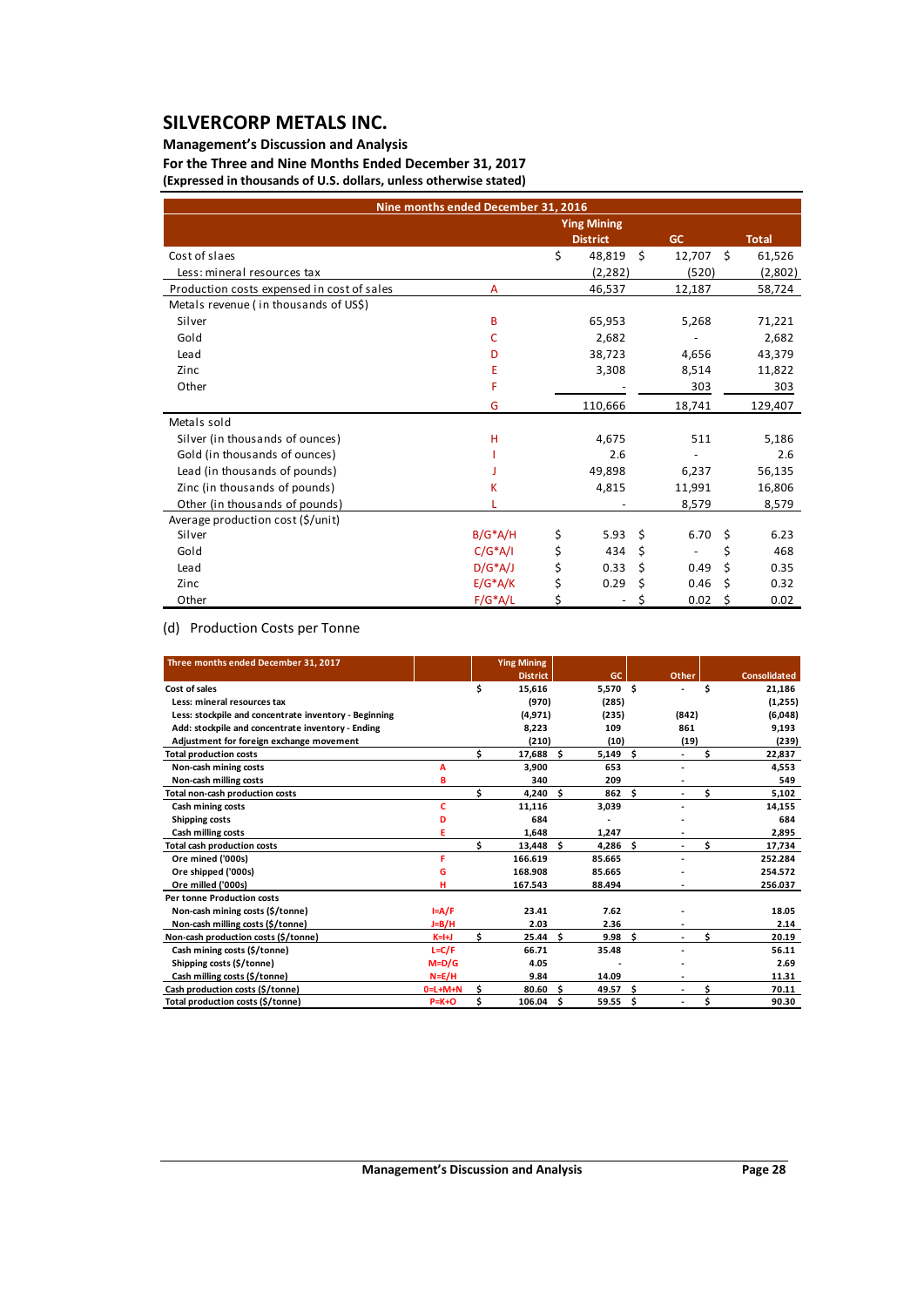### **Management's Discussion and Analysis**

**For the Three and Nine Months Ended December 31, 2017 (Expressed in thousands of U.S. dollars, unless otherwise stated)**

| Three months ended December 31, 2016                  |                 |    | <b>Ying Mining</b> |    |          |              |                          |    |              |
|-------------------------------------------------------|-----------------|----|--------------------|----|----------|--------------|--------------------------|----|--------------|
|                                                       |                 |    | <b>District</b>    |    | GC       |              | Other                    |    | Consolidated |
| Cost of sales                                         |                 | \$ | 16,685 \$          |    | 4,775 \$ |              |                          | Ś  | 21,460       |
| Less: mineral resources tax                           |                 |    | (1, 125)           |    | (236)    |              |                          |    | (1, 361)     |
| Less: stockpile and concentrate inventory - Beginning |                 |    | (5,982)            |    | (208)    |              | (840)                    |    | (7,030)      |
| Add: stockpile and concentrate inventory - Ending     |                 |    | 6,648              |    | 89       |              | 805                      |    | 7,542        |
| Adjustment for foreign exchange movement              |                 |    | 260                |    | 6        |              | 35                       |    | 301          |
| Total production costs                                |                 | ς  | 16,486             | Ŝ. | 4,426    | Ŝ.           | $\overline{\phantom{0}}$ | Ś  | 20,912       |
| Non-cash mining costs                                 | A               |    | 4,338              |    | 616      |              | $\overline{a}$           |    | 4,954        |
| Non-cash milling costs                                | B               |    | 353                |    | 195      |              |                          |    | 548          |
| Total non-cash production costs                       |                 | ς  | 4,691              | Ŝ. | 811      | $\mathsf{S}$ |                          | Ś  | 5,502        |
| Cash mining costs                                     | c               |    | 9,458              |    | 2,554    |              |                          |    | 12,012       |
| Shipping costs                                        | D               |    | 680                |    |          |              |                          |    | 680          |
| Cash milling costs                                    | E               |    | 1,657              |    | 1,061    |              |                          |    | 2,718        |
| Total cash production costs                           |                 | Ś  | 11,795             | Ŝ. | 3,615    | Ŝ.           | $\overline{a}$           | Ś. | 15,410       |
| Ore mined ('000s)                                     | F               |    | 171.303            |    | 81.481   |              |                          |    | 252.784      |
| Ore shipped ('000s)                                   | G               |    | 173.521            |    | 81.481   |              |                          |    | 255.002      |
| Ore milled ('000s)                                    | н               |    | 182.259            |    | 81.080   |              |                          |    | 263.339      |
| Per tonne Production costs                            |                 |    |                    |    |          |              |                          |    |              |
| Non-cash mining costs (\$/tonne)                      | $I = A/F$       |    | 25.32              |    | 7.56     |              |                          |    | 19.60        |
| Non-cash milling costs (\$/tonne)                     | $J=B/H$         |    | 1.94               |    | 2.41     |              |                          |    | 2.08         |
| Non-cash production costs (\$/tonne)                  | $K=1+J$         | ς. | 27.26              | Ś. | 9.97     | $\zeta$      |                          | Ś  | 21.68        |
| Cash mining costs (\$/tonne)                          | $L=C/F$         |    | 55.21              |    | 31.34    |              |                          |    | 47.52        |
| Shipping costs (\$/tonne)                             | $M=D/G$         |    | 3.92               |    |          |              |                          |    | 2.67         |
| Cash milling costs (\$/tonne)                         | $N=E/H$         |    | 9.09               |    | 13.09    |              | ٠                        |    | 10.32        |
| Cash production costs (\$/tonne)                      | $0 = L + M + N$ | Ś. | 68.22              | Ŝ. | 44.43    | Ŝ.           | $\overline{a}$           | \$ | 60.51        |
| Total production costs (\$/tonne)                     | $P = K + O$     | \$ | 95.48              | Ś  | 54.40    | \$           | $\overline{a}$           | \$ | 82.19        |

| Nine months ended December 31, 2017                   |                 |     | <b>Ying Mining</b> |    |             |     |       |     |                     |
|-------------------------------------------------------|-----------------|-----|--------------------|----|-------------|-----|-------|-----|---------------------|
|                                                       |                 |     | <b>District</b>    |    | GC          |     | Other |     | <b>Consolidated</b> |
| Cost of sales                                         |                 | \$  | 47,454 \$          |    | $15,359$ \$ |     |       | \$  | 62,813              |
| Less: mineral resources tax                           |                 |     | (2,950)            |    | (733)       |     |       |     | (3,683)             |
| Less: stockpile and concentrate inventory - Beginning |                 |     | (3,514)            |    | (1,358)     |     | (805) |     | (5,677)             |
| Add: stockpile and concentrate inventory - Ending     |                 |     | 8,223              |    | 109         |     | 861   |     | 9,193               |
| Adjustment for foreign exchange movement              |                 |     | (374)              |    | (24)        |     | (56)  |     | (454)               |
| <b>Total production costs</b>                         |                 | \$. | 48,839 \$          |    | 13,353      | Ŝ.  |       | Ś   | 62,192              |
| Non-cash mining costs                                 | A               |     | 11,144             |    | 1,686       |     |       |     | 12,830              |
| Non-cash milling costs                                | B               |     | 1.014              |    | 623         |     |       |     | 1,637               |
| Total non-cash production costs                       |                 | Ś   | $12,158$ \$        |    | 2,309       | Ś.  |       | \$. | 14,467              |
| Cash mining costs                                     | c               |     | 30.244             |    | 7,859       |     |       |     | 38,103              |
| <b>Shipping costs</b>                                 | D               |     | 1,981              |    |             |     |       |     | 1,981               |
| Cash milling costs                                    |                 |     | 4,457              |    | 3,184       |     |       |     | 7,641               |
| <b>Total cash production costs</b>                    |                 | Ś   | 36,682             | Ŝ. | 11,043      | Ś.  |       | \$  | 47,725              |
| Ore mined ('000s)                                     | F               |     | 500.321            |    | 216.341     |     |       |     | 716.662             |
| Ore shipped ('000s)                                   | G               |     | 504.387            |    | 216.341     |     |       |     | 720.728             |
| Ore milled ('000s)                                    |                 |     | 506.448            |    | 218.086     |     |       |     | 724.534             |
| <b>Per tonne Production costs</b>                     |                 |     |                    |    |             |     |       |     |                     |
| Non-cash mining costs (\$/tonne)                      | I=A/F           |     | 22.27              |    | 7.79        |     |       |     | 17.90               |
| Non-cash milling costs (\$/tonne)                     | $J=B/H$         |     | 2.00               |    | 2.86        |     |       |     | 2.26                |
| Non-cash production costs (\$/tonne)                  | $K=H+J$         | \$  | 24.27              | Ŝ. | 10.65       | \$. |       | Ś   | 20.16               |
| Cash mining costs (\$/tonne)                          | $L = C/F$       |     | 60.45              |    | 36.33       |     |       |     | 53.17               |
| Shipping costs (\$/tonne)                             | $M=D/G$         |     | 3.93               |    |             |     |       |     | 2.75                |
| Cash milling costs (\$/tonne)                         | $N = E/H$       |     | 8.80               |    | 14.60       |     |       |     | 10.55               |
| Cash production costs (\$/tonne)                      | $0 = L + M + N$ | Ś   | 73.18              | Ŝ. | 50.93       | Ŝ.  |       | \$  | 66.47               |
| Total production costs (\$/tonne)                     | $P=K+O$         | Ś   | 97.45              | Ś. | 61.58       | - Ś |       | \$  | 86.63               |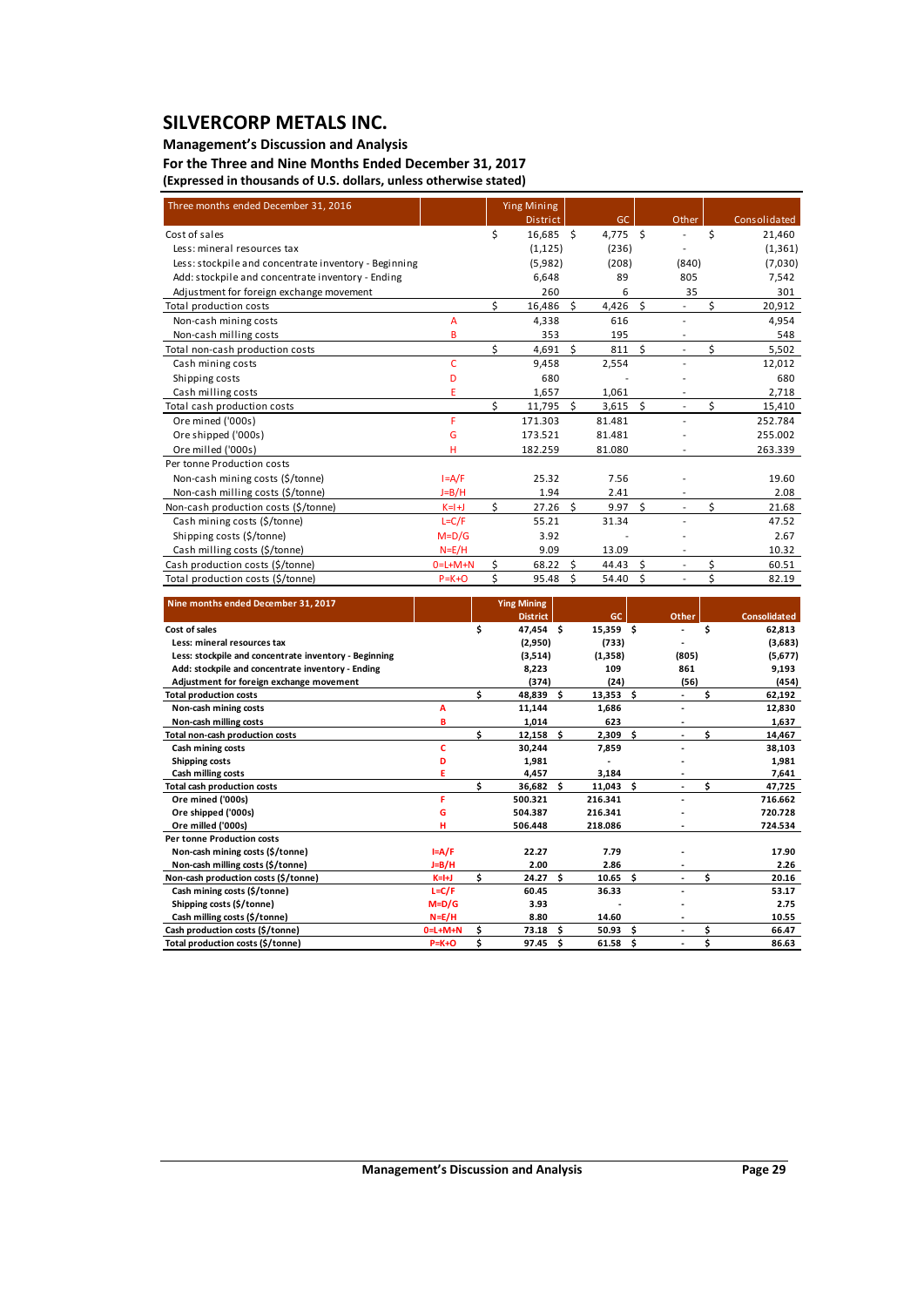### **Management's Discussion and Analysis**

**For the Three and Nine Months Ended December 31, 2017**

| Nine months ended December 31, 2016                   |             |    | <b>Ying Mining</b> |    |           |    |                |    |              |
|-------------------------------------------------------|-------------|----|--------------------|----|-----------|----|----------------|----|--------------|
|                                                       |             |    | <b>District</b>    |    | GC.       |    | Other          |    | Consolidated |
| Cost of sales                                         |             | \$ | 48,819 \$          |    | 12,707 \$ |    |                | \$ | 61,526       |
| Less: mineral resources tax                           |             |    | (2, 282)           |    | (520)     |    |                |    | (2,802)      |
| Less: stockpile and concentrate inventory - Beginning |             |    | (4, 729)           |    | (135)     |    | (869)          |    | (5, 733)     |
| Add: stockpile and concentrate inventory - Ending     |             |    | 6,648              |    | 89        |    | 805            |    | 7,542        |
| Adjustment for foreign exchange movement              |             |    | 707                |    | 108       |    | 64             |    | 879          |
| Total production costs                                |             | \$ | 49,163             | Ŝ. | 12,249    | Ŝ. |                | Ś  | 61,412       |
| Non-cash mining costs                                 | A           |    | 13,770             |    | 1,767     |    |                |    | 15,537       |
| Non-cash milling costs                                | B           |    | 1,081              |    | 599       |    |                |    | 1,680        |
| Total non-cash production costs                       |             | \$ | 14,851             | Ŝ. | 2,366     | Ś. | $\overline{a}$ | \$ | 17,217       |
| Cash mining costs                                     | c           |    | 27,341             |    | 6,846     |    |                |    | 34,187       |
| Shipping costs                                        | D           |    | 2,033              |    |           |    |                |    | 2,033        |
| Cash milling costs                                    | E           |    | 4,938              |    | 3,037     |    |                |    | 7,975        |
| Total cash production costs                           |             | Ś  | 34,312             | Ŝ. | 9,883     | Ś. |                | Ś  | 44,195       |
| Ore mined ('000s)                                     | F.          |    | 524.005            |    | 220.522   |    |                |    | 744.527      |
| Ore shipped ('000s)                                   | G           |    | 526.049            |    | 220.522   |    |                |    | 746.571      |
| Ore milled ('000s)                                    | Ĥ           |    | 530.160            |    | 220.767   |    |                |    | 750.927      |
| Per tonne Production costs                            |             |    |                    |    |           |    |                |    |              |
| Non-cash mining costs (\$/tonne)                      | $I = A/F$   |    | 26.28              |    | 8.01      |    |                |    | 20.87        |
| Non-cash milling costs (\$/tonne)                     | $J=B/H$     |    | 2.04               |    | 2.71      |    |                |    | 2.24         |
| Non-cash production costs (\$/tonne)                  | $K=1+J$     | Ś. | 28.32              | Ś. | 10.72     | Ś  |                | Ś  | 23.11        |
| Cash mining costs (\$/tonne)                          | $L=C/F$     |    | 52.18              |    | 31.04     |    |                |    | 45.92        |
| Shipping costs (\$/tonne)                             | $M=D/G$     |    | 3.86               |    |           |    |                |    | 2.72         |
| Cash milling costs (\$/tonne)                         | $N=E/H$     |    | 9.31               |    | 13.76     |    |                |    | 10.62        |
| Cash production costs (\$/tonne)                      | $0=L+M+N$   | Ś. | 65.35              | Ś. | 44.80     | Ś. |                | \$ | 59.26        |
| Total production costs (\$/tonne)                     | $P = K + O$ | \$ | 93.67              | Ŝ. | 55.52     | S. |                | Ś  | 82.37        |

### **11. Critical Accounting Policies and Estimates**

The preparation of financial statements in conformity with IFRS requires management to make estimates and assumptions that affect the amounts reported on the consolidated financial statements. These critical accounting estimates represent management estimates that are uncertain and any changes in these estimates could materially impact the Company's consolidated financial statements. Management continuously reviews its estimates and assumptions using the most current information available. The Company's critical accounting policies and estimates are described in Note 2 of the unaudited condensed consolidated financial statements as of and ended December 31, 2017, as well as the audited consolidated financial statements for the year ended March 31, 2017.

### (i) Ore reserve and mineral resource estimates

Ore reserves are estimates of the amount of ore that can be economically and legally extracted from the Company's mining properties. The Company estimates its ore reserves and mineral resources based on information compiled by appropriately qualified persons relating to the geological and technical data on the size, depth, shape and grade of the ore body and suitable production techniques and recovery rates. Such an analysis requires complex engineering and geological judgements to interpret the data. The estimation of recoverable reserves is based upon factors such as estimates of foreign exchange rates, commodity prices, future capital requirements, and production costs along with engineering and geological assumptions and judgements made in estimating the size and grade of the ore body.

The Company estimates ore reserves in accordance with National Instrument 43‐101, "Standards of Disclosure for Mineral Projects", issued by the Canadian Securities Administrators. There are numerous assumptions including:

- Future production estimates which include proved and probable reserves, resource estimates and committed expansions;
- Expected future commodity prices, based on current market price, forward prices and the Company's assessment of the long‐term average price; and
- Future cash costs of production, capital expenditure and rehabilitation obligations.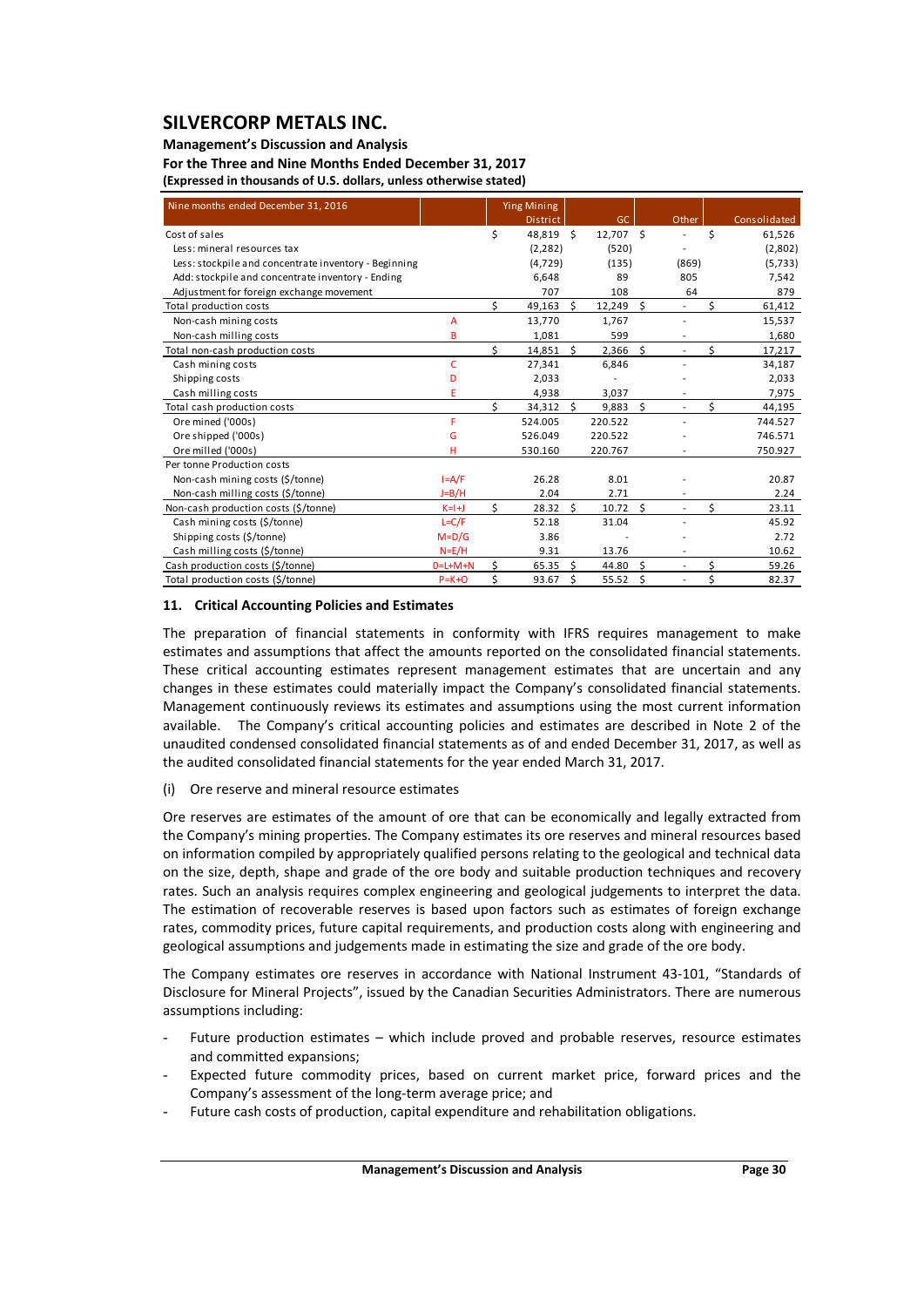### **Management's Discussion and Analysis For the Three and Nine Months Ended December 31, 2017 (Expressed in thousands of U.S. dollars, unless otherwise stated)**

As the economic assumptions change and as additional geological information is produced during the operation of a mine, estimates of reserves may change. Such changes may impact the Company's reported financial position and results which include:

- The carrying value of mineral rights and properties and plant and equipment may be affected due to changes in estimated future cash flows;
- Depreciation and depletion charges in net income may change where such charges are determined using the units of production method, or where the useful life of the related assets change; and
- The recognition and carrying value of deferred income tax assets may change due to changes in the judgements regarding the existence of such assets and in estimates of the likely recovery of such assets.
- (ii) Impairment of assets

Where an indicator of impairment exists, a formal estimate of the recoverable amount is made, which is determined as the higher of the fair value less costs to sell and value in use. These assessments require the use of estimates and assumptions such as long-term commodity prices (considering current and historical prices, price trends and related factors), discount rates, operating costs, future capital requirements, closure and rehabilitation costs, exploration potential, reserves and operating performance (which includes production and sales volumes). These estimates and assumptions are subject to risk and uncertainty. Therefore, there is a possibility that changes in circumstances will impact these projections, which may impact the recoverable amount of assets and/or CGUs. Fair value is determined as the amount that would be obtained from the sale of the asset in an arm's length transaction between knowledgeable and willing parties. Fair value for mineral assets is generally determined as the present value of estimated future cash flows arising from the continued use of the asset, which includes estimates such as the costs of future expansion plans and eventual disposal, using assumptions that an independent market participant may take into account. Cash flows are discounted to their present value using a discount rate that reflects current market assessments of the time value of money and the risks specific to the asset.

### **12. New Accounting Standards**

**IFRS 15 –** *Revenue from contracts with customers,* the standard on revenue from contacts with customers was issued in September 2015 and may be effective for annual reporting periods beginning on or after January 1, 2018 for public entities with early adoption permitted. Entities have the option of using either a full retrospective or a modified retrospective approach to adopt the guidance. In April 2016, the IASB issued targeted amendments to IFRS 15 related to identifying performance obligations, principal vs agent consideration, licensing and transitional relief for modified contracts and completed contracts. The Company has reviewed its revenue streams and underlying contracts with customers to determine the impact that the adoption of IFRS 15 will have on its financial statements. The Company plans to apply IFRS 15 at the date it becomes effective but has not yet selected a transition approach and does not anticipate that there will be any significant recognition or measurement impact subsequent to adoption. The Company continues to evaluate the impact that the adoption will have on disclosure in the consolidated financial statements.

**IFRS 9 (2014) –** *Financial Instruments (amended 2014)*: In July 2014, the IASB issued the final version of IFRS 9 – *Financial Instruments ("IFRS 9")*. The Company adopted IFRS 9 (2010) – Financial Instruments effective April 1, 2011. The Company has reviewed its financial instruments to determine the impact that the adoption of IFRS 9 will have on its financial statements. The Company does not anticipate that there will be any changes to the classification or the carrying values of the Company's financial instruments as a result of the adoption. The Company does not currently apply hedge accounting to its risk management contracts and does not intend to apply hedge accounting to any of its existing risk management contracts on adoption of IFRS 9. The Company continues to evaluate the impact that the adoption will have on disclosure in the consolidated financial statements.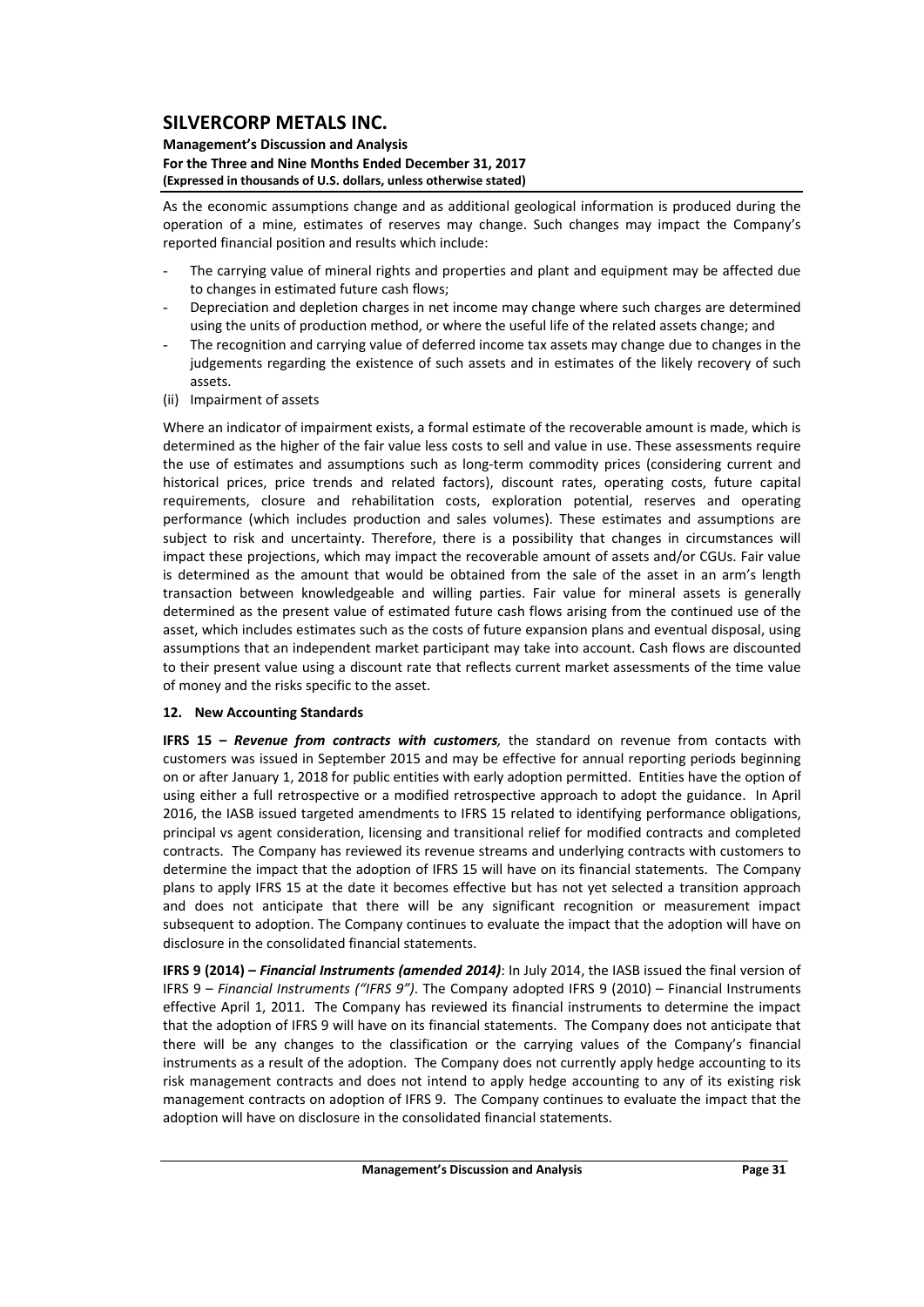#### **Management's Discussion and Analysis For the Three and Nine Months Ended December 31, 2017 (Expressed in thousands of U.S. dollars, unless otherwise stated)**

**IFRS 16** - Leases was issued by the IASB and will replace Leases ("IAS 17"). IFRS 16 requires most leases to be reported on a company's balance sheet as assets and liabilities. IFRS 16 is effective for annual periods beginning on or after January 1, 2019 with early application permitted for companies that also apply IFRS 15 ‐ Revenue from Contracts with Customers. The Company has developed a project plan and is gathering data to assess the impact that the adoption of IFRS 16 will have on its consolidated financial statements by cataloging and reviewing all existing leases.

**Amendments to IFRS 2 ‐**  *Share‐based payment***.** On June 20, 2016, the IASB issued amendments to IFRS 2, Share‐based Payment, regarding accounting for cash‐settled share‐based payment transactions that include a performance condition, classification of share‐based payment transactions with net settlement features and accounting for modifications of share-based payment transactions from cashsettled to equity-settled. The amendments are effective for annual periods beginning on or after January 1, 2018 with early adoption permitted. The Company is assessing the impact of this amendment.

**IFRIC 22 ‐** *Foreign currency transactions and advance consideration.* On December 8, 2016, the IASB published IFRIC 22, Foreign Currency Transactions and Advance Consideration to clarify the exchange rate that should be used for transactions that include the receipt or payment of advance consideration in a foreign currency. IFRIC 22 is effective for annual periods beginning on or after January 1, 2018 with early adoption permitted. The Company is assessing the impact of this standard.

#### **13. Other MD&A Requirements**

Additional information relating to the Company:

- (a) may be found on SEDAR at www.sedar.com;
- (b) may be found at the Company's web‐site www.silvercorpmetals.com;
- (c) may be found in the Company's Annual Information Form; and,
- (d) is also provided in the Company's annual audited consolidated financial statements as of March 31, 2017.

### **14. Outstanding Share Data**

As at the date of this MD&A, the following securities were outstanding:

(a) Share Capital

Authorized ‐ unlimited number of common shares without par value

Issued and outstanding – **167,768,022** common shares with a recorded value of **\$231.0 million**

Shares subject to escrow or pooling agreements ‐ \$nil.

(b) Options

As at the date of this report, the outstanding options comprise the following: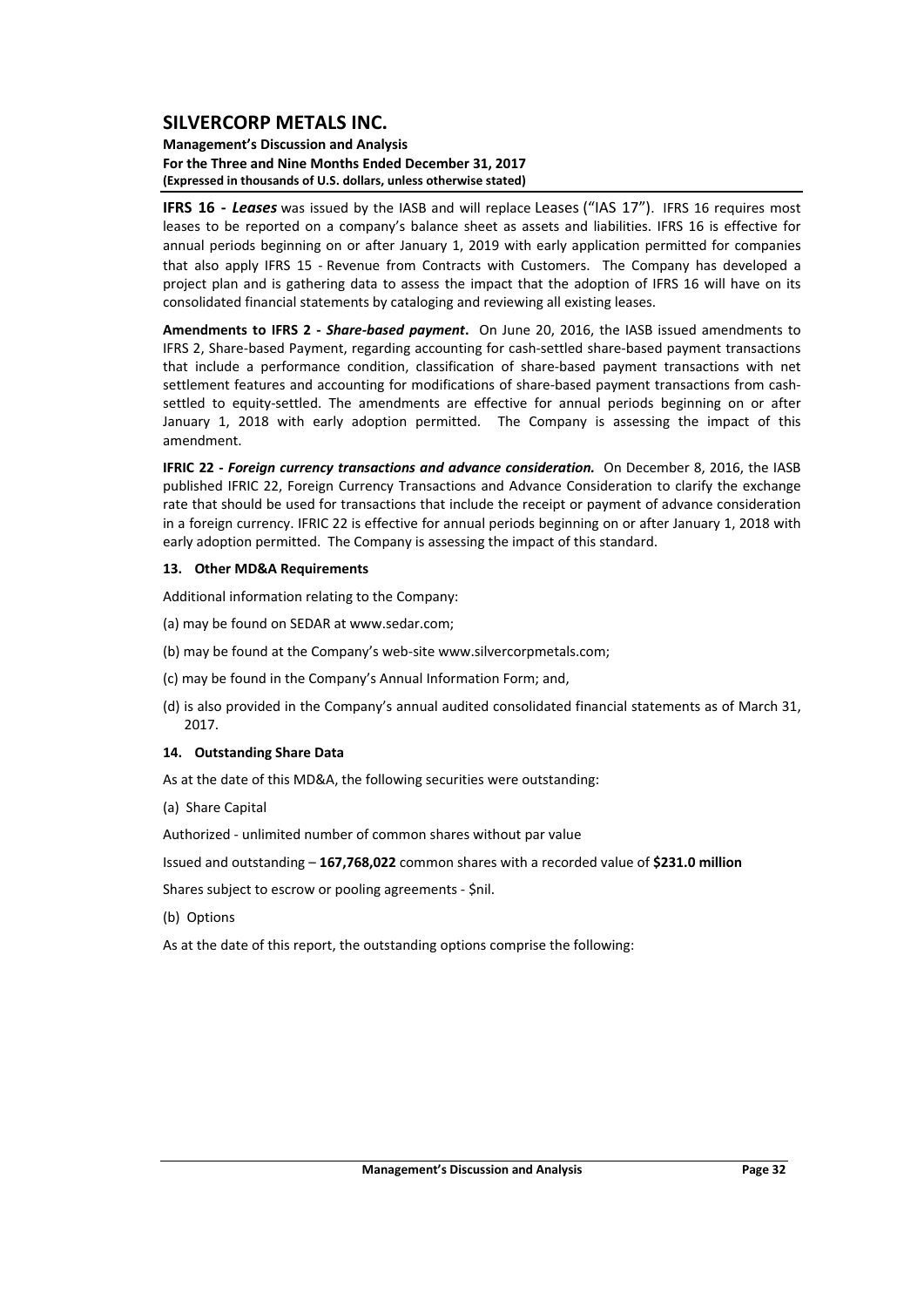**Management's Discussion and Analysis For the Three and Nine Months Ended December 31, 2017 (Expressed in thousands of U.S. dollars, unless otherwise stated)**

| <b>Number of Options</b> | <b>Exercise Price (CADS)</b> | <b>Expiry Date</b> |
|--------------------------|------------------------------|--------------------|
| 30,000                   | 5.58                         | 2/24/2020          |
| 143,000                  | 4.34                         | 9/18/2019          |
| 167,562                  | 3.91                         | 3/7/2018           |
| 910,000                  | 3.63                         | 2/18/2020          |
| 266,124                  | 3.41                         | 9/12/2018          |
| 1,070,000                | 3.36                         | 10/2/2020          |
| 168,375                  | 3.25                         | 6/2/2018           |
| 126,437                  | 2.98                         | 1/21/2019          |
| 352,125                  | 1.75                         | 5/29/2019          |
| 236,571                  | 1.76                         | 10/14/2019         |
| 1,427,257                | 1.43                         | 6/2/2020           |
| 2,548,794                | 0.66                         | 12/30/2018         |
| 7,446,245                |                              |                    |

### **15. Risks and Uncertainties**

The Company is exposed to many risks in conducting its business, including but not limit to: metal price risk as the Company derives its revenue from the sale of silver, lead, zinc, and gold; credit risk in the normal course of dealing with other companies and financial institutions; foreign exchange risk as the Company reports its financial statements in USD whereas the Company operates in jurisdictions that utilize other currencies; equity price risk and interest rate risk as the Company has investments in marketable securities that are traded in the open market or earn interest at market rates that are fixed to maturity or at variable interest rates; inherent risk of uncertainties in estimating mineral reserves and mineral resources; political risks; and environmental risk.

Management and the Board of Directors continuously assess risks that the Company is exposed to, and attempt to mitigate these risks where practical through a range of risk management strategies.

These and other risks are described in the Company's Annual Information Form and NI 43‐101 technical reports, which are available on SEDAR at www.sedar.com; Form 40‐F; Audited Consolidated Financial Statements; and Management's Discussion and Analysis for the year ended March 31, 2017. Readers are encouraged to refer to these documents for a more detailed description of some of the risks and uncertainties inherent to Silvercorp's business.

Metal Price Risk

The Company's sales prices for lead and zinc pounds are fixed against the Shanghai Metals Exchange as quoted at www.shmet.com; gold ounces are fixed against the Shanghai Gold Exchange as quoted at www.sge.com.cn and silver ounces are fixed against the Shanghai White Platinum & Silver Exchange as quoted at www.ex‐silver.com.

The Company's revenues, if any, are expected to be in large part derived from the mining and sale of silver, lead, zinc, and gold contained in metal concentrates. The prices of those commodities have fluctuated widely, particularly in recent years, and are affected by numerous factors beyond the Company's control including international and regional economic and political conditions; expectations of inflation; currency exchange fluctuations; interest rates; global or regional supply and demand for jewellery and industrial products containing silver and other metals; sale of silver and other metals by central banks and other holders, speculators and producers of silver and other metals; availability and costs of metal substitutes; and increased production due to new mine developments and improved mining and production methods. The price of base and precious metals may have a significant influence on the market price of the Company's shares and the value of the project. The effect of these factors on the price of base and precious metals, and therefore the viability of the Company's exploration projects and mining operations, cannot be accurately predicted.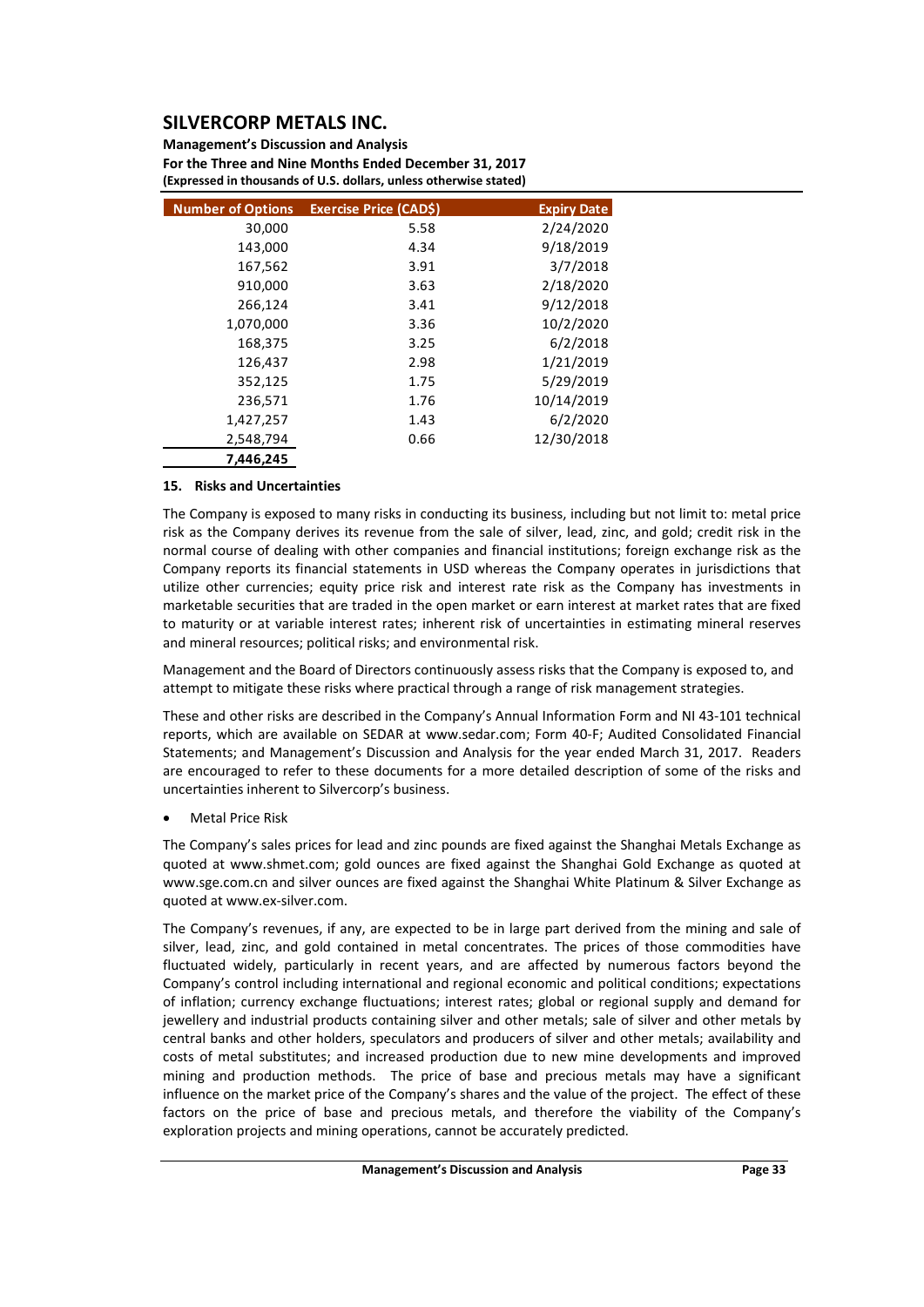#### **Management's Discussion and Analysis For the Three and Nine Months Ended December 31, 2017 (Expressed in thousands of U.S. dollars, unless otherwise stated)**

If silver and other metals prices were to decline significantly or for an extended period of time, the Company may be unable to continue operations, develop its projects, or fulfil obligations under agreements with the Company's joint venture partners or under its permits or licenses.

Permits and licenses

All mineral resources and mineral reserves of the Company's subsidiaries are owned by their respective governments, and mineral exploration and mining activities may only be conducted by entities that have obtained or renewed exploration or mining permits and licenses in accordance with the relevant mining laws and regulations. No guarantee can be given that the necessary exploration and mining permits and licenses will be issued to the Company or, if they are issued, that they will be renewed, or if renewed under reasonable operational and/or financial terms, or in a timely manner, or that the Company will be in a position to comply with all conditions that are imposed.

Nearly all mining projects require government approval. There can be no certainty that approvals necessary to develop and operate mines on the Company's properties will be granted or renewed in a timely and/or economical manner, or at all.

• Title to properties

With respect to the Company's Chinese properties, while the Company has investigated title to all of its mineral claims and to the best of its knowledge, title to all of its properties is in good standing, the properties may be subject to prior unregistered agreements or transfers and title may be affected by undetected defects. There may be valid challenges to the title of the Company's properties which, if successful, could impair development and/or operations. The Company cannot give any assurance that title to its properties will not be challenged. Title insurance is generally not available for mineral properties and the Company's ability to ensure that it has obtained secure claim to individual mineral properties or mining concessions may be severely constrained. The Company's mineral properties in China have not been surveyed, and the precise location and extent thereof may be in doubt.

Operations and political conditions

All the properties in which the Company has an interest are located in China, which has different regulatory and legal standards than those in North America. Even when the Company's mineral properties are proven to host economic reserves of metals, factors such as political instability, terrorism, opposition and harassment from local miners, or governmental expropriation or regulation may prevent or restrict mining of any such deposits or repatriation of profits.

All the Company's operations are located in China. These operations are subject to the risks normally associated with conducting business in China. Some of these risks are more prevalent in countries which are less developed or have emerging economies, including uncertain political and economic environments, as well as risks of war and civil disturbances or other risks which may limit or disrupt a project, restrict the movement of funds or result in the deprivation of contractual rights or the taking of property by nationalization or expropriation without fair compensation, risk of adverse changes in laws or policies, increases in foreign taxation or royalty obligations, license fees, permit fees, delays in obtaining or the inability to obtain necessary governmental permits, limitations on ownership and repatriation of earnings, and foreign exchange controls and currency devaluations.

In addition, the Company may face import and export regulations, including export restrictions, disadvantages of competing against companies from countries that are not subject to similar laws, restrictions on the ability to pay dividends offshore, and risk of loss due to disease and other potential endemic health issues. Although the Company is not currently experiencing any significant or extraordinary problems in China arising from such risks, there can be no assurance that such problems will not arise in the future. The Company currently does not carry political risk insurance coverage.

The Company's interests in its mineral properties are held through joint venture companies established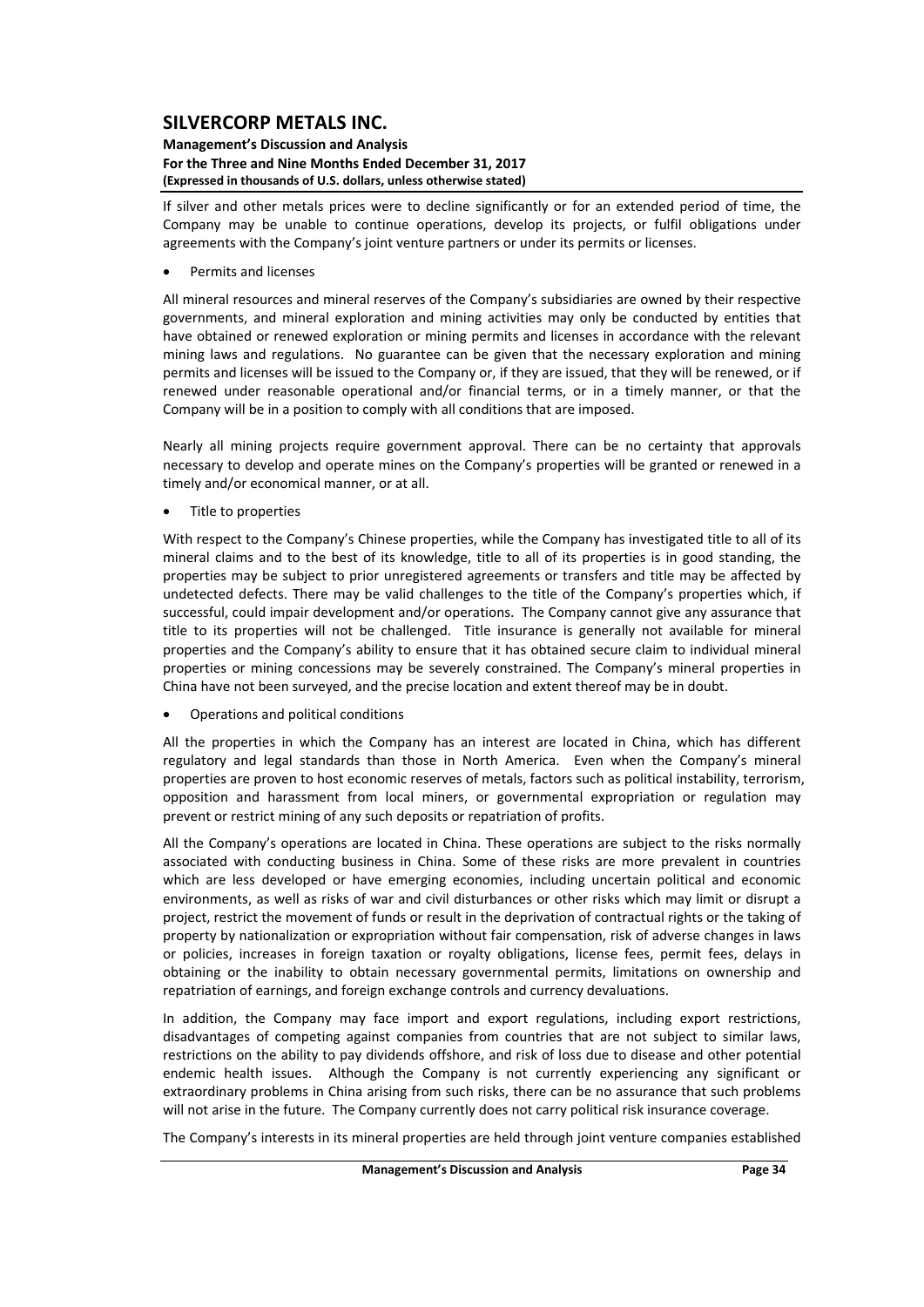#### **Management's Discussion and Analysis For the Three and Nine Months Ended December 31, 2017 (Expressed in thousands of U.S. dollars, unless otherwise stated)**

under and governed by the laws of China. The Company's joint venture partners in China include statesector entities and, like other state-sector entities, their actions and priorities may be dictated by government policies instead of purely commercial considerations. Additionally, companies with a foreign ownership component operating in China may be required to work within a framework which is different from that imposed on domestic Chinese companies. The Chinese government currently allows foreign investment in certain mining projects under central government guidelines. There can be no assurance that these guidelines will not change in the future.

Regulatory environment in China

The Company conducts operations in China. The laws of China differ significantly from those of Canada and all such laws are subject to change. Mining is subject to potential risks and liabilities associated with pollution of the environment and disposal of waste products occurring as a result of mineral exploration and production.

Failure to comply with applicable laws and regulations may result in enforcement actions and may also include corrective measures requiring capital expenditures, installation of additional equipment or remedial actions. Parties engaged in mining operations may be required to compensate those suffering loss or damage by reason of mining activities and may have civil or criminal fines or penalties imposed for violations of applicable laws and regulations.

New laws and regulations, amendments to existing laws and regulations, administrative interpretation of existing laws and regulations, or more stringent enforcement of existing laws and regulations could have a material adverse impact on future cash flow, results of operations and the financial condition of the Company.

**•** Environmental risks

The Company's activities are subject to extensive laws and regulations governing environmental protection and employee health and safety, including environmental laws and regulations in China. These laws address emissions into the air, discharges into water, management of waste, management of hazardous substances, protection of natural resources, antiquities and endangered species, and reclamation of lands disturbed by mining operations.

There are also laws and regulations prescribing reclamation activities on some mining properties. Environmental legislation in many countries including China is evolving and the trend has been toward stricter standards and enforcement, increased fines and penalties for non-compliance, more stringent environmental assessments of proposed projects and increasing responsibility for companies and their officers, directors and employees. Compliance with environmental laws and regulations may require significant capital outlays on behalf of the Company and may cause material changes or delays in the Company's intended activities. There can be no assurance that the Company has been or will be at all times in complete compliance with current and future environmental and health and safety laws and permits will not materially adversely affect the Company's business, results of operations or financial condition. It is possible that future changes in these laws or regulations could have a significant adverse impact on some portion of the Company's business, causing the Company to re‐evaluate those activities at that time. The Company's compliance with environmental laws and regulations entail uncertain costs.

Risks and hazards of mining operations

Mining is inherently dangerous and the Company's operations are subject to a number of risks and hazards including, without limitation:

- (i) environmental hazards;
- (ii) discharge of pollutants or hazardous chemicals;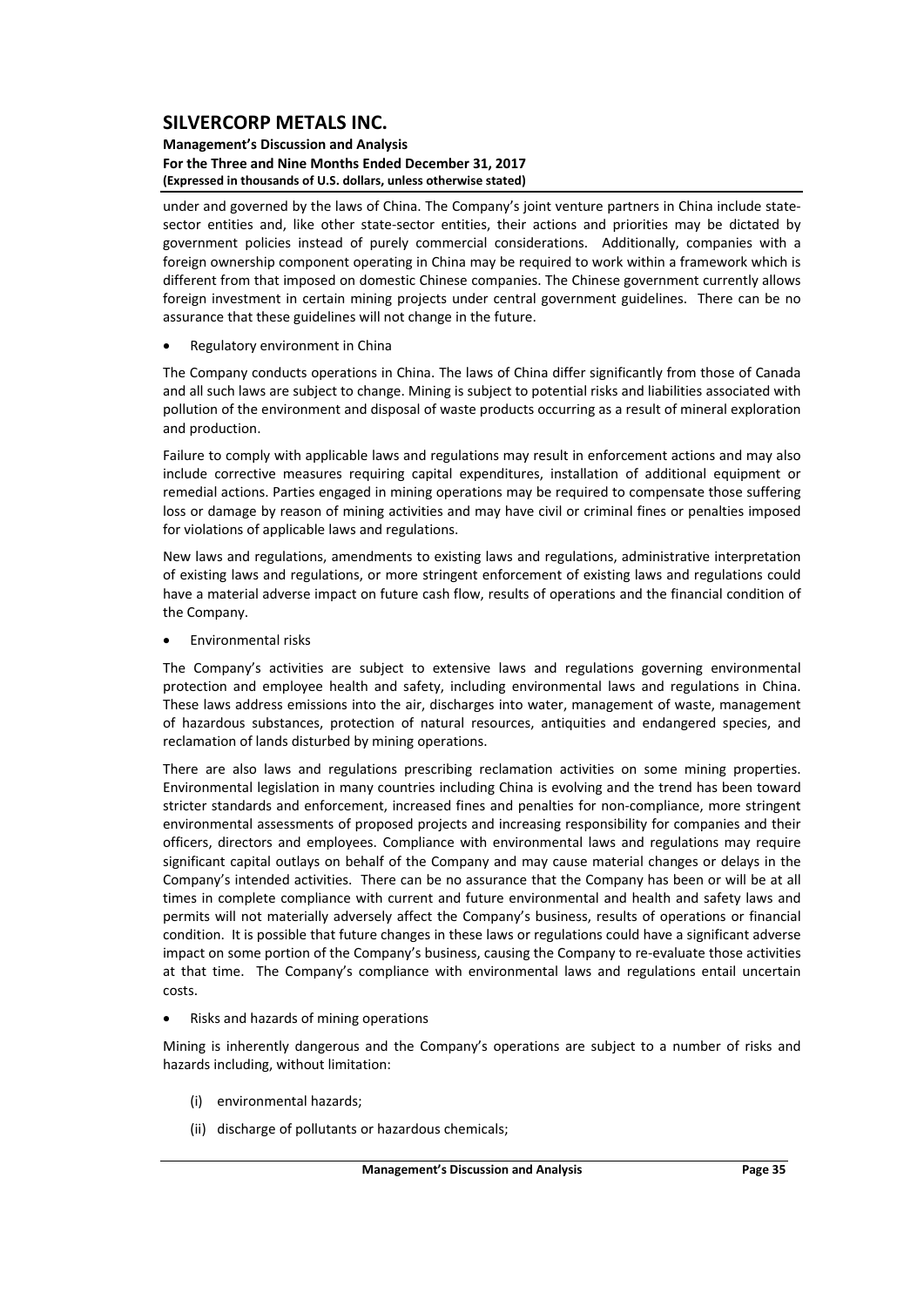**Management's Discussion and Analysis For the Three and Nine Months Ended December 31, 2017 (Expressed in thousands of U.S. dollars, unless otherwise stated)**

- (iii) industrial accidents;
- (iv) failure of processing and mining equipment:
- (v) labour disputes;
- (vi) supply problems and delays;
- (vii) encountering unusual or unexpected geologic formations or other geological or grade problems;

(viii)encountering unanticipated ground or water conditions;

- (ix) cave‐ins, pit wall failures, flooding, rock bursts and fire;
- (x) periodic interruptions due to inclement or hazardous weather conditions;
- (xi) equipment breakdown;
- (xii) other unanticipated difficulties or interruptions in development, construction or production; and

(xiii) other acts of God or unfavourable operating conditions.

Such risks could result in damage to, or destruction of, mineral properties or processing facilities, personal injury or death, loss of key employees, environmental damage, delays in mining, monetary losses and possible legal liability. Satisfying such liabilities may be very costly and could have a material adverse effect on the Company's future cash flow, results of operations and financial condition.

#### **16. Disclosure Controls and Procedures**

Disclosure controls and procedures are designed to provide reasonable assurance that material information is gathered and reported to senior management, including the Chief Executive Officer ("CEO") and the Chief Financial Officer ("CFO"), as appropriate to allow for timely decision about public disclosure.

Management, including the CEO and CFO, has evaluated the effectiveness of the design and operation of the Company's disclosure controls and procedures as at December 31, 2017, as defined in the rules of the U.S. Securities and Exchange Commission and Canadian Securities Administration. The evaluation included documentation review, enquiries and other procedures considered by management to be appropriate in the circumstances. Based on this evaluation, management concluded that the disclosure controls and procedures (as defined in Rule 13a‐15(e) under Securities Exchange Act of 1934) are effective in providing reasonable assurance that the information required to be disclosed in annual filings, interim filings, and other reports we filed or submitted under United States and Canadian securities legislation was recorded, processed, summarized and reported within the time periods specified in those rules.

#### **17. Changes in Internal Control over Financial Reporting**

There was no change in the Company's internal control over financial reporting that occurred during the quarter that has materially affected or is reasonably likely to materially affect, its internal control over financial reporting.

#### **18. Directors and Officers**

As at the date of this report, the Company's Directors and Officers are as follows:

| <b>Directors</b>                 | <b>Officers</b>                    |  |
|----------------------------------|------------------------------------|--|
| Dr. Rui Feng, Director, Chairman | Rui Feng, Chief Executive Officer  |  |
| Yikang Liu, Director             | Derek Liu, Chief Financial Officer |  |
|                                  |                                    |  |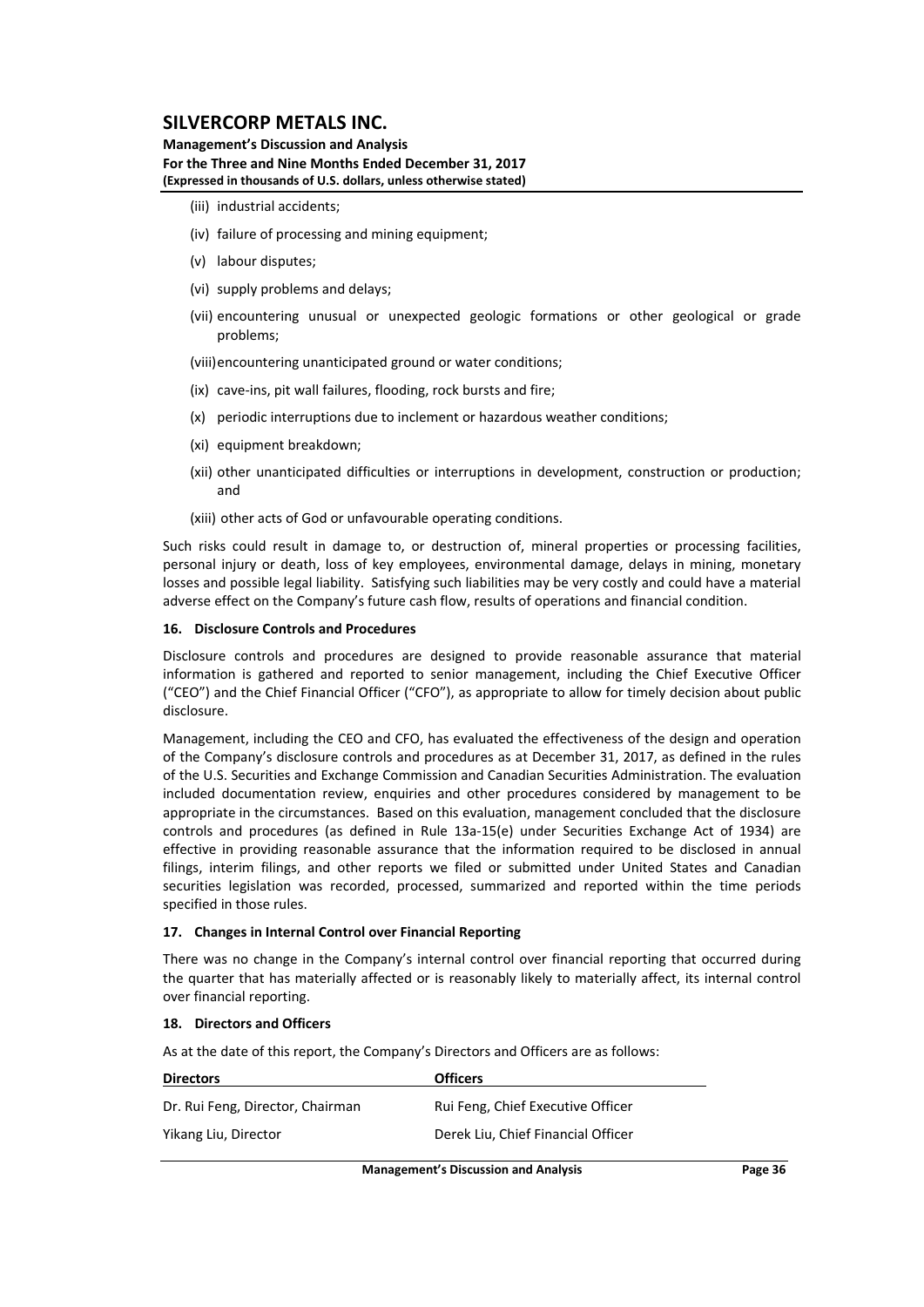**Management's Discussion and Analysis For the Three and Nine Months Ended December 31, 2017 (Expressed in thousands of U.S. dollars, unless otherwise stated)**

Paul Simpson, Director Lorne Waldman, Senior Vice President, Corporate Secretary & General Counsel

David Kong, Director Luke Liu, Vice President, China Operations

Marina A. Katusa, Director

Mr. JianZhao Ying, P.Geo., is a Qualified Person for Silvercorp under NI 43‐101 and has reviewed and given consent to the technical information contained in this MD&A.

### **Forward Looking Statements**

*Certain of the statements and information in this MD&A constitute "forward‐looking statements" within the* meaning of the United States Private Securities Litigation Reform Act of 1995 and "forward-looking information" within the meaning of applicable Canadian provincial securities laws. Any statements or information that express or *involve discussions with respect to predictions, expectations, beliefs, plans, projections, objectives, assumptions or* future events or performance (often, but not always, using words or phrases such as "expects", "is expected", *"anticipates", "believes", "plans", "projects", "estimates", "assumes", "intends", "strategies", "targets", "goals", "forecasts", "objectives", "budgets", "schedules", "potential" or variations thereof or stating that certain actions,* events or results "may", "could", "would", "might" or "will" be taken, occur or be achieved, or the negative of any of these terms and similar expressions) are not statements of historical fact and may be forward-looking statements or *information. Forward‐looking statements or information relate to, among other things:*

- *• the price of silver and other metals;*
- *• estimates of the Company's revenues and capital expenditures;*
- *• estimated ore production and grades from the Company's mines in the Ying Mining District; and;*
- *• timing of receipt of permits and regulatory approvals.*

Forward-looking statements or information are subject to a variety of known and unknown risks, uncertainties and other factors that could cause actual events or results to differ from those reflected in the forward-looking *statements or information, including, without limitation, risks relating to,* 

- *• fluctuating commodity prices;*
- *fluctuating currency exchange rates;*
- *increasing labour costs;*
- *• exploration and development programs;*
- *• feasibility and engineering reports;*
- *• permits and licenses;*
- *• operations and political conditions;*
- *• regulatory environment in China and Canada;*
- *• environmental risks; and*
- *• risks and hazards of mining operations.*

This list is not exhaustive of the factors that may affect any of the Company's forward-looking statements or *information. Forward‐looking statements or information are statements about the future and are inherently* uncertain, and actual achievements of the Company or other future events or conditions may differ materially from those reflected in the forward-looking statements or information due to a variety of risks, uncertainties and other factors, including, without limitation, those referred to in this MD&A under the heading "Risks and Uncertainties" and elsewhere. Although the Company has attempted to identify important factors that could cause actual results to differ materially, there may be other factors that cause results not to be as anticipated, estimated, described or intended. Accordinaly, readers should not place undue reliance on forward-looking statements or information.

*The Company's forward‐looking statements and information are based on the assumptions, beliefs, expectations* and opinions of management as of the date of this MD&A, and other than as required by applicable securities laws,